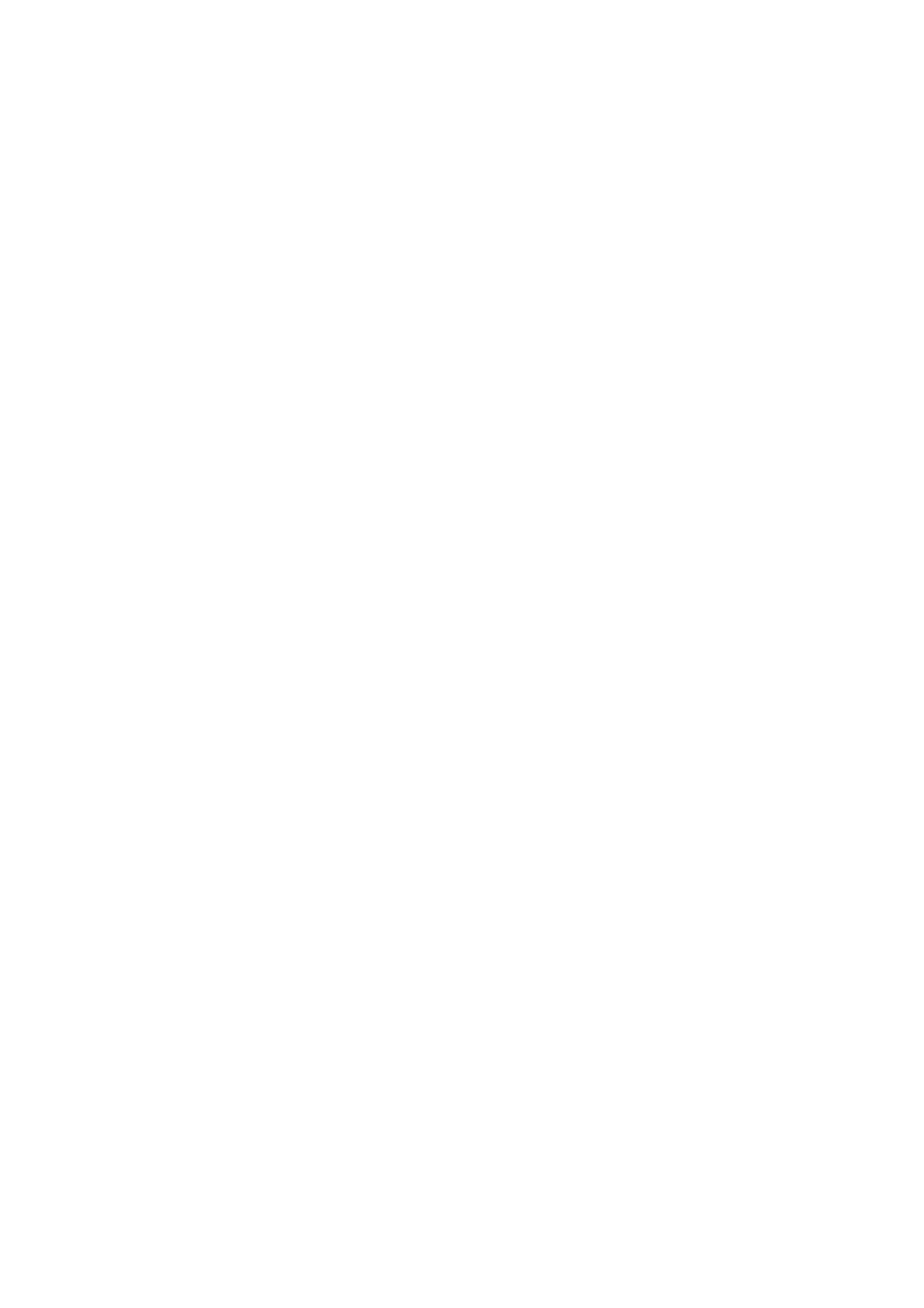# **CLH report**

# **Proposal for Harmonised Classification and Labelling**

**Based on Regulation (EC) No 1272/2008 (CLP Regulation), Annex VI, Part 2** 

# **Substance Name: nicotine (ISO); 3-[(2S)-1 methylpyrrolidin-2-yl]pyridine**

**EC Number: 200-193-3** 

**CAS Number: 54-11-5** 

**Index Number: 614-001-00-4** 

# **Contact details for dossier submitter:**

RIVM, Bureau REACH PO Box 1, 3720 BA Bilthoven. The Netherlands bureau-reach@rivm.nl

**Version number: 2.0 Date: April 2015**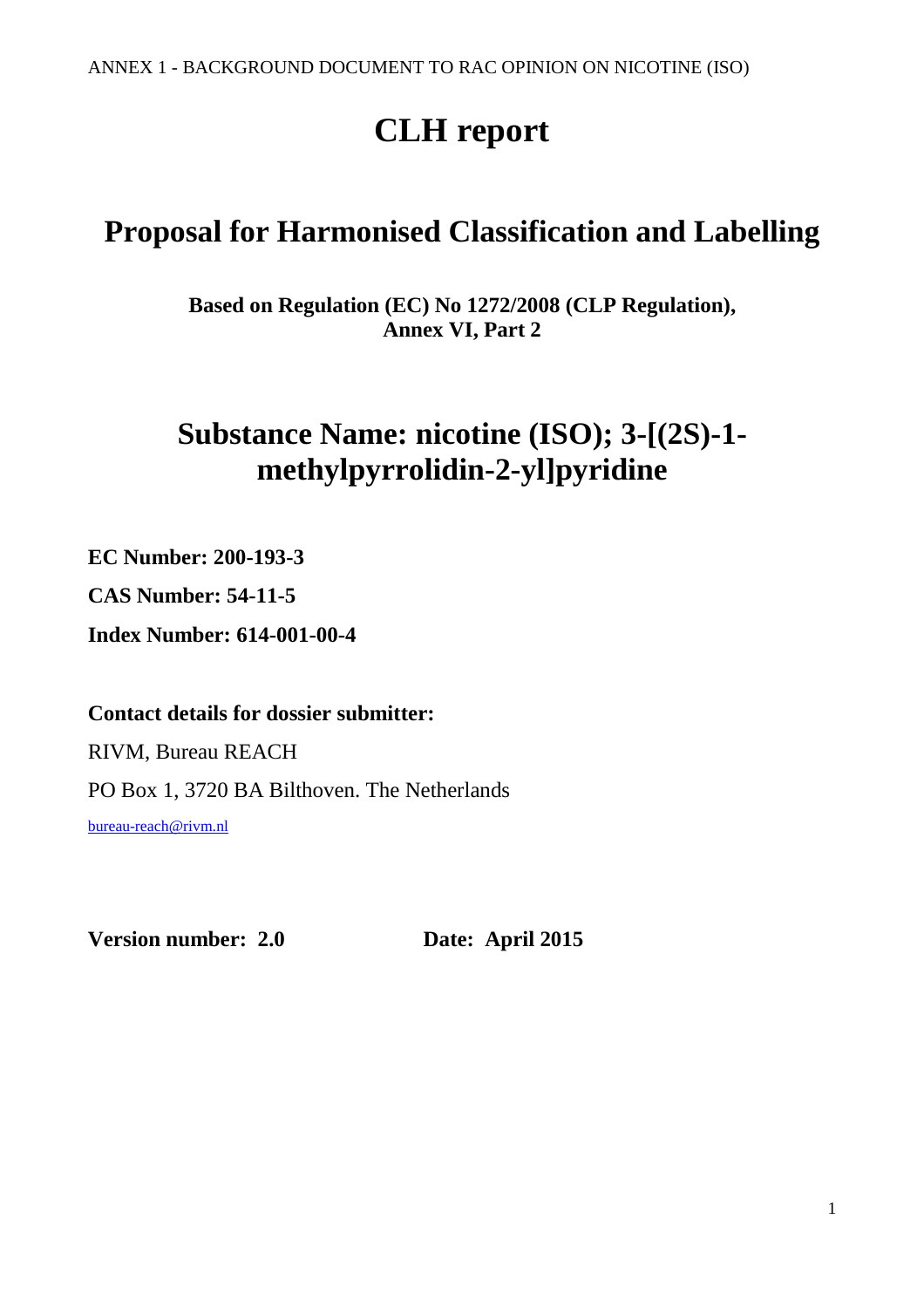# **CONTENTS**

# Part A.

| 1                |                    |  |
|------------------|--------------------|--|
|                  | 1.1                |  |
|                  | 1.2                |  |
|                  |                    |  |
|                  | 1.3                |  |
| $\boldsymbol{2}$ |                    |  |
|                  | 2.1                |  |
|                  | 2.2                |  |
|                  | 2.3                |  |
|                  | 2.3.1              |  |
|                  | 2.3.2              |  |
|                  | 2.4.1              |  |
|                  | 2.4.2              |  |
| 3                |                    |  |
|                  |                    |  |
|                  |                    |  |
| 1                |                    |  |
|                  | 1.1                |  |
|                  | 1.2                |  |
|                  | 1.2.1              |  |
|                  | 1.3                |  |
| $\overline{2}$   |                    |  |
|                  | 2.1                |  |
|                  | 2.2                |  |
| 3                |                    |  |
|                  |                    |  |
|                  | 3.1.1              |  |
|                  | 3.1.2              |  |
|                  | 3.1.3              |  |
| 4                |                    |  |
|                  | 4.1                |  |
|                  |                    |  |
|                  | 4.1.2              |  |
|                  | 4.1.3<br>4.2       |  |
|                  | 4.2.1              |  |
|                  | 4.2.1.1            |  |
|                  | 4.2.1.2            |  |
|                  | 4.2.1.3<br>4.2.1.4 |  |
|                  | 4.2.2              |  |
|                  | 4.2.3              |  |
|                  | 4.2.4              |  |
|                  | 4.2.5              |  |
|                  | 4.3                |  |
|                  | 4.4<br>4.5         |  |
|                  |                    |  |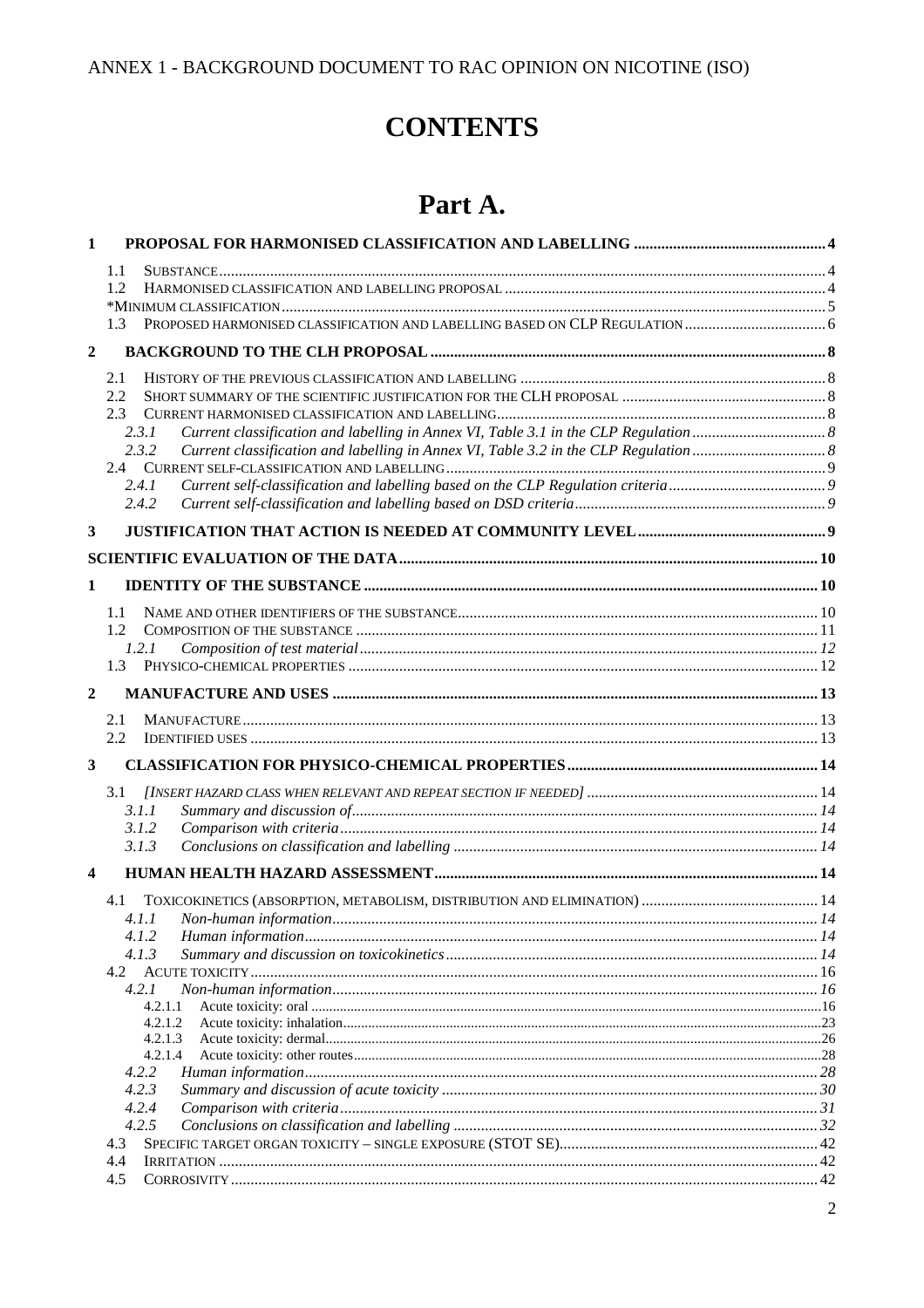|                | 4.7  |                                                                                     |  |
|----------------|------|-------------------------------------------------------------------------------------|--|
|                |      | 42 SPECIFIC TARGET ORGAN TOXICITY (CLP REGULATION) - REPEATED EXPOSURE (STOT RE) 42 |  |
|                | 4.9  |                                                                                     |  |
|                | 4.10 |                                                                                     |  |
|                | 4.11 |                                                                                     |  |
|                | 4.12 |                                                                                     |  |
|                |      |                                                                                     |  |
| 6              |      |                                                                                     |  |
| 7 <sup>7</sup> |      |                                                                                     |  |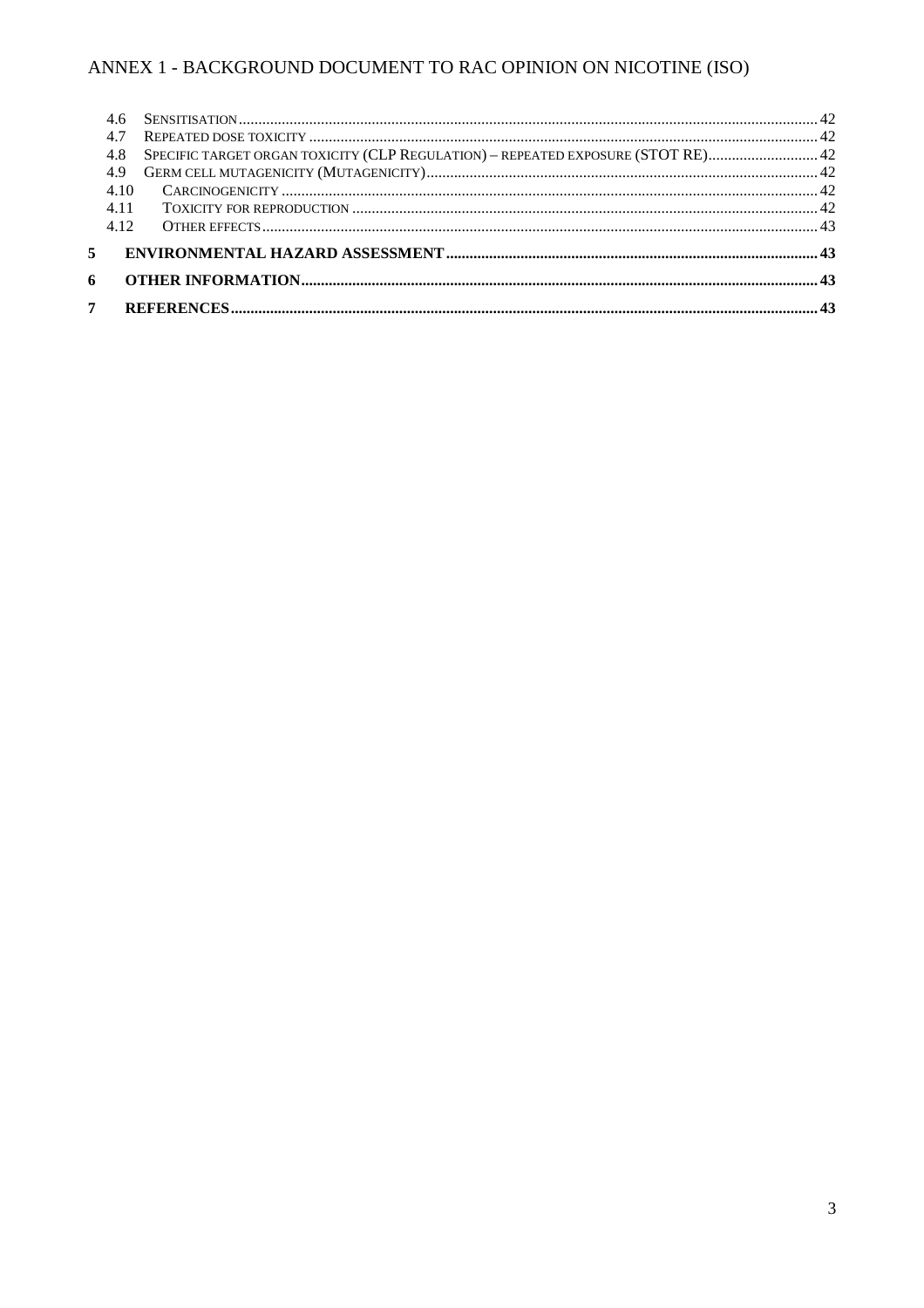# **Part A.**

# **1 PROPOSAL FOR HARMONISED CLASSIFICATION AND LABELLING**

## **1.1 Substance**

**Table 1: Substance identity** 

| <b>Substance name:</b>        | nicotine<br>$(ISO);$ 3- $[(2S)-1-$<br>methylpyrrolidin-2-yl]pyridine                        |
|-------------------------------|---------------------------------------------------------------------------------------------|
| <b>EC</b> number:             | 200-193-3                                                                                   |
| <b>CAS</b> number:            | 54-11-5                                                                                     |
| <b>Annex VI Index number:</b> | 614-001-00-4                                                                                |
| Degree of purity:             | Minimum purity $>99\%$                                                                      |
| <b>Impurities:</b>            | cotinine $\epsilon = 0.15\%$ ,                                                              |
|                               | <i>myosmine</i> $\langle 0.15\% 0.0025 \rangle$                                             |
|                               | $(N-(4-oxo-4-pyridin-3-yl-butyl)-$<br>FAB <sup>1</sup><br><i>formamide</i> $) \le 0.10\%$ , |
|                               | nicotine N-oxide $\langle 0.15\%$ ,                                                         |
|                               | <i>nornicotine</i> $\langle 0.15\% \rangle$                                                 |
|                               | anatabine $\epsilon = 0.15\%$ ,                                                             |
|                               | beta-nicotyrine $\langle = 0.10\% \rangle$                                                  |
|                               | anabasine $\epsilon = 0.10\%$ .                                                             |

#### **1.2 Harmonised classification and labelling proposal**

| Table 2: | The current Annex VI entry and the proposed harmonised classification |
|----------|-----------------------------------------------------------------------|
|----------|-----------------------------------------------------------------------|

|                                                     | <b>CLP</b> Regulation                                        |  |
|-----------------------------------------------------|--------------------------------------------------------------|--|
| <b>Current entry in Annex VI, CLP</b>               | Acute Tox. $3*(H301)$                                        |  |
| <b>Regulation</b>                                   | Acute Tox. $1$ (H310)                                        |  |
|                                                     | Aquatic Chronic 2 (H411)                                     |  |
| <b>Current proposal for consideration</b><br>by RAC | Changing Acute Tox. $3^*$ (oral) into<br>Acute Tox. 1 (oral) |  |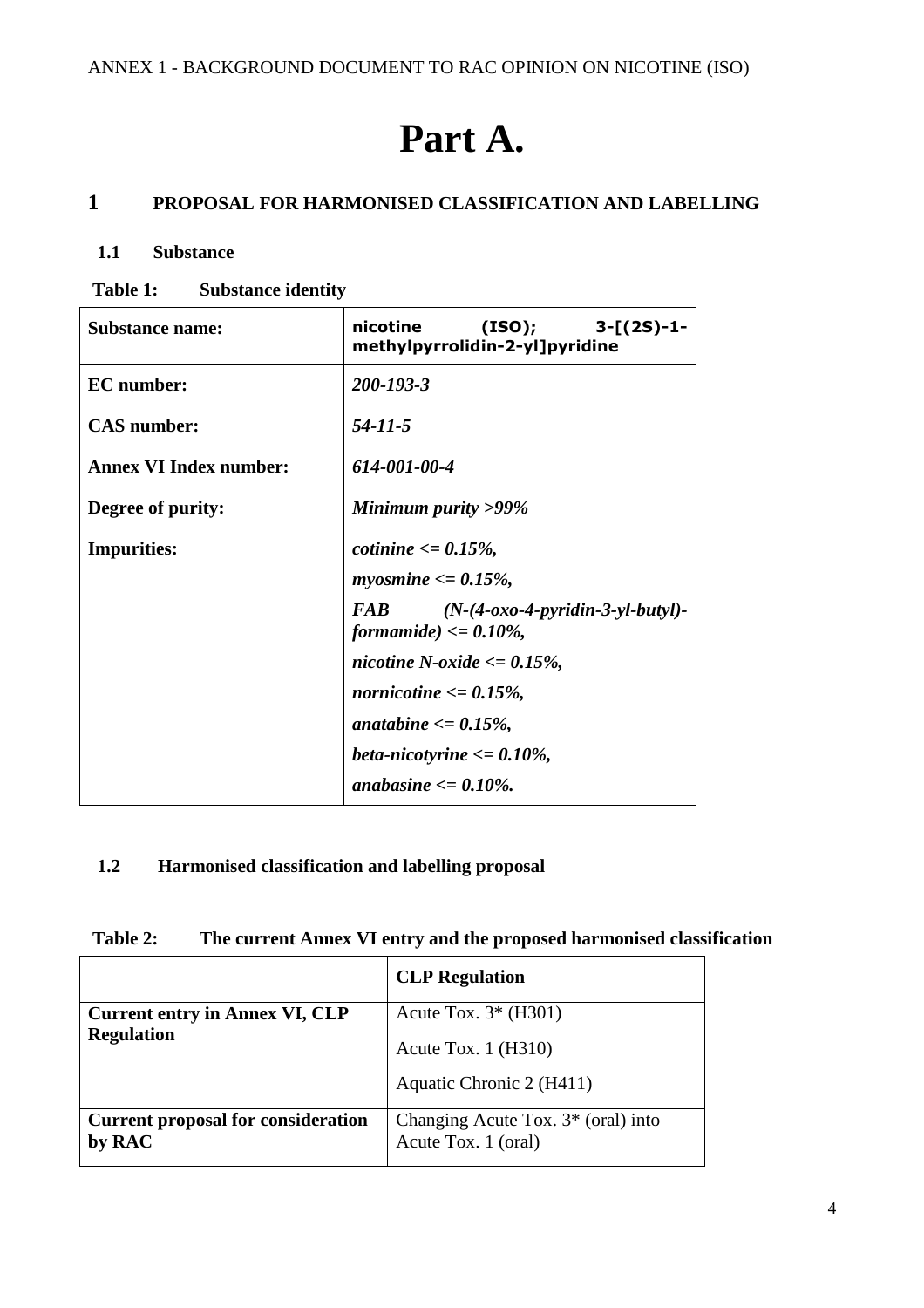|                                                       | Adding Acute Tox 2 (inhalation) |
|-------------------------------------------------------|---------------------------------|
| <b>Resulting harmonised classification</b>            | Acute Tox. $1$ (H300)           |
| (future entry in Annex VI, CLP<br><b>Regulation</b> ) | Acute Tox. $1$ (H310)           |
|                                                       | Acute Tox. $2$ (H330)           |
|                                                       | Aquatic Chronic 2 (H411)        |

**\*Minimum classification**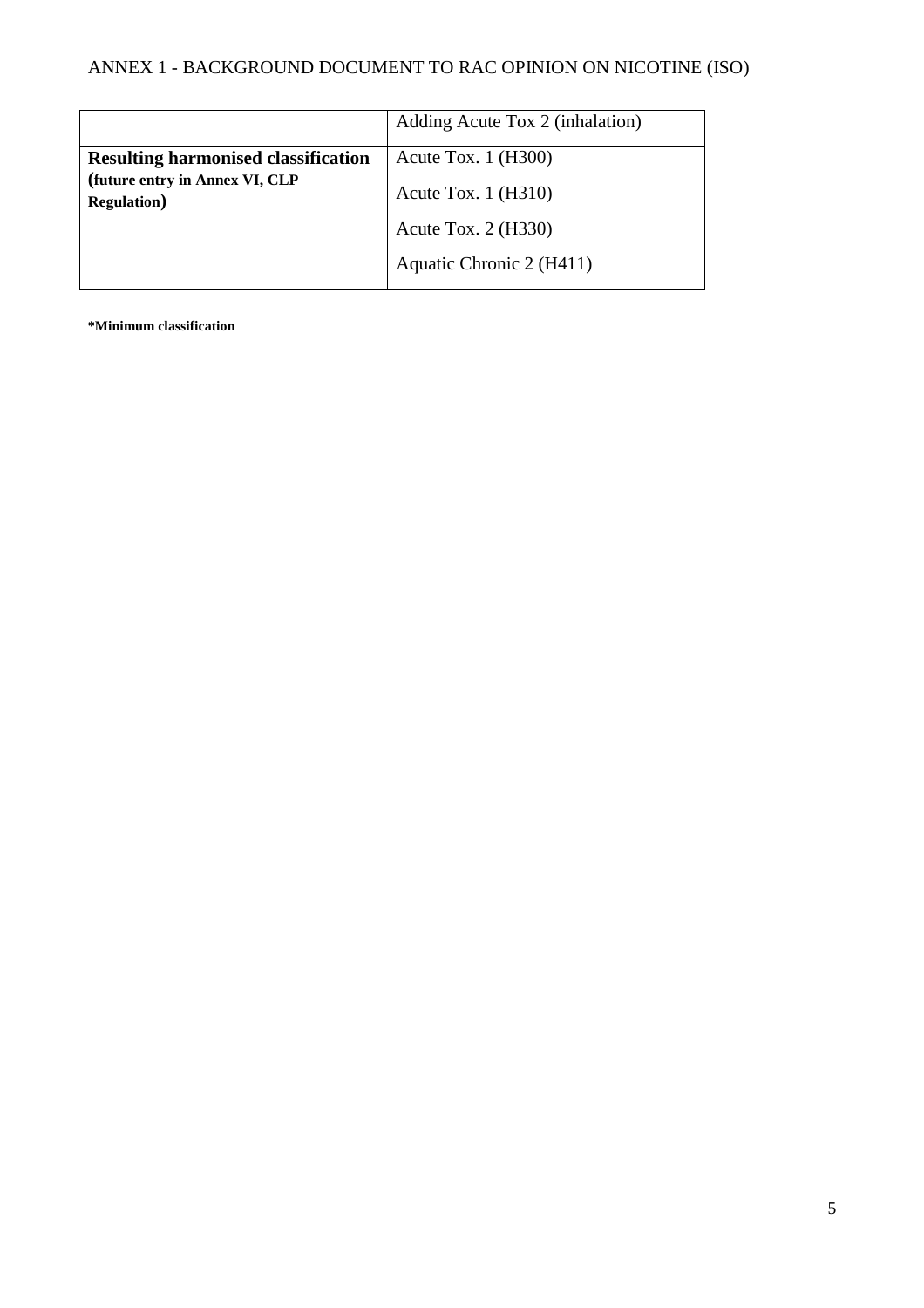# **1.3 Proposed harmonised classification and labelling based on CLP Regulation**

| <b>CLP</b><br><b>Annex I</b><br>ref | <b>Hazard</b> class                                                            | <b>Proposed</b><br>classification | <b>Proposed SCLs</b><br>and/or M-factors | <b>Current</b><br>classification <sup>1)</sup> | <b>Reason for no</b><br>classification <sup>2)</sup> |
|-------------------------------------|--------------------------------------------------------------------------------|-----------------------------------|------------------------------------------|------------------------------------------------|------------------------------------------------------|
| 2.1.                                | Explosives                                                                     |                                   |                                          |                                                | Not assessed                                         |
| 2.2.                                | Flammable gases                                                                |                                   |                                          |                                                | Not assessed                                         |
| 2.3.                                | Flammable aerosols                                                             |                                   |                                          |                                                | Not assessed                                         |
| 2.4.                                | Oxidising gases                                                                |                                   |                                          |                                                | Not assessed                                         |
| 2.5.                                | Gases under pressure                                                           |                                   |                                          |                                                | Not assessed                                         |
| 2.6.                                | Flammable liquids                                                              |                                   |                                          |                                                | Not assessed                                         |
| 2.7.                                | Flammable solids                                                               |                                   |                                          |                                                | Not assessed                                         |
| 2.8.                                | Self-reactive substances and<br>mixtures                                       |                                   |                                          |                                                | Not assessed                                         |
| 2.9.                                | Pyrophoric liquids                                                             |                                   |                                          |                                                | Not assessed                                         |
| 2.10.                               | Pyrophoric solids                                                              |                                   |                                          |                                                | Not assessed                                         |
| 2.11.                               | Self-heating substances and<br>mixtures                                        |                                   |                                          |                                                | Not assessed                                         |
| 2.12.                               | Substances and mixtures<br>which in contact with water<br>emit flammable gases |                                   |                                          |                                                | Not assessed                                         |
| 2.13.                               | Oxidising liquids                                                              |                                   |                                          |                                                | Not assessed                                         |
| 2.14.                               | Oxidising solids                                                               |                                   |                                          |                                                | Not assessed                                         |
| 2.15.                               | Organic peroxides                                                              |                                   |                                          |                                                | Not assessed                                         |
| 2.16.                               | Substance and mixtures<br>corrosive to metals                                  |                                   |                                          |                                                | Not assessed                                         |
| 3.1.                                | Acute toxicity - oral                                                          | Acute Tox. 1<br>(H300)            |                                          | Acute Tox. 3<br>(H301)                         |                                                      |
|                                     | Acute toxicity - dermal                                                        |                                   |                                          | Acute Tox. 1<br>(H310)                         |                                                      |
|                                     | Acute toxicity - inhalation                                                    | Acute Tox. 2<br>(H330)            |                                          |                                                |                                                      |
| 3.2.                                | Skin corrosion / irritation                                                    |                                   |                                          |                                                | Not assessed                                         |
| 3.3.                                | Serious eye damage / eye<br>irritation                                         |                                   |                                          |                                                | Not assessed                                         |
| 3.4.                                | Respiratory sensitisation                                                      |                                   |                                          |                                                | Not assessed                                         |
| 3.4.                                | Skin sensitisation                                                             |                                   |                                          |                                                | Not assessed                                         |
| 3.5.                                | Germ cell mutagenicity                                                         |                                   |                                          |                                                | Not assessed                                         |
| 3.6.                                | Carcinogenicity                                                                |                                   |                                          |                                                | Not assessed                                         |
| 3.7.                                | Reproductive toxicity                                                          |                                   |                                          |                                                | Not assessed                                         |
| 3.8.                                | Specific target organ toxicity<br>-single exposure                             |                                   |                                          |                                                | Not assessed                                         |
| 3.9.                                | Specific target organ toxicity<br>- repeated exposure                          |                                   |                                          |                                                | Not assessed                                         |

#### **Table 3: Proposed classification according to the CLP Regulation**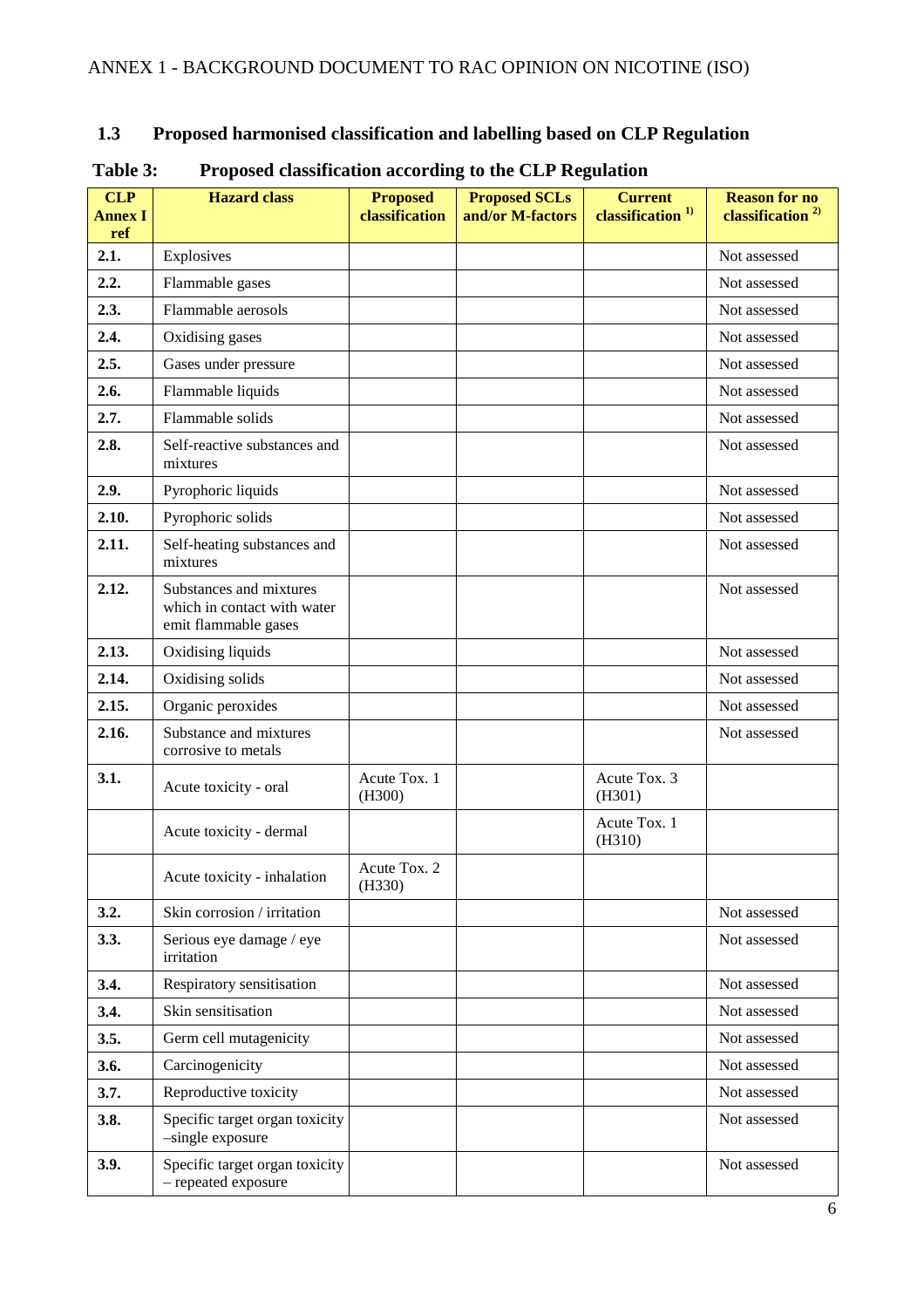| 3.10. | Aspiration hazard                       |  |                            | Not assessed |
|-------|-----------------------------------------|--|----------------------------|--------------|
| 4.1.  | Hazardous to the aquatic<br>environment |  | Aquatic Chronic<br>2(H411) |              |
| 5.1.  | Hazardous to the ozone layer            |  |                            | Not assessed |

<sup>1)</sup> Including specific concentration limits (SCLs) and M-factors

 $^{2)}$  Data lacking, inconclusive, or conclusive but not sufficient for classification

## Labelling: Pictogram: GHS06, GHS09

Signal word: Danger

| Hazard statements:        | H300 "Fatal if swallowed",                                                                                                                 |
|---------------------------|--------------------------------------------------------------------------------------------------------------------------------------------|
|                           | H310 "Fatal in contact with skin",                                                                                                         |
|                           | H330 " Fatal if inhaled",                                                                                                                  |
|                           | H411 "Toxic to aquatic life with long lasting effects"                                                                                     |
| Precautionary statements: | No precautionary statements are proposed since<br>precautionary statements are not included in Annex VI of<br>Regulation EC no. 1272/2008. |

#### **Proposed notes assigned to an entry:**

: none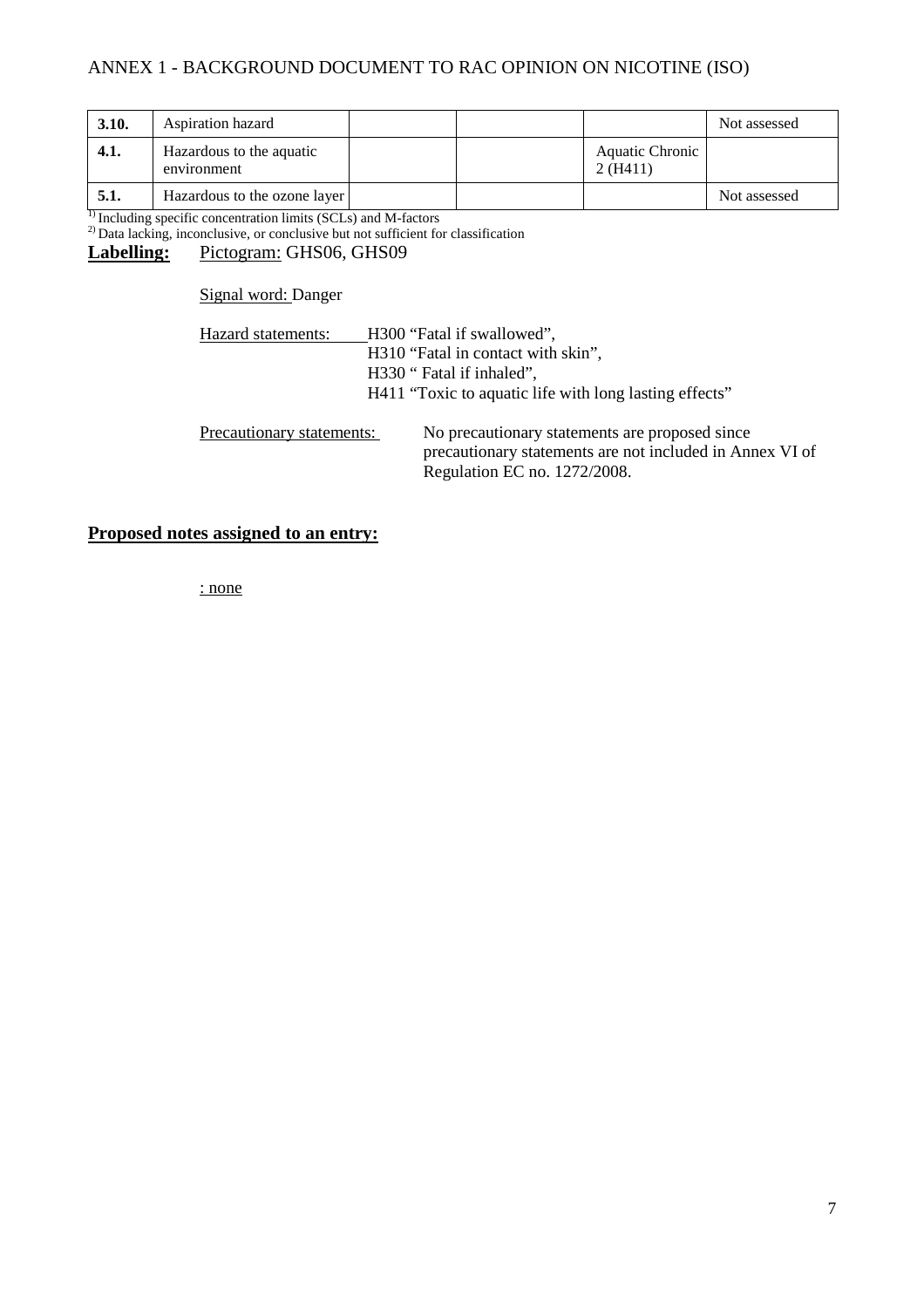# **2 BACKGROUND TO THE CLH PROPOSAL**

# **2.1 History of the previous classification and labelling**

The current harmonised classification of nicotine for acute toxicity is the translation of the DSD classification with T+; R27 and T; R25. The old proposal for harmonised classification (available in the IUCLID file) shows that the proposal for acute oral toxicity was based on a list of LD50 values with references. The list for acute oral toxicity included several species including rat, mouse and dog. However, the DSD criteria were based on rats. The rat LD50 values in the range of 50-80 mg/kg bw resulted in a classification with R25 (criterion: LD50 oral, rat:  $25 <$  LD50  $\geq$  200 mg/kg). Translation of R25 resulted in Acute Tox. 3\*; H310 because the DSD and the CLP criteria differ and a lower classification could not be excluded without going back to the original proposal. For acute dermal toxicity, LD50 values were available for rat (140-280 mg/kg bw) and rabbit (50 mg/kg bw/day). The classification with R27 was based on the rabbit LD50 (criterion: LD50 dermal, rat or rabbit: ≤ 50 mg/kg) using the lower value of both species. Translation of R27 resulted in Acute Tox. 1; H310 because the DSD and the CLP criteria both relate to an LD50 below 50 mg/kg bw.

## **2.2 Short summary of the scientific justification for the CLH proposal**

This proposal is based on the information available in the REACH-registration (accessed January 2015), the DAR of nicotine (1), EFSA 2009 (2) and other information available in literature.

The proposed classification for acute oral toxicity with Acute Tox. 1; H300 is based on the lowest LD50 of 3.34 mg/kg bw for the available LD50 values for different species and strains. This LD50 value fulfils the requirement for Acute Tox. 1; H300 being an ATE (LD50) below 5 mg/kg bw.

The available acute dermal toxicity studies are very limitedly described. The current classification is based on a study in rabbits with an  $LD_{50}$  of 50 mg/kg bw. This  $LD_{50}$  value fulfils the requirement for Acute Tox. 1; H301 although there is no access to the original study. However, one acceptable study with nicotine in cats is available that supports the current harmonised classification. As such, it is considered justified to keep the current classification.

There are two acute toxicity inhalation studies with limitations in tested concentration or exposure duration. However, combined these two studies indicate an LC50 in the range between 0.1 and 0.5 mg/L (aerosol), justifying classification in category 2.

# **2.3 Current harmonised classification and labelling**

## **2.3.1 Current classification and labelling in Annex VI, Table 3.1 in the CLP Regulation**

Acute Tox. 3\* (H301), Acute Tox. 1 (H310), Aquatic Chronic 2 (H411).

# **2.3.2 Current classification and labelling in Annex VI, Table 3.2 in the CLP Regulation**

This paragraph is considered irrelevant seen the repeal of Directive 67/548/EEC with effect from 1 June 2015.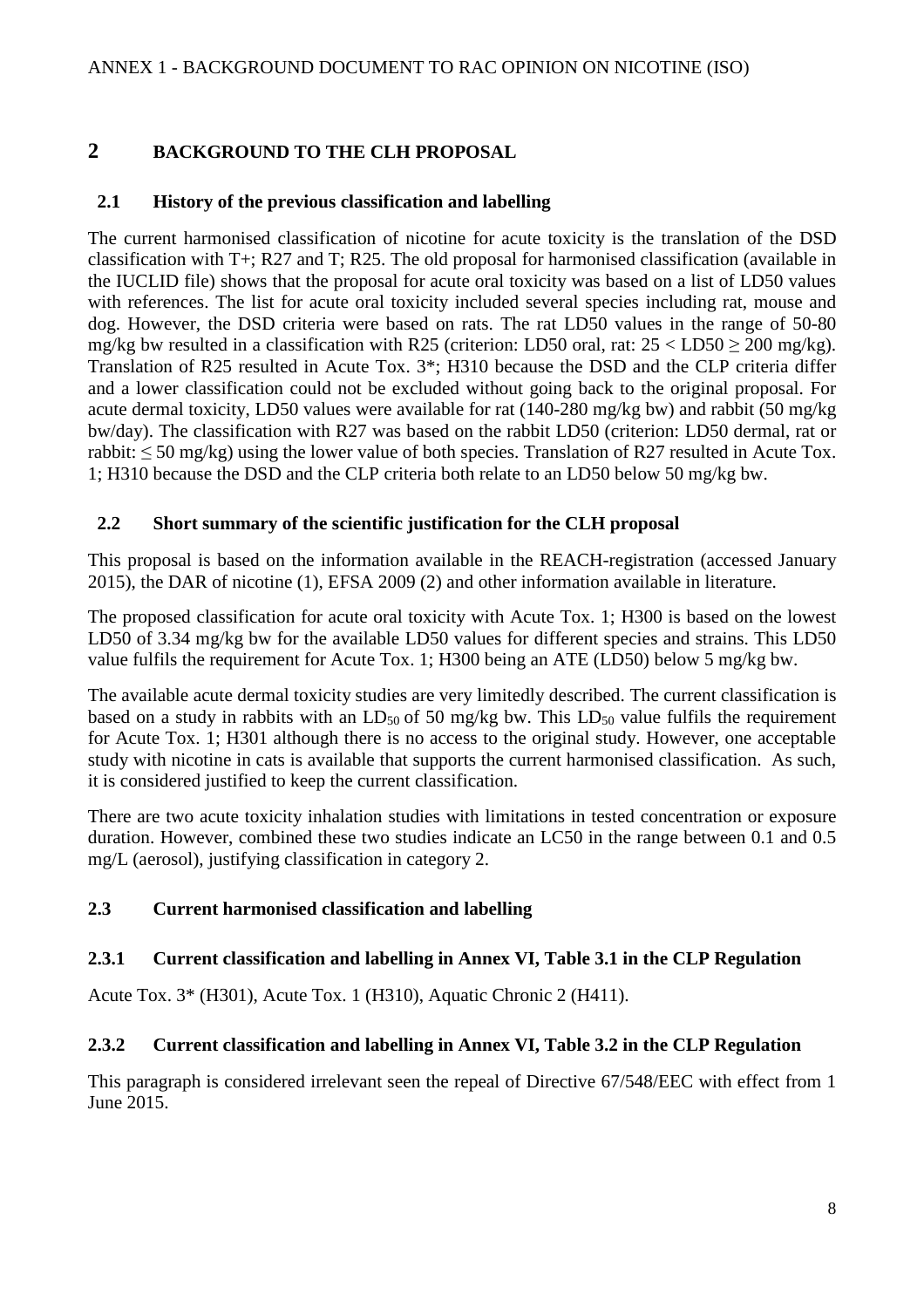## **2.4 Current self-classification and labelling**

#### **2.4.1 Current self-classification and labelling based on the CLP Regulation criteria**

| <b>Hazard Class</b> | <b>Statement Code</b> | # of notifiers |
|---------------------|-----------------------|----------------|
| Acute Tox. 3        | H301                  | 174            |
| Acute Tox. 1        | H310                  | 177            |
| Aquatic Chronic 2   | H411                  | 178            |
| Acute Tox. 2        | H300                  |                |
| Aquatic Acute 1     | H400                  |                |

Table 4. Self-classification by the registrant (on 23 December 2014)

Total number of notifiers; 178. Number of aggregated notifications; 6.

#### **2.4.2 Current self-classification and labelling based on DSD criteria**

This paragraph is considered irrelevant seen the repeal of Directive 67/548/EEC with effect from 1 June 2015.

## **3 JUSTIFICATION THAT ACTION IS NEEDED AT COMMUNITY LEVEL**

The current classification of nicotine for acute oral toxcitiy, Acute Tox. 3\*, has led to confusion in several European countries, including the Netherlands. The \* indicates that this is a minimum classification and requires manufacturers and importers of nicotine to investigate whether he has access to data or other information that lead to a more severe category and apply this more severe category (CLP Annex VI, 1.2.1). Whereas industry bases its classification on an  $LD50<sub>oral</sub>$  of 50 mg/kg bw in rats, the RIVM came to an  $LD50<sub>oral</sub>$  of 5 mg/kg bw based on the possible translations of R25 into Cat 2 or Cat 3 and the much lower LD50 values for mouse and dogs compared to rats. The lowest available  $LD_{50}$  value of 3.34 mg/kg bw (for mice) warrants a harmonized classification of Acute Tox. 1, instead of 3.

In addition for the classification of mixtures containing nicotine for acute toxicity, the determination of the ATE of nicotine for the calculation of the ATE of the mixture is very relevant as there is a difference in opinion between inspectorates and industry. An advice of RAC on the LD50 value that was determinative for the classification and that should be used in the ATE calculation of the mixture would therefore be very helpful.

Given the current policy discussions on the use of the e-cigarette, the increase in accidents with ecigarette refills and its increasing popularity, the Netherlands deems it important to submit a CLH dossier on nicotine to propose a classification change from Acute Tox. 3 to Acute Tox. 1 and if possible have an advice on the ATE for acute oral toxicity.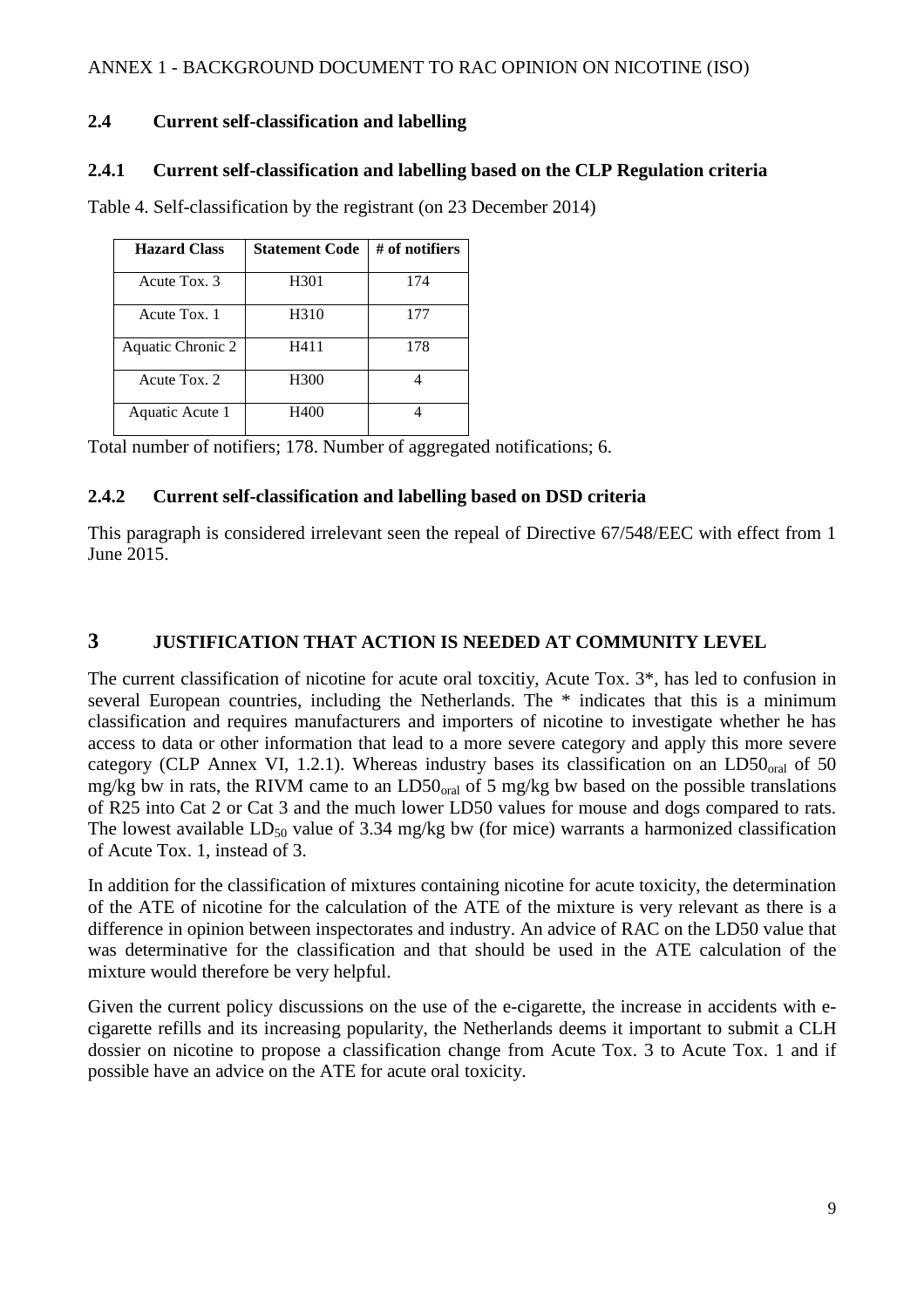# **Part B.**

# **SCIENTIFIC EVALUATION OF THE DATA**

# **1 IDENTITY OF THE SUBSTANCE**

# **1.1 Name and other identifiers of the substance**

| <b>EC</b> number:                 | 200-193-3                                                    |  |
|-----------------------------------|--------------------------------------------------------------|--|
| EC name:                          | nicotine (ISO); 3-[(2S)-1-methylpyrrolidin-<br>2-yl]pyridine |  |
| CAS number (EC inventory):        | $54 - 11 - 5$                                                |  |
| <b>CAS</b> number:                | $54 - 11 - 5$                                                |  |
| <b>CAS</b> name:                  | Pyridine, 3-[(2S)-1-methyl-2-pyrrolidinyl]-                  |  |
| <b>IUPAC</b> name:                | 3-[(2S)-1-methylpyrrolidin-2-yl]pyridine                     |  |
| <b>CLP Annex VI Index number:</b> | 614-001-00-4                                                 |  |
| Molecular formula:                | $C_{10}H_{14}N_2$                                            |  |
| Molecular weight range:           | 162.23                                                       |  |

#### **Table 5: Substance identity**

**Structural formula:**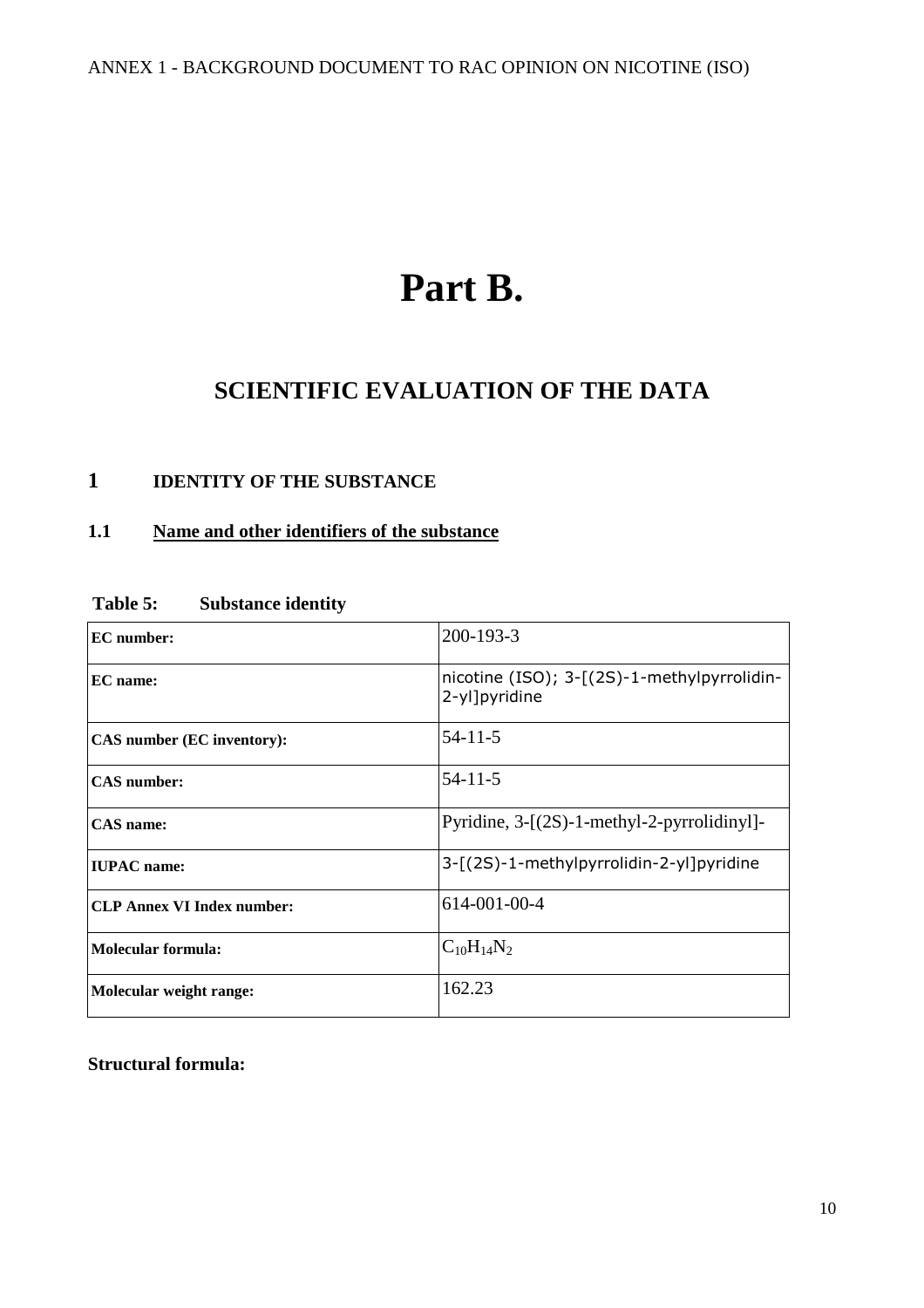

#### **1.2 Composition of the substance**

#### **Table 6: Constituents (non-confidential information)**

| <b>Constituent</b> | <b>Typical concentration</b> | <b>Concentration range</b> | <b>Remarks</b>                                    |
|--------------------|------------------------------|----------------------------|---------------------------------------------------|
| Nicotine           | 99%                          | 99-100%                    | <b>According to European</b><br>Pharmacopoeia 8.0 |

Current Annex VI entry:

| Table 7: |  | Impurities (non-confidential information) |  |
|----------|--|-------------------------------------------|--|
|----------|--|-------------------------------------------|--|

| <b>Impurity</b>          | <b>Typical concentration</b> | <b>Concentration range</b> | <b>Remarks</b>           |
|--------------------------|------------------------------|----------------------------|--------------------------|
| cotinine                 | $\epsilon = 0.15\%$          |                            | Impurity profile derived |
| myosmine                 | $\leq 0.15\%$                |                            | from European            |
| FAB (N-(4-oxo-4-pyridin- | $\leq 0.10\%$                |                            | Pharmacopoeia 8.0        |
| 3-yl-butyl)-formamide)   |                              |                            |                          |
| nicotine N-oxide         | $\leq 0.15\%$ .              |                            |                          |
| nornicotine              | $\epsilon = 0.15\%$          |                            |                          |
| anatabine                | $\epsilon = 0.15\%$          |                            |                          |
| beta-nicotyrine          | $\epsilon = 0.10\%$          |                            |                          |
| anabasine                | $\leq 0.10\%$                |                            |                          |

Current Annex VI entry: Not relevant

#### **Table 8: Additives (non-confidential information)**

| <b>Additive</b> | <b>Function</b> | Typical concentration   Concentration range | Remarks |
|-----------------|-----------------|---------------------------------------------|---------|
|                 |                 |                                             |         |

Current Annex VI entry: Not relevant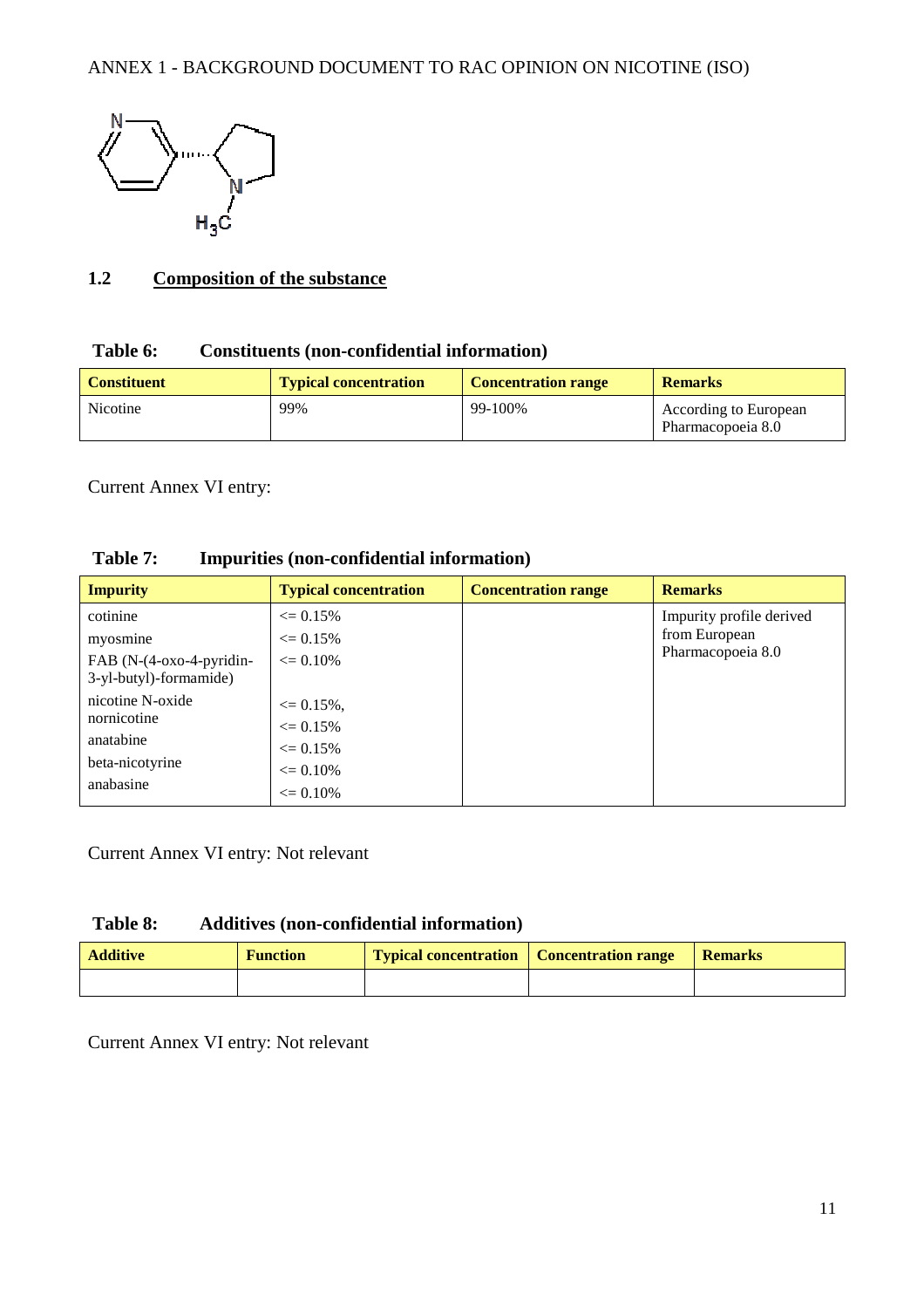# **1.2.1 Composition of test material**

# **1.3 Physico-chemical properties**

# **Table 9: Summary of physico - chemical properties**

| <b>Property</b>                                                                   | <b>Value</b>                                                                                                                                                                                                                                               | <b>Reference</b> | <b>Comment (e.g. measured or</b><br>estimated)       |
|-----------------------------------------------------------------------------------|------------------------------------------------------------------------------------------------------------------------------------------------------------------------------------------------------------------------------------------------------------|------------------|------------------------------------------------------|
| State of the substance at<br>20°C and 101,3 kPa                                   | Colourless liquid with<br>brown tint and fishy<br>smell                                                                                                                                                                                                    | <b>DAR</b>       | Visual and olfactory assessment<br>Print; DAR3 B1-B5 |
| Melting/freezing point                                                            | -79 $\degree$ C                                                                                                                                                                                                                                            | <b>DAR</b>       |                                                      |
| Boiling point                                                                     | 247 °C                                                                                                                                                                                                                                                     | <b>DAR</b>       |                                                      |
| Relative density                                                                  | 1.010                                                                                                                                                                                                                                                      | <b>DAR</b>       |                                                      |
| Vapour pressure                                                                   | 5.62 Pa at 25 °C                                                                                                                                                                                                                                           | <b>DAR</b>       |                                                      |
| Surface tension                                                                   | No data provided                                                                                                                                                                                                                                           | <b>DAR</b>       |                                                      |
| Water solubility                                                                  | 1000 g/L at unknown<br>temperature and pH                                                                                                                                                                                                                  | <b>DAR</b>       |                                                      |
| Partition coefficient n-<br>octanol/water                                         | Log $K_{ow} = 1.17$ at<br>unknown temperature<br>and pH, Log $K_{ow} = 0.93$                                                                                                                                                                               | <b>DAR</b>       |                                                      |
| Flash point                                                                       | Not relevant                                                                                                                                                                                                                                               | <b>DAR</b>       |                                                      |
| Flammability                                                                      | 101 $\degree$ C, auto<br>flammability 243 °C,<br>auto-ignition 244 °C                                                                                                                                                                                      | <b>DAR</b>       |                                                      |
| <b>Explosive properties</b>                                                       | Based on molecular<br>structure, nicotine is<br>unlikely to be explosive<br>as it does not possess<br>any of the chemical<br>groups expected to<br>impart explosive<br>properties on a<br>molecule, with only<br>carbon, hydrogen and<br>nitrogen present. | <b>DAR</b>       |                                                      |
| Self-ignition temperature                                                         |                                                                                                                                                                                                                                                            |                  |                                                      |
| Oxidising properties                                                              | No data or case<br>provided, stated by<br>notifier as non-oxidising                                                                                                                                                                                        | <b>DAR</b>       |                                                      |
| Granulometry                                                                      |                                                                                                                                                                                                                                                            |                  |                                                      |
| Stability in organic solvents<br>and identity of relevant<br>degradation products | Soluble in chloroform,<br>diethyl ether, ethanol<br>and petroleum ether.                                                                                                                                                                                   | <b>DAR</b>       |                                                      |
| Dissociation constant                                                             | $pKa1 = 3.1$ ; $pKa2 = 8.2$                                                                                                                                                                                                                                | <b>DAR</b>       |                                                      |
| Viscosity                                                                         |                                                                                                                                                                                                                                                            |                  |                                                      |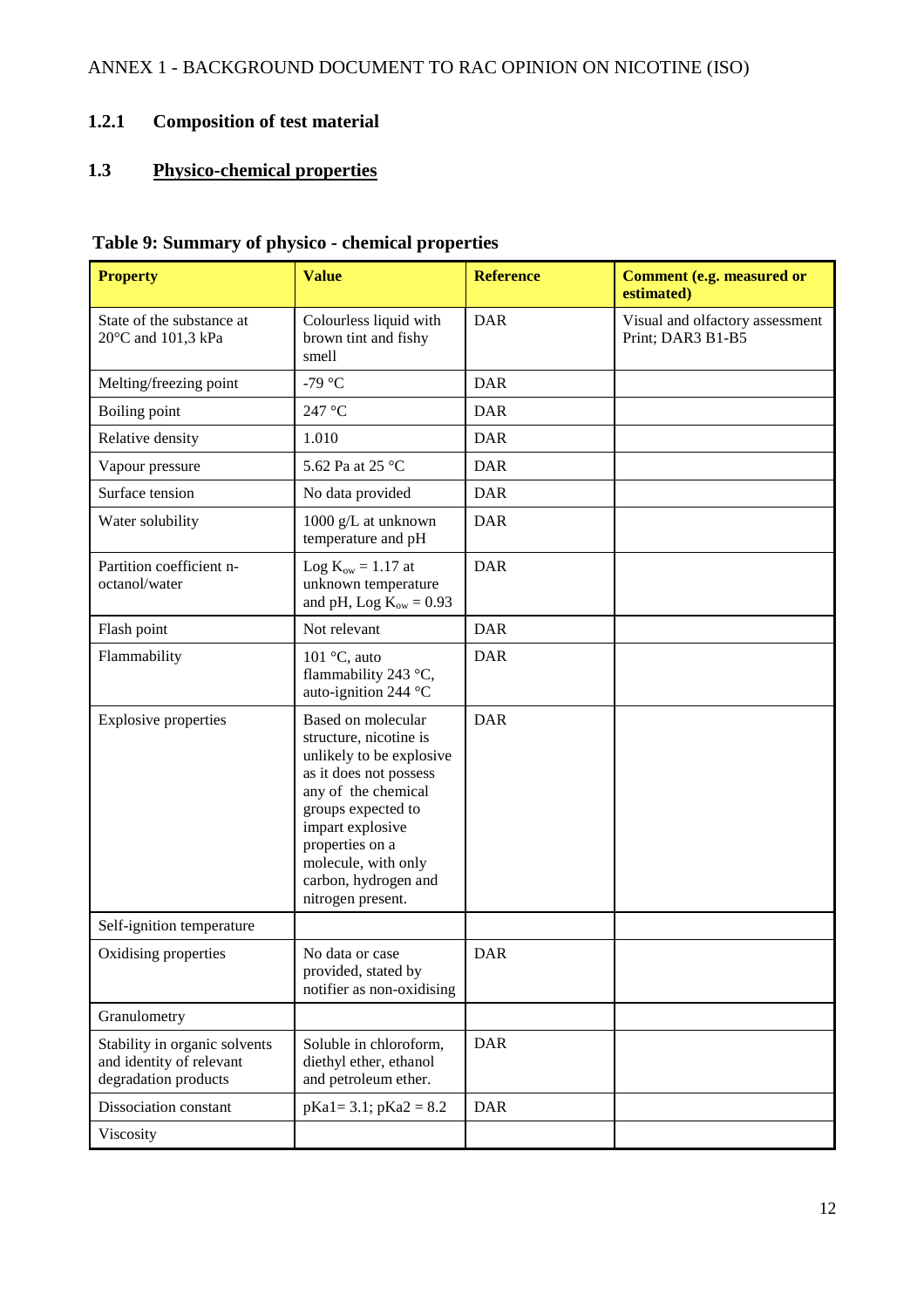### **2 MANUFACTURE AND USES**

#### **2.1 Manufacture**

Nicotine is a naturally occurring alkaloid obtained from the leaves of the tobacco plant.

#### **2.2 Identified uses**

Nicotine is the main constituent in tobacco smoke. In recent years there has been an increased interest in the development of nicotine replacement therapies based on alternative exposure routes. As such, the primary therapeutic use of nicotine is in treating nicotine dependence in order to eliminate smoking. Controlled levels of nicotine are given to patients through gums, dermal patches, lozenges, electronic/substitute cigarettes or nasal sprays in an effort to wean them off their dependence. Nicotine is also used in e-cigarettes. Nicotine is also present in mushrooms (2) possibly due to the use as insecticide. Nicotine was not included in Annex I of 91/414 because the existing evidence did not demonstrate safe use.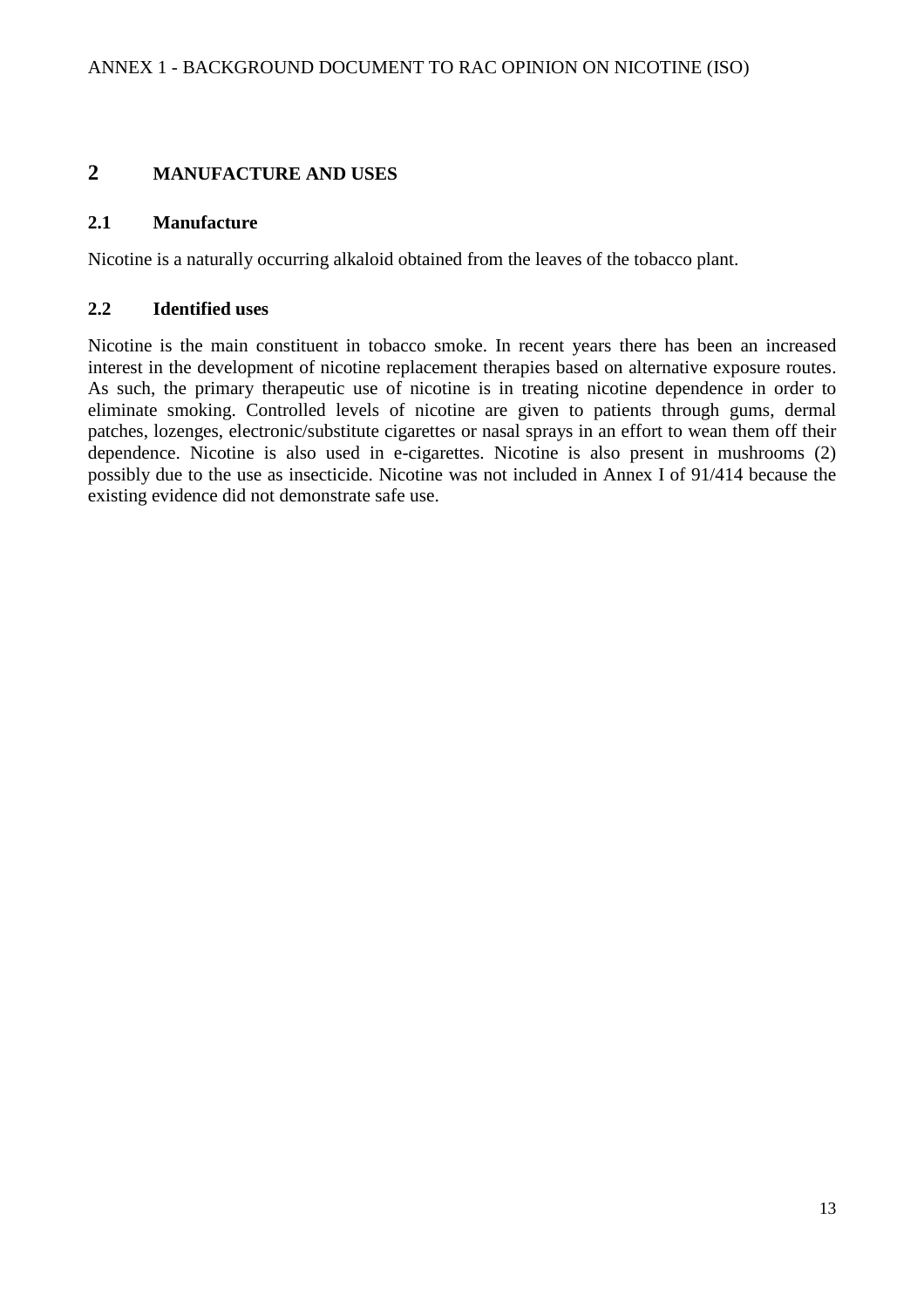#### **3 CLASSIFICATION FOR PHYSICO-CHEMICAL PROPERTIES**

Not relevant as this proposal is limited to classification for acute toxicity.

#### **Table 10: Summary table for relevant physico-chemical studies**

| <b>Method</b> | <b>Results</b> | <b>Remarks</b> | <b>Reference</b> |
|---------------|----------------|----------------|------------------|
|               |                |                |                  |

#### **3.1** *[Insert hazard class when relevant and repeat section if needed]*

- **3.1.1 Summary and discussion of**
- **3.1.2 Comparison with criteria**
- **3.1.3 Conclusions on classification and labelling**

#### **4 HUMAN HEALTH HAZARD ASSESSMENT**

**4.1 Toxicokinetics (absorption, metabolism, distribution and elimination)** 

- **4.1.1 Non-human information**
- **4.1.2 Human information**

#### **4.1.3 Summary and discussion on toxicokinetics**

As summarized by EFSA, 2009 (2):

"Nicotine is rapidly absorbed through the oral cavity, lung, and gastrointestinal tract. Absorption of nicotine across biological membranes depends on pH. In its ionised state, such as in acidic environments, nicotine does not rapidly cross membranes. The respiratory absorption of nicotine was found to be 60% to 80%. Nicotine base can be absorbed through the skin, and there have been cases of poisoning after skin contact with pesticides containing nicotine. Nicotine is poorly absorbed from the stomach because it is protonated (ionized) in the acidic gastric fluid, but is well absorbed in the small intestine, which has a more alkaline pH and a large surface area. Following the administration of nicotine capsules or nicotine in solution, peak concentrations in blood are reached in about 1 h (Benowitz et al., 1991; Zins et al., 1997; Dempsey et al., 2004). The oral bioavailability of nicotine is incomplete because of the hepatic first-pass metabolism and ranges between 20% to about 45% (Andersson et al., 2003; Benowitz et al., 1991; Compton et al., 1997; Zins et al., 1997; Hukkanen et al., 2005). After intravenous administration, the highest levels of nicotine were found in spleen, liver, lungs and brain (UK DAR, 2007).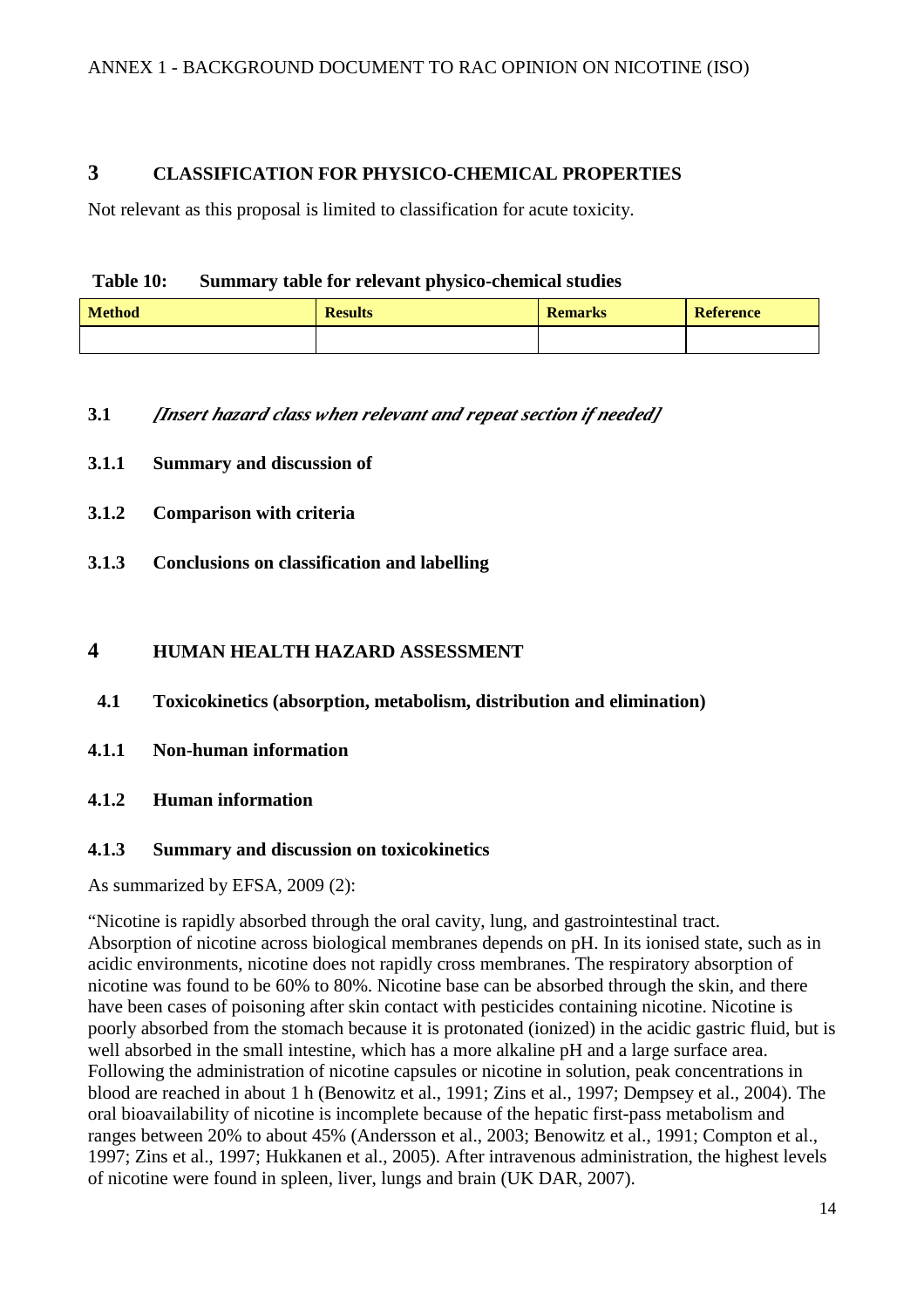The metabolism of nicotine is mediated mostly through the hepatic cytochrome P450 CYP2A6 with the C-oxidation of nicotine to cotinine as the major detoxication reaction, followed by the hydroxylation of cotinine to 3-hydroxycotinine (Dorne et al., 2004; Hukkanen et al., 2005). The lungs and the kidneys are also partially involved in the metabolism of nicotine. Variants in the CYP2A6 gene have been associated with altered nicotine metabolism and with effects on smoking behaviour. A number of genotypes of CYP2A6 have been determined and a recent intravenous study (Benowitz et al, 2006b) classified subjects in three phenotypes according to CYP2A6 activity (fractional clearance of nicotine to cotinine and on plasma ratio of 3-hydroxycotinine to cotinine) with respective CYP2A6 activities and mean total plasma clearances of 100%, 80% and 50%, and 18.5, 15.5 and 11.7 ml/min/kg. Elimination half-lives ranged from 1.8 to 2.9 hours between the three phenotypes (Benowitz et al., 2006b). Considering the short biological half-live of nicotine in humans, no accumulation of nicotine is foreseen.

Nicotine readily crosses the placenta. Nicotine is mainly excreted through urine, and faeces. The rate of nicotine excretion is influenced by the pH of the urine. When the pH of the urine is made alkaline, the proportion of uncharged nicotine increases and re-absorption of nicotine and as a result, less nicotine is excreted (UK DAR, 2007).

Recently, a mechanistic population model for the pharmacokinetics of nicotine, its primary (CYP2A6-generated) metabolite cotinine and 3-hydroxycotinine has been developed from sixty-six subjects receiving orally 2 mg of deuterium-labelled nicotine and 10 mg deuterium-labelled cotinine simultaneously. The model showed high correlation between nicotine clearance to cotinine and the 3-hydroxycotinine to cotinine concentration ratio in saliva supporting the idea that the 3 hydroxycotinine: cotinine ratio can be used as a predictor of CYP2A6 activity and nicotine clearance. The model-based analysis extends and further justifies this conclusion (Levi et al., 2007a). This model has been applied to predict nicotine clearance using cotinine and 3-hydroxycotinine spot saliva samples (Levi et al., 2007b).

A recent study (Yun et al., 2008) in subjects exposed to transdermal nicotine patches administered as single and multiple doses, demonstrated that nicotine clearance in smokers is slower than in nonsmokers: in smoking individuals nicotine induces glucuronidation, and higher plasma concentrations are thus maintained."

Species differences in nicotine metabolism as summarised by Hukkanen, 2005 (25):

"Nicotine metabolism in various species has been reviewed previously (Gorrod and Jenner, 1975; Scheline, 1978; Seaton and Vesell, 1993). Cotinine and 3-hydroxycotinine are major urinary nicotine metabolites in all mammalian species studied (Jenner et al., 1973; Nwosu and Crooks, 1988; Kyerematen et al., 1990a); however, about as much nicotine *N*-oxide as cotinine and 3 hydroxycotinine is formed by guinea pigs and rats. Guinea pig and hamster hepatocytes show the highest total metabolism of nicotine, followed by mouse, rat, and human hepatocytes (Kyerematen) et al., 1990a). In general, there is considerable variation between rodent species in the activity of nicotine metabolism, as well as in the stereospecificity and relative amounts of nicotine metabolites produced. Also, P450 enzymes responsible for nicotine metabolism vary in species. For example, CYP2B1/2 is the P450 enzyme metabolizing nicotine in rats, whereas rat CYP2A is inactive in nicotine metabolism (Hammond et al., 1991; Nakayama et al., 1993).

Nicotine metabolism in nonhuman primates resembles human metabolism. In macaque monkeys, nicotine and cotinine half-lives are similar to humans (Seaton et al., 1991). Like humans, African green monkeys metabolize 80 to 90% of nicotine via a CYP2A6-like enzyme, but hepatic protein levels are about 4 times higher in green monkeys than humans resulting in 2-fold higher *V*max for cotinine formation (Schoedel et al., 2003). Rhesus monkey hepatocytes metabolize about 80% of nicotine to cotinine (Poole and Urwin, 1976).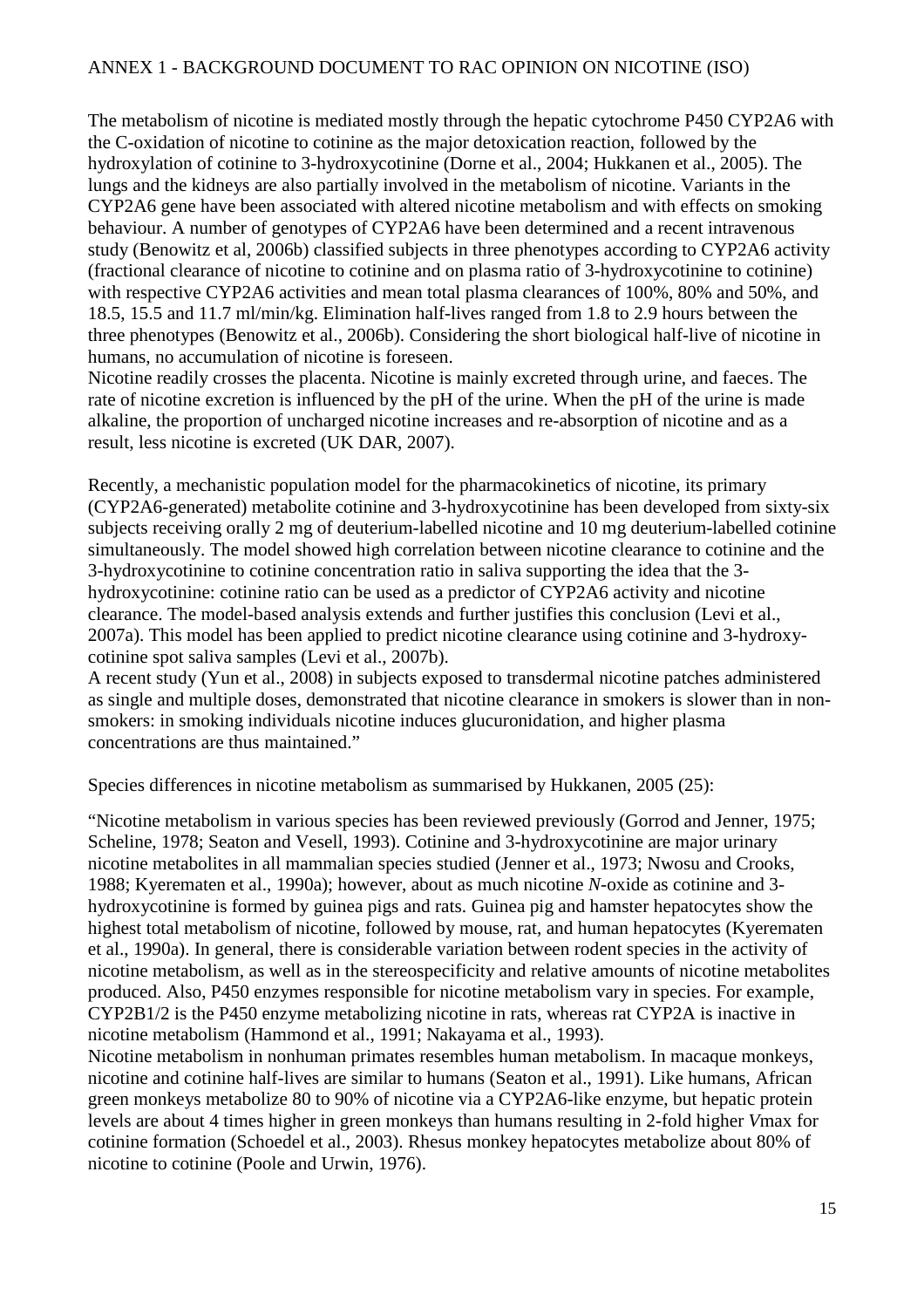Nicotine *N*-glucuronidation activity is highest in human liver microsomes followed by rhesus and cynomolgus monkey microsomes, although the activity in monkey microsomes is only about 7 to 11% of human glucuronidation activity (Ghosheh and Hawes, 2002a). Low-level nicotine glucuronidation activity was also detected in minipig and guinea pig microsomes, whereas activity was not measurable in rats, mice, dogs, and rabbits. Cotinine glucuronidation was below limit of quantification for all the animal species, including rhesus, cynomolgus, and marmoset monkeys (Tsai and Gorrod, 1999; Ghosheh and Hawes, 2002a)."

In addition, according to Tutka, 2005 (26) this indicates that the rat may not be the most relevant species for humans:

"In a recent study of Tutka et al. [unpublished data], the significant differences in NIC metabolism were found among human, rabbit, and rat, confirming species variability in NIC metabolism. The study showed that a profile of NIC metabolism in rabbit was different from that of the rat. In contrast to rats, rabbits seem to be a good model for studying human NIC metabolism."

#### **4.2 Acute toxicity**

#### **4.2.1 Non-human information**

#### **4.2.1.1 Acute toxicity: oral**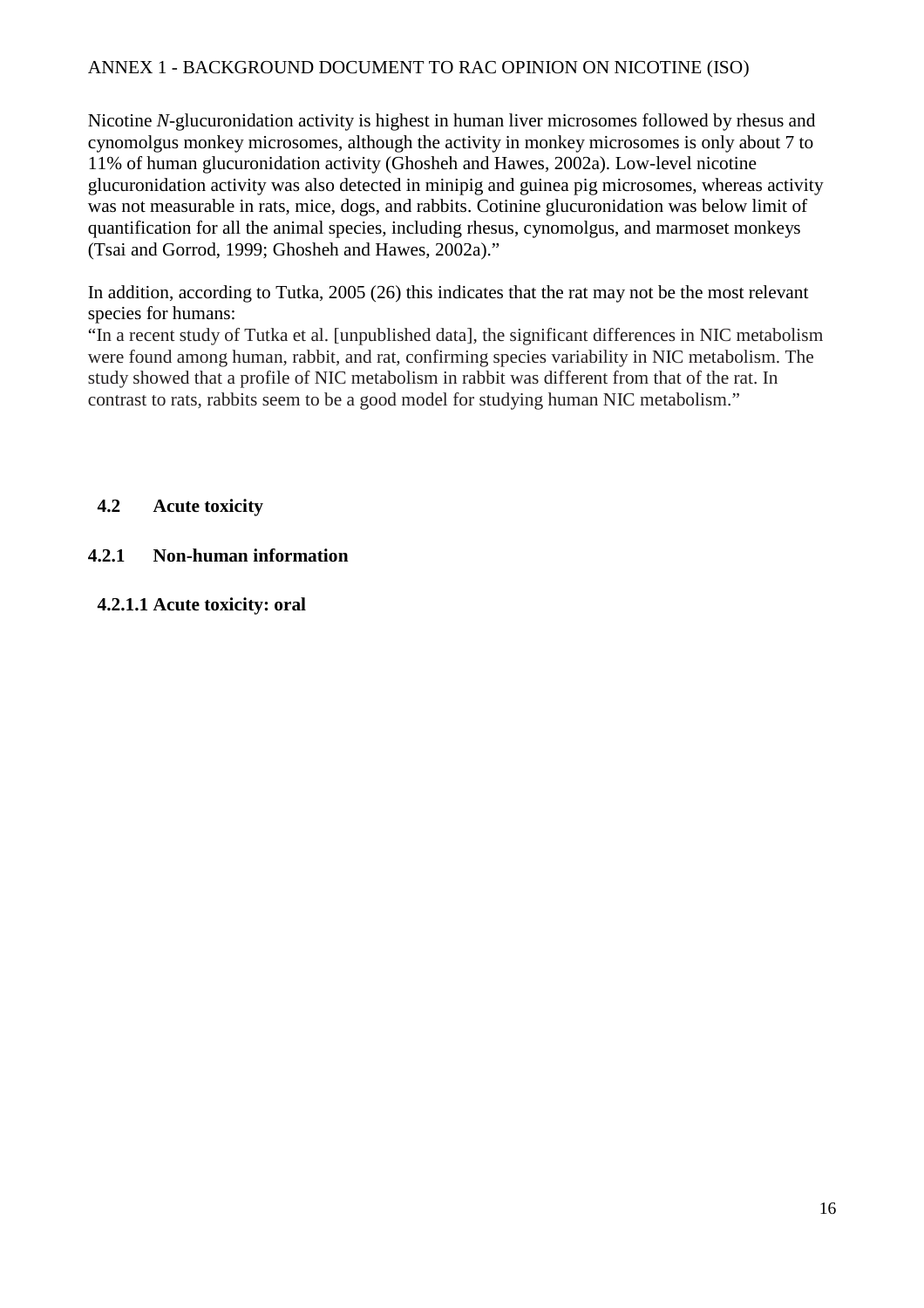| <b>Method</b>                                                        | <b>Dilution</b>                                                                                 | $LD_{50}$<br>(mg/kg)<br>bw)                           | <b>Animal</b><br><b>Remarks</b>                                    |                                                                         | <b>Acceptabilit</b><br>y | <b>Reference</b>                                           |
|----------------------------------------------------------------------|-------------------------------------------------------------------------------------------------|-------------------------------------------------------|--------------------------------------------------------------------|-------------------------------------------------------------------------|--------------------------|------------------------------------------------------------|
| Single dose<br>administration,<br>peroral<br>administration          | $0.15 -$<br>0.3%<br>aqueous<br>solutions                                                        | 52.5                                                  | Rat                                                                | Strain, sex and number<br>not specified, nicotine<br>base               |                          | Lazutka et<br>al., 1969                                    |
| Single dose<br>administration, oral                                  | <b>Not</b><br>described                                                                         | 70                                                    | Rat                                                                | Strain, sex and number<br>not specified                                 | <b>Not</b><br>acceptable | Ben-Dyke et<br>al., 1970                                   |
| Not described, oral                                                  | <b>Not</b><br>described                                                                         | $50 - 60$                                             | Rat                                                                | Strain, sex and number<br>not specified                                 | <b>Not</b><br>acceptable | Farm<br>Chemicals<br>Handbook,<br>1991                     |
| Up and down<br>method; gavage                                        | <b>Not</b><br>described                                                                         | 70                                                    | Rat                                                                | Sprague-Dawley, 5<br>male & 5 female                                    | Acceptable               | Yam et al.,<br>1991                                        |
| OECD 1981, acute<br>oral toxicity; gavage<br>Fixed dose<br>procedure | <b>Not</b><br>described                                                                         | 70<br>LD50<br>between<br>25 and<br>200<br>mg/kg<br>bw | Rat                                                                | Sprague-Dawley, 15<br>male, 15 female<br>On average 14 rats per<br>test |                          | Van den<br>Heuvel et<br>al., 1990                          |
| Unkown, oral                                                         | <b>Not</b><br>described                                                                         | $50 - 60$                                             | Rat                                                                | Strain, sex and number<br><b>Not</b><br>not specified<br>acceptable     |                          | Trochimowi<br>cz et al.,<br>1994*                          |
| Unkown, oral                                                         | <b>Not</b><br>described                                                                         | 188                                                   | Rat                                                                | Strain, sex and number<br><b>Not</b><br>not specified<br>acceptable     |                          | DECOS,<br>2004 (cited<br>as Ray91)*                        |
| Unknown, oral                                                        | Alkaloid<br>dissolved<br>in water,<br>pH<br>adjusted<br>to 7.0,<br>dilution<br>not<br>described | 188                                                   | Rat                                                                | 35 animals, strain and<br>Acceptable<br>sex not described               |                          | Ambrose<br>and DeEds,<br>1946                              |
| Unknown, oral                                                        | <b>Not</b><br>described                                                                         | 24                                                    | Mouse<br>Strain, sex and number<br>not specified                   |                                                                         | <b>Not</b><br>acceptable | <b>DECOS</b><br>2004;<br>Trochimowi<br>cz et al.,<br>1994* |
| Unknown, oral                                                        | <b>Not</b><br>described                                                                         | $50 - 60$                                             | Mouse                                                              | Strain, sex and number<br>not specified                                 | <b>Not</b><br>acceptable | Trochimowi<br>cz et al.,<br>1994*                          |
| Single dose<br>administration, oral,<br>peroral<br>administration    | $0.15 -$<br>0.3%<br>aqueous<br>solutions                                                        | 3.34                                                  | Mouse<br>Strain, sex and number<br>not specified, nicotine<br>base |                                                                         | Acceptable               | Lazutka et<br>al., 1969                                    |
| Single dose, gavage                                                  | Aqueous<br>solution,                                                                            | 24                                                    | White                                                              | 36-55 mice; 5<br>mice/group. Strain and                                 | Acceptable               | Heubner<br>and                                             |

**Table 11: Summary of acute oral toxicity studies using nicotine**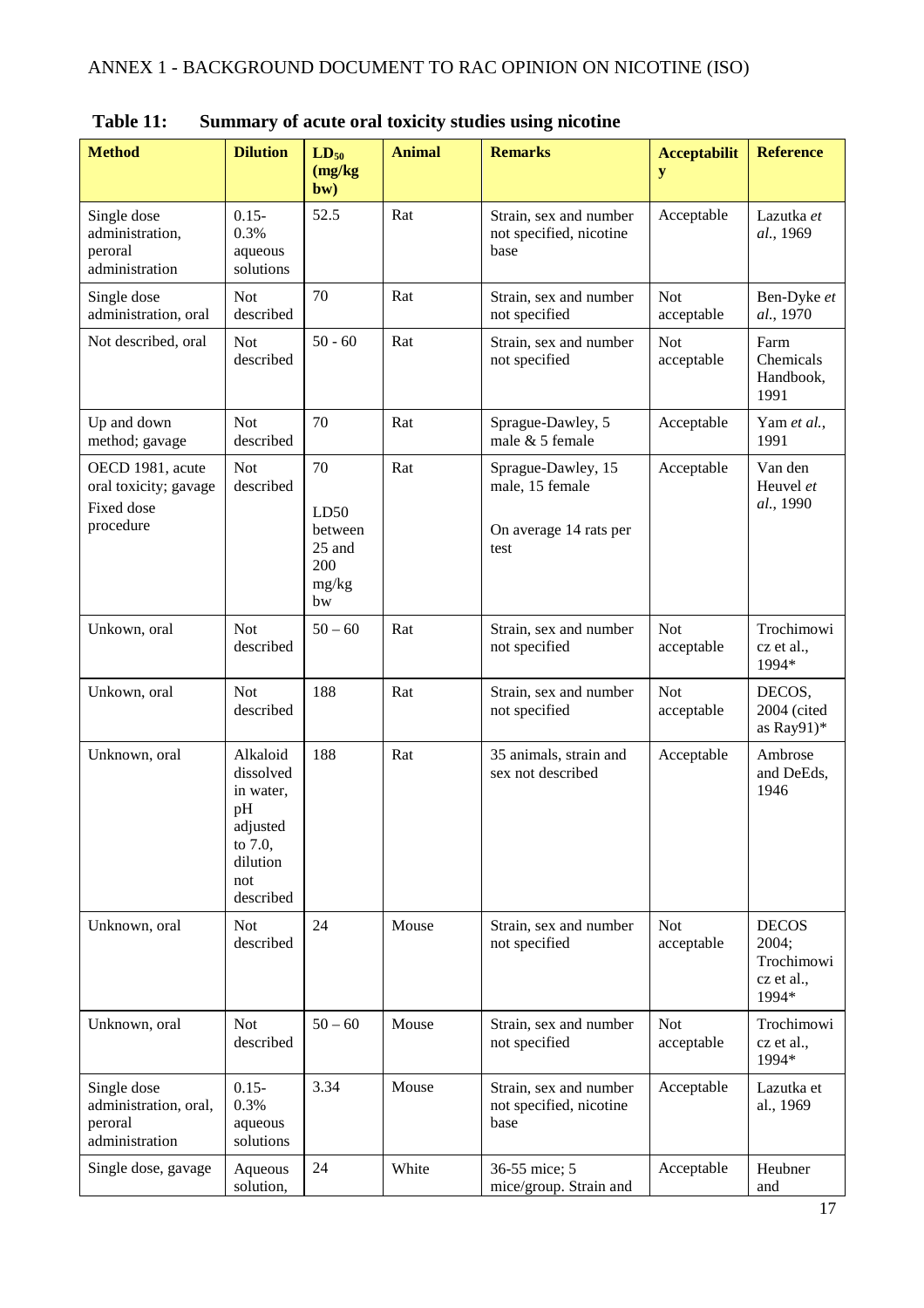|                                                                                          | dilution<br>unknown,<br>nicotine<br>base |     | mouse | sex not specified.                                  |            | Papierkows<br>ki, 1938        |
|------------------------------------------------------------------------------------------|------------------------------------------|-----|-------|-----------------------------------------------------|------------|-------------------------------|
| Single dose<br>administration, oral;<br>dropped on tongue<br>or between lips and<br>gums | Undiluted<br>alkaloid                    | 9.2 | Dog   | $#$ of animals; 19, strain<br>and sex not specified | Acceptable | Franke and<br>Thomas,<br>1932 |

\*These studies could not be retrieved. The above description was derived from the Bibra proposal, 2014 (3). They will not be further described below. As other studies showed the same LD50 values as for some studies which could not be retrieved, it is considered likely that these are the same studies.

| Table 12 | Summary of oral toxicity studies using nicotine salts |  |  |  |  |  |  |
|----------|-------------------------------------------------------|--|--|--|--|--|--|
|----------|-------------------------------------------------------|--|--|--|--|--|--|

| <b>Method</b>                                                     | <b>Dilution</b>                                                    | $LD_{50}$<br>(mg/kg)<br>bw) | <b>Animal</b>                                                                                        | <b>Remarks</b>                                                         | <b>Acceptability</b> | <b>Reference</b>                         |
|-------------------------------------------------------------------|--------------------------------------------------------------------|-----------------------------|------------------------------------------------------------------------------------------------------|------------------------------------------------------------------------|----------------------|------------------------------------------|
| Single dose,<br>oral, gavage                                      | Not described                                                      | 75                          | Rat                                                                                                  | Sprague-Dawley, male,<br># not specified (5/dose),<br>nicotine sulfate | Acceptable           | Vernot et<br>al., 1977                   |
| Single dose<br>administration,<br>oral, gavage                    | Suspension in<br>water-lead<br>arsenate and<br>calcium<br>arsenate | 83                          | Rat<br>Sherman, female,<br>80/group, nicotine<br>sulfate                                             |                                                                        | Acceptable           | Gaines.<br>1960                          |
| Single dose<br>administration,<br>oral, peroral<br>administration | $0.15 - 0.3\%$<br>aqueous<br>solutions                             | 56.7                        | Rat                                                                                                  | Strain, sex and number<br>not specified, nicotine<br>sulfate*          | Acceptable           | Lazutka et<br>al., 1969                  |
| Single dose<br>administration,<br>oral, peroral<br>administration | $0.15 - 0.3\%$<br>aqueous<br>solutions                             | 8.55                        | Mouse<br>Strain, sex and number<br>not specified, nicotine<br>sulfate*                               |                                                                        | Acceptable           | Lazutka et<br>al., 1969                  |
| Single dose,<br>oral, gavage                                      | Not described                                                      | 16                          | Mouse<br>$CF-1$ , male, # not<br>specified (5/dose),<br>nicotine sulfate                             |                                                                        | Acceptable           | Vernot et<br>al., 1977                   |
| Single dose,<br>gavage                                            | Aqueous<br>solution,<br>dilution<br>unknown,                       | 87                          | White<br>36-55 mice; 5<br>mice/group. Strain and<br>mouse<br>sex not specified.<br>Nicotine tartrate |                                                                        | Acceptable           | Heubner<br>and<br>Papierkow<br>ski, 1938 |

\*Nicotine sulfate is an aqueous solution containing 40% nicotine equivalent.

#### **Reference: Lazutka et al., 1969 (4) Study design:**

Short-term toxicity studies included 25 series of experiments using a single peroral administration (gavage) of aqueous solution of nicotine base and nicotine sulfate in doses of 1 -90 mg/kg for albino rats and 0.25 – 16 mg/kg for white mice. Mouse and rat strains, sex and number are not specified. Rats and rabbit were used for skin absorption and conjunctiva studies. Only the total number of animals used is mentioned, which is 332.

#### **Results:**

The peroral administration of lethal doses caused irritation of the respiratory tract and motor restlessness, followed by marked hyperemia of the ears and extremities. After 30-40 min, there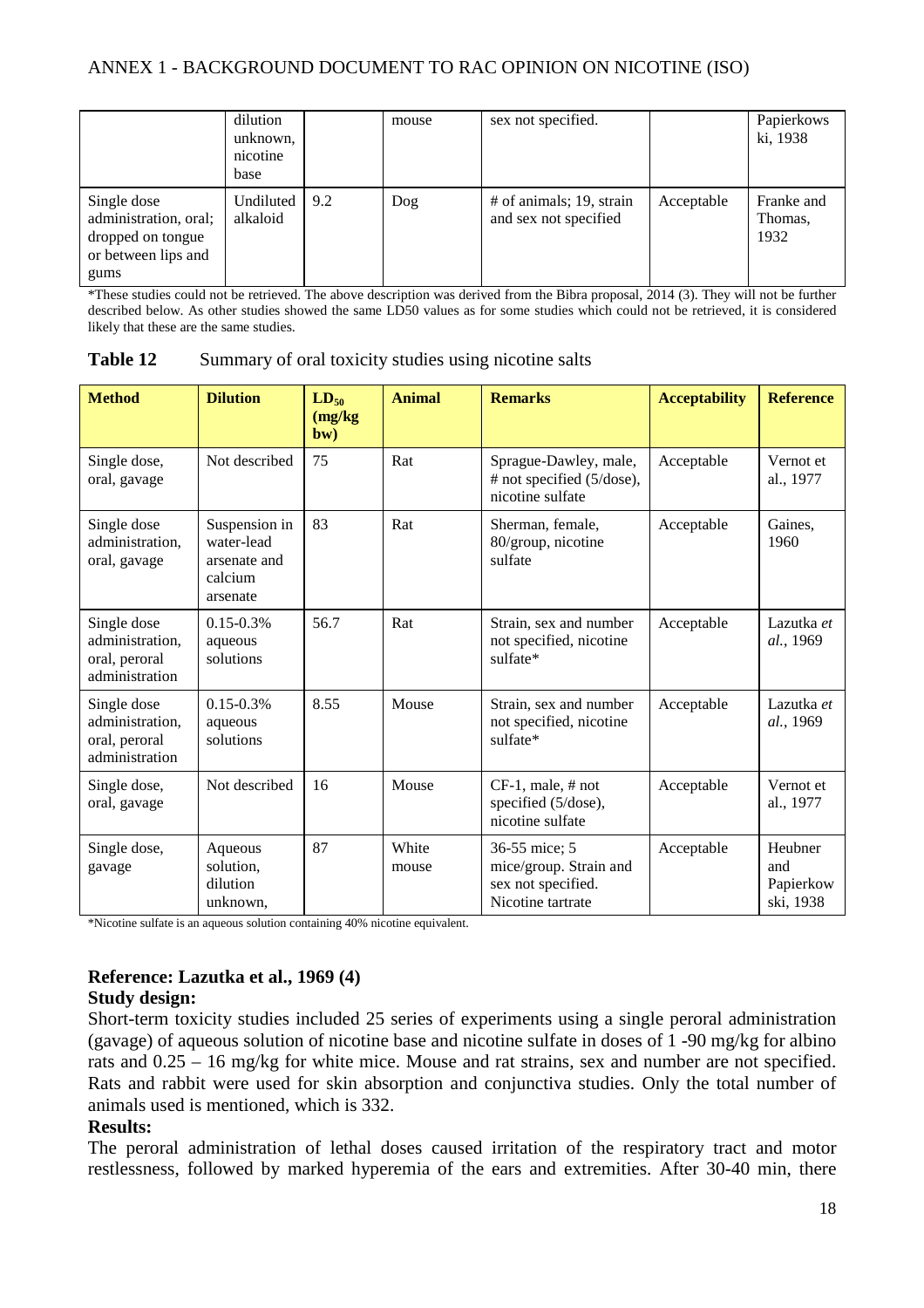were tonic contractions of various groups of muscles, often with transition to clonic spasms. Traube's symptom was positive in the majority of cases. After 40-50 min the spasms were superseded by relaxation of the muscles, and the animals assumed a one-sided position. There was marked dyspnea and tremor of the entire body. In animals surviving the lethal dose the symptoms of poisoning gradually disappeared after 3-7 hr from the beginning. In other animals, their condition became worse, and they ceased to react to outside stimuli. They developed asphyxia and died within 1-3 days. The severity of poisoning and the rate of its development, as well as the interval before death, were directly related to the dose.

#### **Table 13**

|                  |                 | <b>Mice</b>       |                 | <b>Rats</b>             |
|------------------|-----------------|-------------------|-----------------|-------------------------|
| <b>Parameter</b> | dose, mg/kg     |                   |                 |                         |
|                  | <b>Nicotine</b> | Nicotine sulfate* | <b>Nicotine</b> | <b>Nicotine sulfate</b> |
| $LD_{16}$        | 0.25            |                   | 20              | 30                      |
| $LD_{50}$        | 3.34            | 8.55              | 52.5            | 56.7                    |
| $LD_{100}$       | 10              | 16                | 80              | 90                      |

\*Nicotine sulfate is an aqueous solution containing 40% nicotine equivalent.

#### **Acceptability:**

Limited description but acceptable given the period in which it was performed.

#### **Conclusions:**

The mice and rats differed in their susceptibility, the mice proving more sensitive to nicotine than rats, the LD<sub>50</sub> for mice being 3.34 mg/kg, and for rats 52.5 mg/kg.

#### **Reference: Ben-Dyke et al., 1970 (5)**

This paper lists acute toxicity data for a number of pesticides, including nicotine. This data has been prepared from experimental results of the Toxicology Laboratory, Chesterford Park Research Station, or from published literature and manufacturer's bulletins. However, there are no actual references, the study design is not described, nor the number of animals used; only the oral  $LD_{50}$  of 70 mg/kg bw is mentioned.

#### **Acceptability:**

Not acceptable

#### **Reference: Farm Chemicals Handbook, 1991 (6)**

Only the value for the rat oral  $LD_{50}$  is listed; 50-60 mg/kg bw. No mention of study design, number of animals used, etc.

**Acceptability:**  Not acceptable

#### **Reference: Ambrose and DeEds, 1946 (27)**

The acute toxicity of nicotine was determined orally in 35 rats. The alkaloid was dissolved in distilled water and the pH was adjusted to 7.0 with concentrated hydrochloric acid. There is no further mention of study design, strain or sex of rats used.

In this study nicotine was also intraperitoneally injected into 12 rats.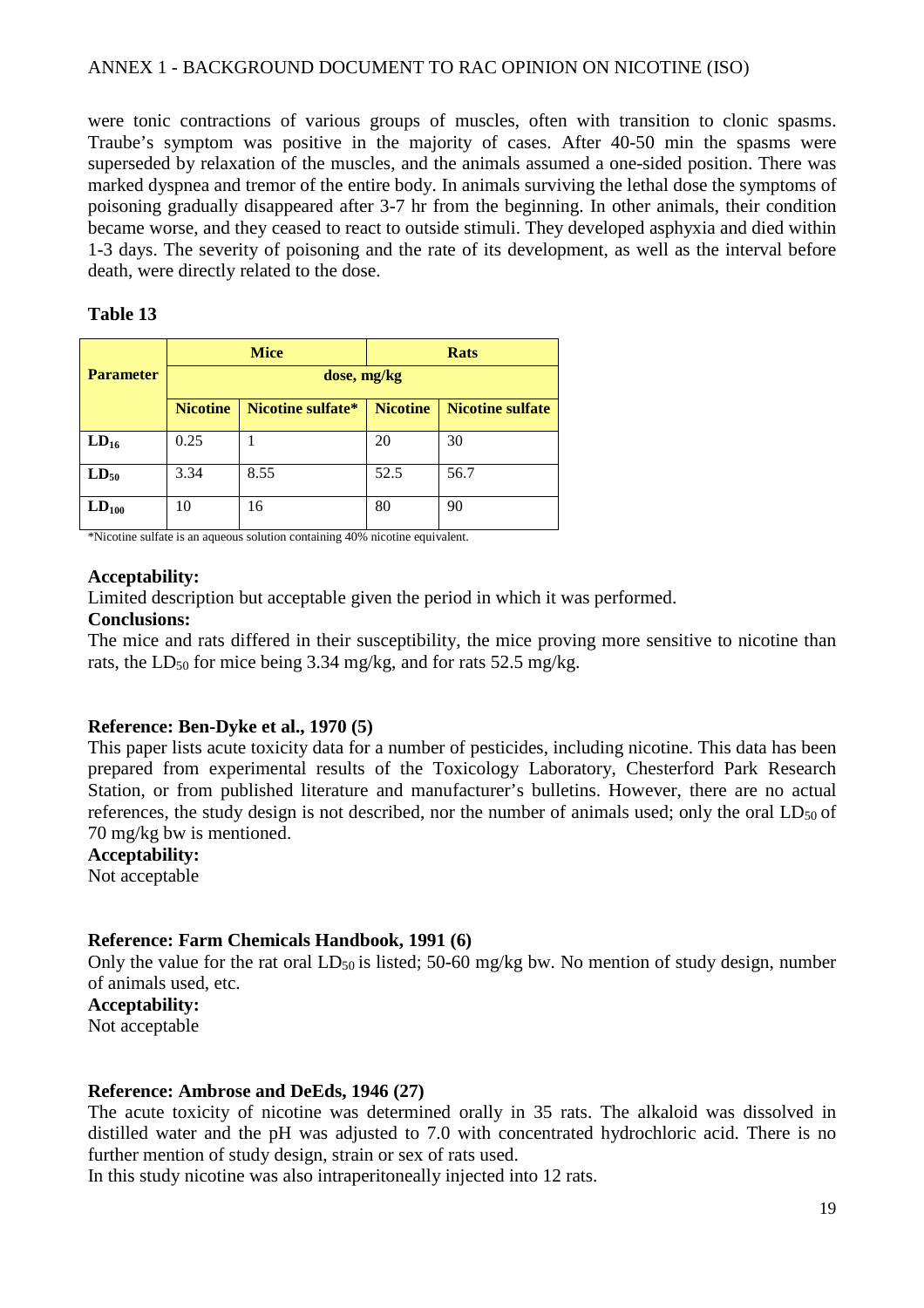**Results:** Oral LD<sub>50</sub> rat 188 mg/kg bw, LD<sub>50</sub> after intraperitoneal injection rats 30 mg/kg bw. Convulsions were observed after administration. **Acceptability:** Acceptable

#### **Reference: Heubner and Papierkowski, 1938 (28).**

Between 36 and 55 white mice (17-26 grams) whose strain was not specified were used to assess the acute oral toxicity of nicotine. Nicotine was administered in aqueous solution by gavage at 5 animals per group. The total number of animals are not mentioned. The doses follow a geometric progression , with a range of 20 %, but the actual dosaging is not described. The LD50 was estimated by the method of Spearman Kärber (Kärber, 1931). A comparable study was performed using nicotine tartrate.

**Results:** Oral LD<sub>50</sub> mouse nicotine base 24 mg/kg bw. Mortality occurred within 25 minutes.

Oral LD<sub>50</sub> mouse nicotine salt 87 mg/kg bw equivalent with 28 mg/kg bw based on nicotine fraction.

#### **Acceptability:** Acceptable

#### **Reference: Franke and Thomas, 1932 (7)**

Nicotine was administered orally to 19 dogs. Nicotine was dropped on the tongue or between the lips and gums in the form of the undiluted alkaloid.

| Dose (mg/kg bw) | $#$ of dogs | $#$ fatal | # non-fatal | % fatal  | <b>Average time till death (minutes)</b> |
|-----------------|-------------|-----------|-------------|----------|------------------------------------------|
| 20              |             | 2         |             | 100      | 2.5                                      |
| 12              |             |           |             | 100      | 3.5                                      |
| $9.2 - 10.3$    | 14          | 8         |             | 57.1     | 3.77                                     |
| $4.6 - 5.0$     |             | 0         |             | $\theta$ |                                          |

#### **Table 14 Results:**

#### **Acceptability:**

Limited description but acceptable given the period in which it was performed.

#### **Conclusions:**

Oral  $LD_{50}$  dogs 9.2 mg/kg bw.

## **Reference: Yam et al., 1991 (8)**

#### **Study design:**

Two different methods were used, the fixed-dose procedure and the up-and-down method, which were compared to the classical method of obtaining an  $LD_{50}$ . The fixed-dose procedure was conducted according to the method described by van den Heuvel *et al.*, 1990 (9). It involves dosing 10 rats (5 males and 5 females) with one of four predetermined dose levels, selected on the basis of a sighting study (3-4 animals) so that only evident toxicity and no deaths were observed. Depending on the outcome of the first dose, a second dose group was used. As the fixed-dose procedure does not use death as an endpoint, no  $LD_{50}$  can be determined.

The up-and-down method was conducted according to the method described by Bruce (1985 and 1987). Female rats were dosed, one at a time, starting the first animal at the best estimate of the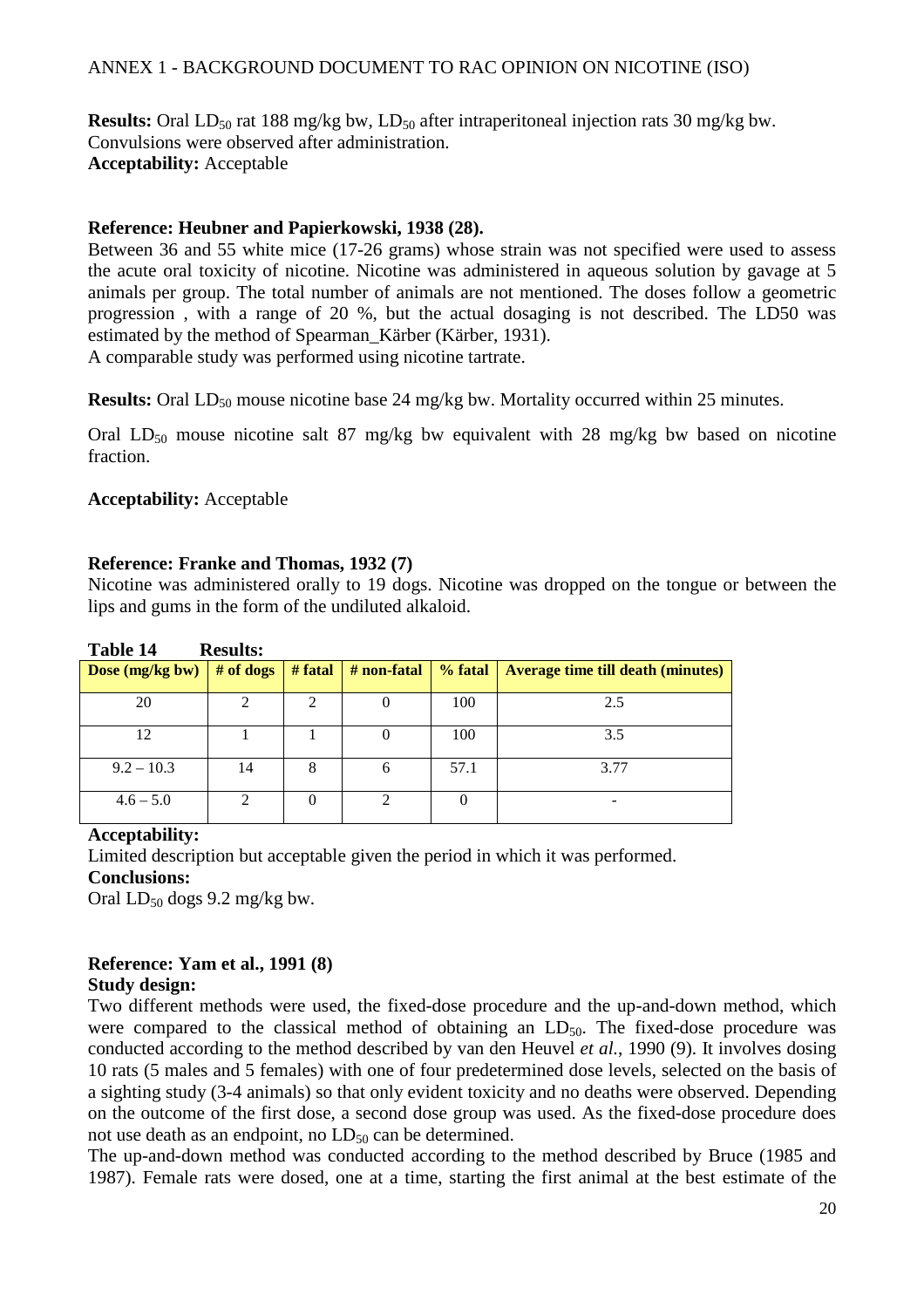$LD_{50}$ . If the first animal was alive at the end of 24hr, the next animal was given a higher dose. If the first animal died, the next received a lower dose. The dose was either increased or decreased by a factor of 1.3. The dosing options were repeated until 4 animals had been treated after reversal of the initial outcome.

Classical LD<sub>50</sub> data were generated by another laboratory (van den Heuvel *et al.*, 1990), described below.

## **Results:**

In all 3 methods, nicotine produced the first sign of toxicity within 1 day. The duration of signs of toxicity was 3 days in the classical  $LD_{50}$  and fixed-dose study, but 5 days in the up-and-down study. There were no autopsy findings in the classical  $LD_{50}$  and up-and-down-method, but in the fixeddose method lungs appeared red and slightly congested.

| Table 15 | Rat $LD_{50}$ values |
|----------|----------------------|
|----------|----------------------|

| $LD50$ values (mg/kg bw)                             |             |                     |  |  |  |
|------------------------------------------------------|-------------|---------------------|--|--|--|
| <b>Classical method</b><br><b>Up-and-down method</b> |             |                     |  |  |  |
| <b>Combined sex</b><br><b>Females only</b>           |             | <b>Females only</b> |  |  |  |
| 71 (42-128)                                          | 70 (49-109) | 70 (51-96)          |  |  |  |

**Acceptability:** 

Acceptable

#### **Conclusions:**

For the fixed-dose procedure, death is not an endpoint and thus an  $LD_{50}$  can't be determined. The conclusion based on the results of the classic method was classification as toxic meaning an expected LD50 between 50 and 500 mg/kg bw. The up-and-down method resulted in a similar  $LD_{50}$ as when using the classical  $LD_{50}$  method (70-71 mg/kg bw).

# **Reference: van den Heuvel et al., 1990 (9)**

#### **Study design:**

The classical  $LD_{50}$  method is being compared to the fixed-dose procedure (described above). The classical  $LD_{50}$  study is performed according to OECD 1981, using 15 male and 15 female rats. For the fixed-dose procedure, nicotine is tested in 26 different laboratories. In total 355 rats are used, half of which male and the other half female. In total, 31 labs are involved, 21 of those used Sprague-Dawley rats, 9 used Wistar and 1 used Fischer 344 rats; this is not further specified. Mortality occurred in both methods within a day. Observed effects were none for the classical method and oedema of the stomach and pale kidney for the fixed dose procedure.

#### **Table 16 Results:**

| $LD50$ values (mg/kg bw)                                        |             |             |  |  |
|-----------------------------------------------------------------|-------------|-------------|--|--|
| <b>Classical method, OECD 1981</b>                              |             |             |  |  |
| <b>Combined sex</b><br><b>Females only</b><br><b>Males only</b> |             |             |  |  |
| 68 (41-129)                                                     | 71 (42-128) | 70 (49-109) |  |  |

#### **Table 17**

**Classification\***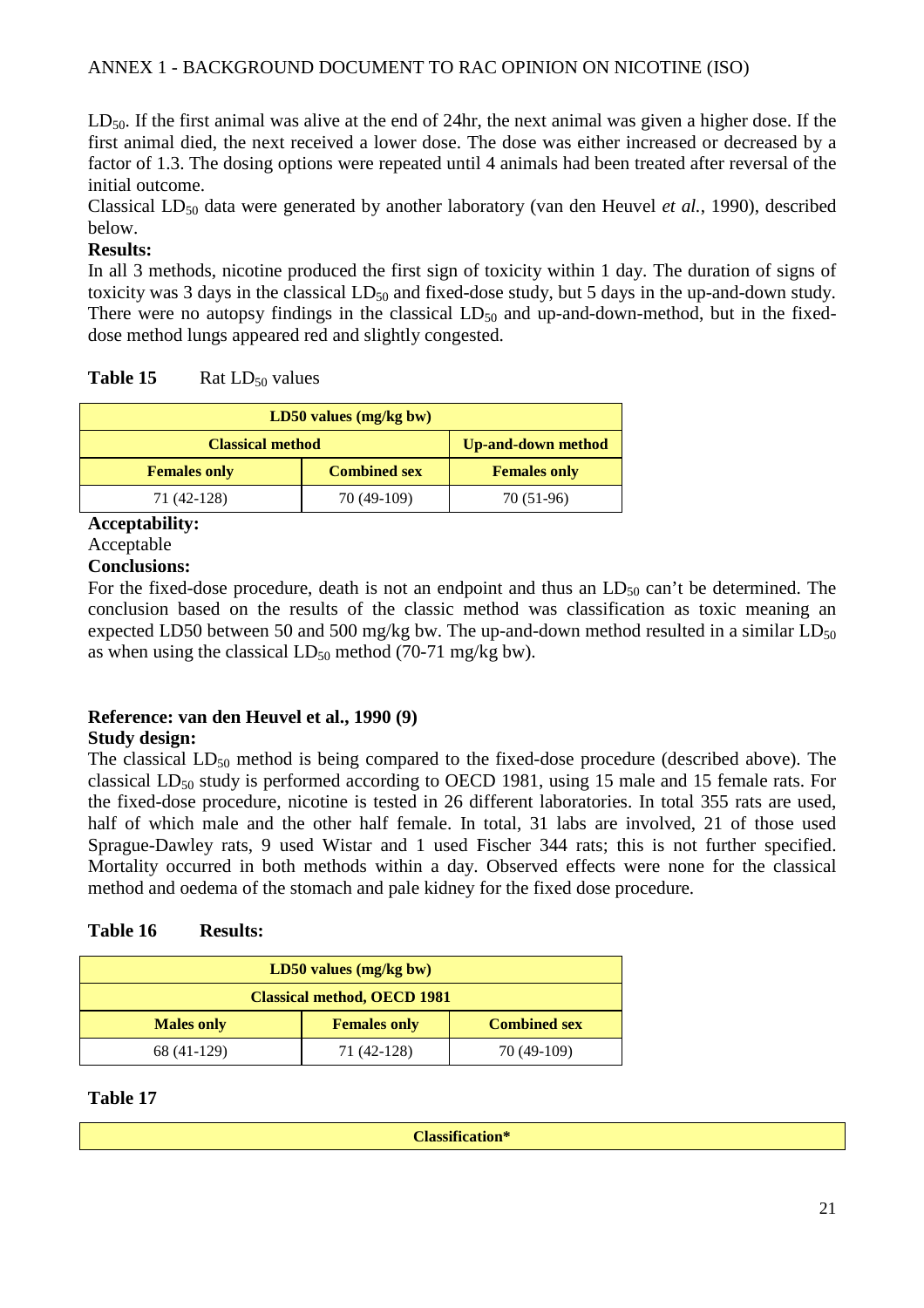|                     | <b>Fixed-dose tests - #of labs classifying compound as:</b>              |    |  |  |  |
|---------------------|--------------------------------------------------------------------------|----|--|--|--|
| Classical $LD_{50}$ | <b>Classified</b><br><b>Toxic</b><br><b>Harmful</b><br><b>Very toxic</b> |    |  |  |  |
| Toxic               | -                                                                        | 23 |  |  |  |

\*(see van den Heuvel et al., 1990 for criteria) (toxic relates to the DSD criteria meaning an LD50 between 25 and 200 mg/kg bw)

#### **Acceptability:**

Acceptable **Conclusions:** 

Oral  $LD_{50}$  rat: 70 mg/kg bw

#### **Reference: Vernot et al., 1977 (10) Study design:**

The single oral  $LD_{50}$  of nicotine sulfate in mouse and rat was determined by the method of Smyth et al. 1962 (24), which is not further specified in this paper. The paper from Smyth et al (24) was retrieved for the method use, summarized here: single oral toxicity is estimated by gastric intubation of groups of 5 non-fasted male rats. The dosages are arranged in a logarithmic series differing by a factor of 2. Whenever possible, the chemical is administered undiluted. Based upon mortalities during a 14-day observation period, the most probable LD50 value and its fiducial range are estimated by the method of Thompson (1947) using the Tables of Weil (1952).

#### **Table 18. Results:**

| $LD_{50}$ values (mg/kg bw)                         |             |  |  |
|-----------------------------------------------------|-------------|--|--|
| CF-1 mouse, male<br><b>Sprague-Dawley rat, male</b> |             |  |  |
| 75 (44-127)                                         | $16(12-21)$ |  |  |

**Acceptability:** 

Acceptable

#### **Reference: Gaines, 1960 (11) Study design:**

Eighty female rats, at least 90 days old were used. They were not fasted prior to dosage. The survivors were held for daily observation until they appeared to have recovered completely or for a minimum of 14 days. The poisoned rats were observed at least once each hour during the first day after dosage, and twice a day thereafter, for symptoms of poisoning and time of death. The compounds were given orally by means of a stomach tube. Dosing was done with a syringe with 0.1-cc graduations and a blunt-pointed 17-gauge spinal needle which served as the stomach tube. The tube did not actually reach the stomach of the rats, but extended far enough into the esophagus to prevent regurgitation. The poison formulations were given at the rate of 0.005 ml per gram of body weight. Nicotine sulphate was suspended in water-lead arsenate and calcium arsenate (concentrations unknown) at dosage rates as high as  $0.00096$  ml/g. The  $LD_{50}$  values were determined by the method of Litchfield and Wilcoxon (1949). The oral  $LD_{50}$  values for lead arsenate and calcium arsenate were determined to be 1050 mg/kg bw and 298 mg/kg bw, respectively.

#### **Table 19 Results:**

**Acute oral toxicity, female rats**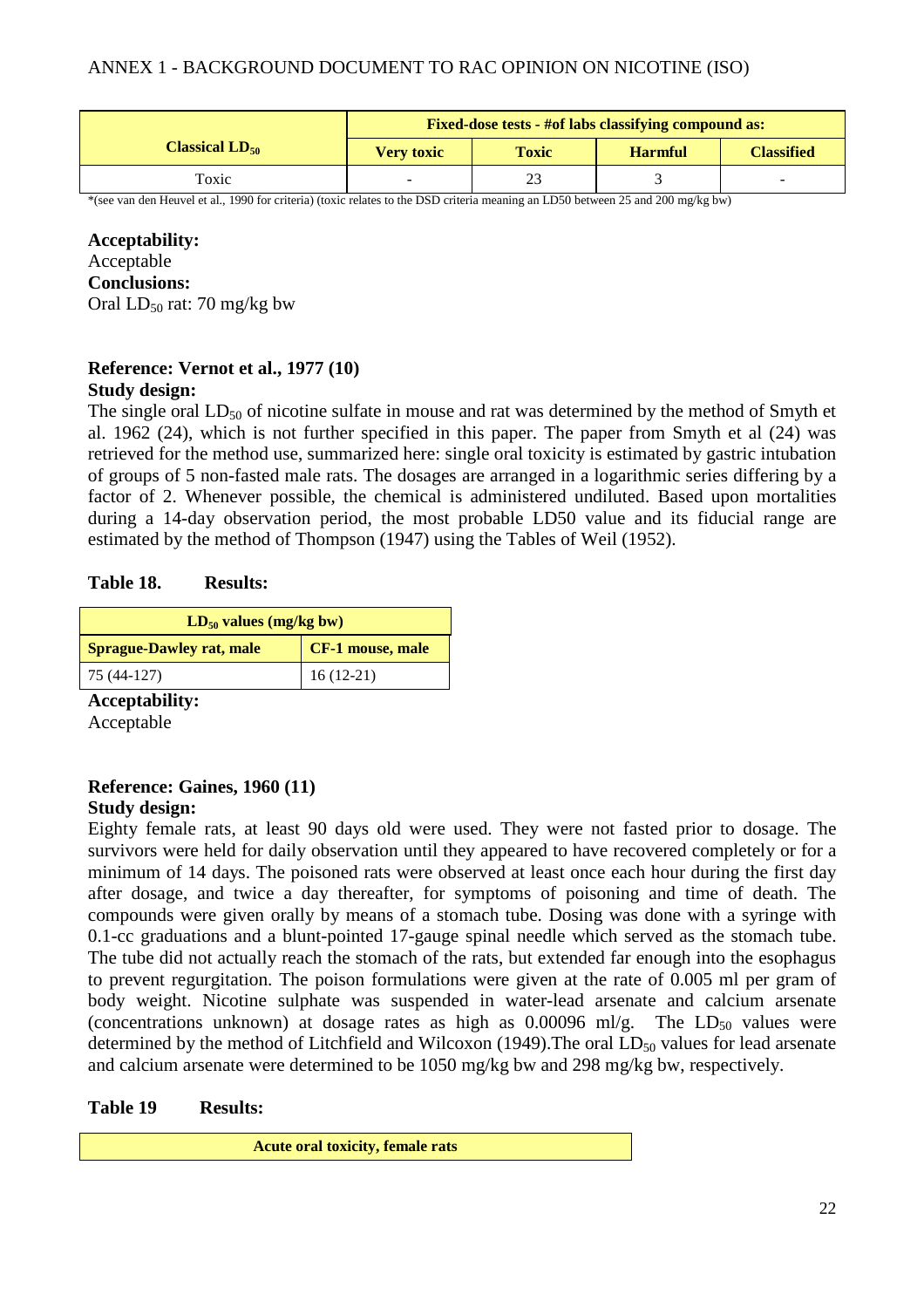| <b>Compound</b>   | <b>Survival time</b> |             | $LD 50$ mg/kg |
|-------------------|----------------------|-------------|---------------|
| Nicotine sulphate | Min. (hr)            | Max. (days) | bw            |
|                   |                      |             | 83 (75-91)    |

#### **Acceptability:**

Limited description but acceptable given the period in which it was performed.

**Conclusion:** 

Oral  $LD_{50}$  rat 83 mg/kg bw

#### **4.2.1.2 Acute toxicity: inhalation**

| Table 20 |  |  | Summary of acute inhalation studies |  |
|----------|--|--|-------------------------------------|--|
|----------|--|--|-------------------------------------|--|

| <b>Method</b>                          | <b>Dilution</b>                                                | $LC_{50}$<br>(mg/L) | <b>Animal</b>           | <b>Remarks</b>                         | <b>Acceptability</b> | <b>Reference</b>        |
|----------------------------------------|----------------------------------------------------------------|---------------------|-------------------------|----------------------------------------|----------------------|-------------------------|
| Long term<br>exposure $(4)$<br>months) | Liquid<br>nicotine<br>sulfate<br>aerosol                       | > 0.33<br>$mg/m^3$  | <b>Not</b><br>described | Type and # of animals<br>not specified | Not acceptable       | Lazutka et<br>al., 1969 |
| Up and down<br>method                  | <b>Nicotine</b><br>(freebase), in<br>water or NaCl<br>solution | 2.3(20)<br>minutes) | Rat                     | Sprague-Dawley, 7<br>males             | Acceptable           | Shao et<br>al., 2012    |
| <b>OECD</b> 403.<br>1981               | <b>Tobacco</b><br>extract with<br>4.1% nicotine                | > 2                 | Rat                     | Sprague-Dawley, 6<br>male, 6 female    | Acceptable           | Werley et<br>al., 2014  |

#### **Reference: Lazutka et al., 1969 (4) Study design:**

Only long-term (4-months) exposure to liquid nicotine sulfate aerosol was investigated, in concentrations of 0.33 and 0.2 mg/m<sup>3</sup>. These are the maximum and minimum concentrations determined under industrial conditions in the respiration zone of personnel working with nicotine sulphate. Type and number of animals are not specified. No information is available on the duration of the exposure per day and the particle size.

#### **Results:**

The animals did not exhibit any visible phenomena after long-term (4-month) exposure at either concentration. Exposure to  $0.33 \text{ mg/m}^3$  inhibited the inculcation of the conditioned reflex to bell with alimentary reinforcement, throughout the entire four-month period of poisoning, whereas there was no difference with controls in the lower concentration.

#### **Acceptability:**

Unacceptable due to absence of information on many essential parameters.

#### **Conclusion:**

Due to the limitations of the reporting no conclusion can be drawn.

**Reference: Shao** *et al.***, 2012 (12)**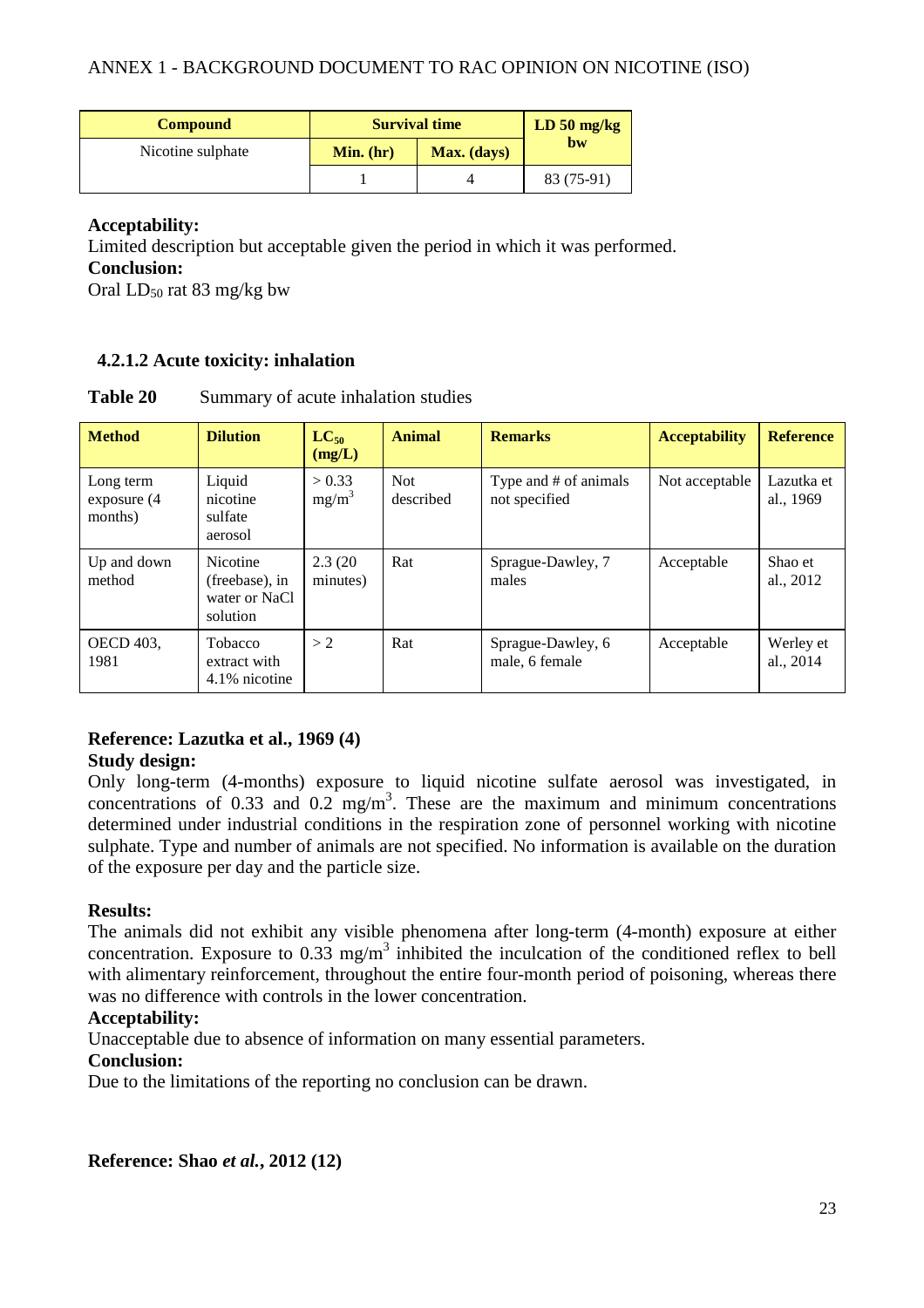Nicotine in water can be in three forms: freebase (Nic), monoprotonated (NicH+), and diprotonated (NicH2 2+). Nic and NicH+ are predominant, with  $pKa = 8.06$  at 20 °C (Pankow, Tavakoli, Luo, & Isabelle, 2003). Therefore, ~50% of nicotine is as Nic at pH 8.0. For inhalation route, the pH of the particles of tobacco smoke or testing aerosol affects nicotine absorption in the lung and its bioavailability (Burch et al., 1993; Pankow et al., 2003).

#### **Study design:**

Male Sprague-Dawley rats of 8–11-week-old (body weight 250–400 g) were used in this study, and nicotine used was (s)-(-)-nicotine freebase (liquid, 99%) ordered from Alfa Aesar Co. The rats were housed in the vivarium under a 12-hr light/dark cycle and had *ad libitum* access to food and water. Rats were exposed to nicotine aerosol by inserting rat holders into a nose-only chamber. The MMAD was between 1.69 and 3.55 um with a GSD of 1.8 to 2.48 depending on the nicotine concentration. Nicotine (freebase) was dissolved in water or NaCl solution for an osmolality ~300 mOsm/kg. pH was adjusted with HCl to pH 8.0 except when indicated otherwise.

Nicotine LC50 in rats was examined using the up and down procedure (UDP) recommended by EPA Health Effects Test Guidelines (EPA, 2002). With this method, 6–9 animals could be used to obtain LC50 and its confidence interval (*CI*). Rats were exposed to nicotine aerosol for a fixed time (20 min) and with a fixed air pressure (40 psi) to the nebulizer. To determine the inhalation LC50 of nicotine for rats using the UDP, the nicotine concentrations in the nebulizer solution container were varied. An ordered concentration progression in a range of 5%–56% nicotine was defined. Since the nicotine dose–response curve is quite steep, a concentration progression factor of antilog  $0.25 =$ 1.78 was chosen. pH was 8.0 in the first experiment. Starting with a nicotine concentration of 10% in the nebulizer container, the first rat survived. A concentration of 18% (increase of one progression factor) was used for the next rat. According to the UDP, if the animal survives, the concentration for the next animal is increased by one step. The post exposure observation period was limited to 24 hours.

#### **Results:**

#### **Table 21**

| pH  | <b>Nicotine</b><br>concentration<br>in nebulizer<br>(%) | 95% CI    | $LC_{50}$ in air (20<br>$min)$ (mg/L) <sup>a</sup> | 95% CI of<br>$LC_{50}$ (mg/L) <sup>a</sup> | $\mathbf n$ |
|-----|---------------------------------------------------------|-----------|----------------------------------------------------|--------------------------------------------|-------------|
| 6.8 | $> 56^b$                                                |           | >4.1                                               |                                            | 6           |
| 7.4 | 32                                                      | 20.4-69.2 | 2.3                                                | 1.46-4.96                                  |             |
| 8.0 | 32                                                      | 12.3-56.7 | 2.3                                                | 1.24-4.07                                  |             |

Note. *CI* represents confidence interval. Air pressure for generating nicotine aerosol was 40 psi in LC50 experiments.

aLC50 in air and its *CI* are calculated as nicotine concentration in solution × aerosol mass concentration in air.

bThe value is at least 56%. Only one rat died at 56% nicotine solution during the up and down procedure. No other rats died at 32%, 56%, or 68% in multiple trials.

LC50 values were not significantly different between experimental groups of nicotine solutions at pH 7.4 and at pH 8 (Table 21). Note that the *CI* values of LC50 at pH 8 were slightly lower than those at pH 7.4. However, the LC50 of nicotine solution at pH 6.8 was  $>4$  mg/L ( $>56\%$  nicotine concentration in the nebulizer). Higher nicotine concentrations could not be used, since pure nicotine freebase is liquid and very alkaline ( $pH \sim 10$ ). The amount of HCl required to adjust  $pH$  to 6.8 significantly diluted the solution; therefore, 68% was the maximum concentration we could achieve. Although the exact value of LC50 cannot be determined, the (see legend of Table 21) experiment with pH 6.8 suggests that the LC50 at pH 6.8 is much higher than those at pH 7.4 and pH 8. These results suggest that the method of delivering nicotine through aerosol inhalation is very efficient. Exposure to 2.3 mg/L nicotine in air for 20 min causes death in 50% of rats. In addition,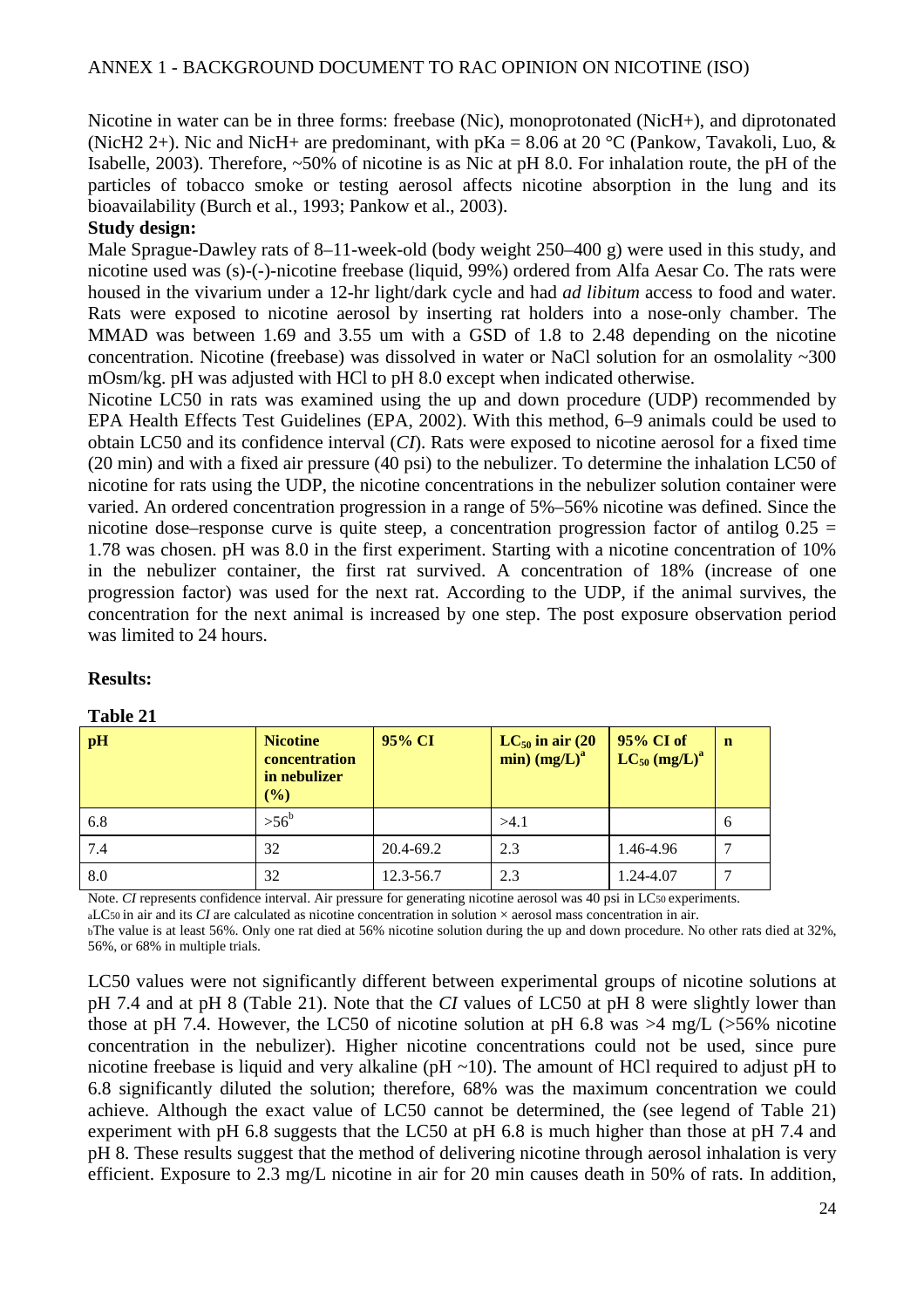we showed that pH affects nicotine actions. Acidification, but not basification, of the nicotine solution in the nebulizer minimizes the effects of nicotine, probably due to a reduction in nicotine absorption and/or bioavailability in the lungs.

#### **Acceptability:**

Acceptable with limitations (20 minutes exposure only)

**Conclusion:** 

The acute inhalation toxicity of nicotine:  $LC_{50}$  (20 minutes) = 2.3 mg/L.

#### **Reference: Werley** *et al***., 2014 (13)**

Acute inhalation exposure effects to increasing concentrations of propylene glycol and glycerol aerosols containing tobacco extract and nicotine in rats was studied. Tobacco extract formulation was composed of the USP grade ingredients in the following proportions: 37.3% glycerol, 28.6% propylene glycol (PG), 19.2% ethanol, 4.1% nicotine, 8.8% water and 2% tobacco essential oils by weight, derived using a patented extraction process. The nicotine formulation was 38.4% glycerol, 28.8% PG, 19.2% ethanol, 4% nicotine and 9.6% water by weight. A nose-only exposure chamber was used. A single capillary tube CAG (capillary aerosol generator) was used to attain the targeted exposure concentrations up to approximately 2 mg/L.

#### **Study design:**

The acute inhalation study was conducted in accordance with OECD Guideline for testing of Chemicals (OECD 403, 1981) entitled Acute Inhalation Toxicity. Twelve male and 12 female Sprague Dawley rats (Crl:CD(SD)IGS BR) were obtained from Charles River Laboratories, Inc. (Wilmington, MA). They were 7–8 weeks of age and weighed 168–237 g and 135–193 g, males and females, respectively. The rats were acclimated for approximately 2–3 weeks, double-housed in stainless steel hanging cages to determine suitability for use before assignment to the study. Two groups of six rats of each sex were used in the study; each group (Group 1 and Group 2) was exposed to different concentrations of tobacco extract formulation test material for four hours to estimate the LC50 (the inhaled concentration of test material which produces 50% mortality in the test animals). Group 1 was exposed to a target concentration of 2 mg/L and group 2 was exposed to a target concentration of 1 mg/L. Animals were observed for signs of toxicity during exposure and then daily for 14 d post-exposure. Body weights were determined immediately before exposure, and weekly thereafter. At necropsy on Day 14, the rats were euthanized using an overdose of sodium pentobarbital, and all tissues and organs were examined for signs of gross pathology.

#### **Results:**

The mean exposure concentrations in the LC50 determinations for Group 1 and Group 2 were 2.13 and 1.00 mg/L, respectively, and corresponding nicotine concentrations were 0.114 and 0.060 mg/L, respectively. Particle size distribution (MMAD and GSD) from the aerosol in Group 1 and Group 2 were 0.40 (2.61) mm and 0.81 (2.72) mm, respectively. One female in Group 1 died on Day 1. The remaining females in this group had hypoactivity, wet and discolored inguinal fur, weight loss, redness around eyes and nose, convulsions, lethargy, hunched posture, severe tremors, reduced body temperature and salivation over Days 1–4. Males in Group 1 had wet inguinal fur, redness around the eyes, slight tremors, reduced body temperature, and salivation, which resolved by Day 2. Males and females in Group 2 had wet inguinal fur, redness around the eyes and nose, and salivation which resolved by Day 2. Necropsy showed no abnormal gross observations except for darkened spleen and mottled lungs in the female from Group 1 that died. All animals, except one female, survived and gained weight during the 14-day recovery period, at which time all animals appeared healthy and active. The LC50 for the inhaled tobacco extract was considered to be greater than 2 mg/L and 1 mg/L was determined as the maximum exposure concentration for repeated inhalation exposure.

#### **Acceptability:**

Acceptable with limitations (mixture tested, testing not up to the limit dose)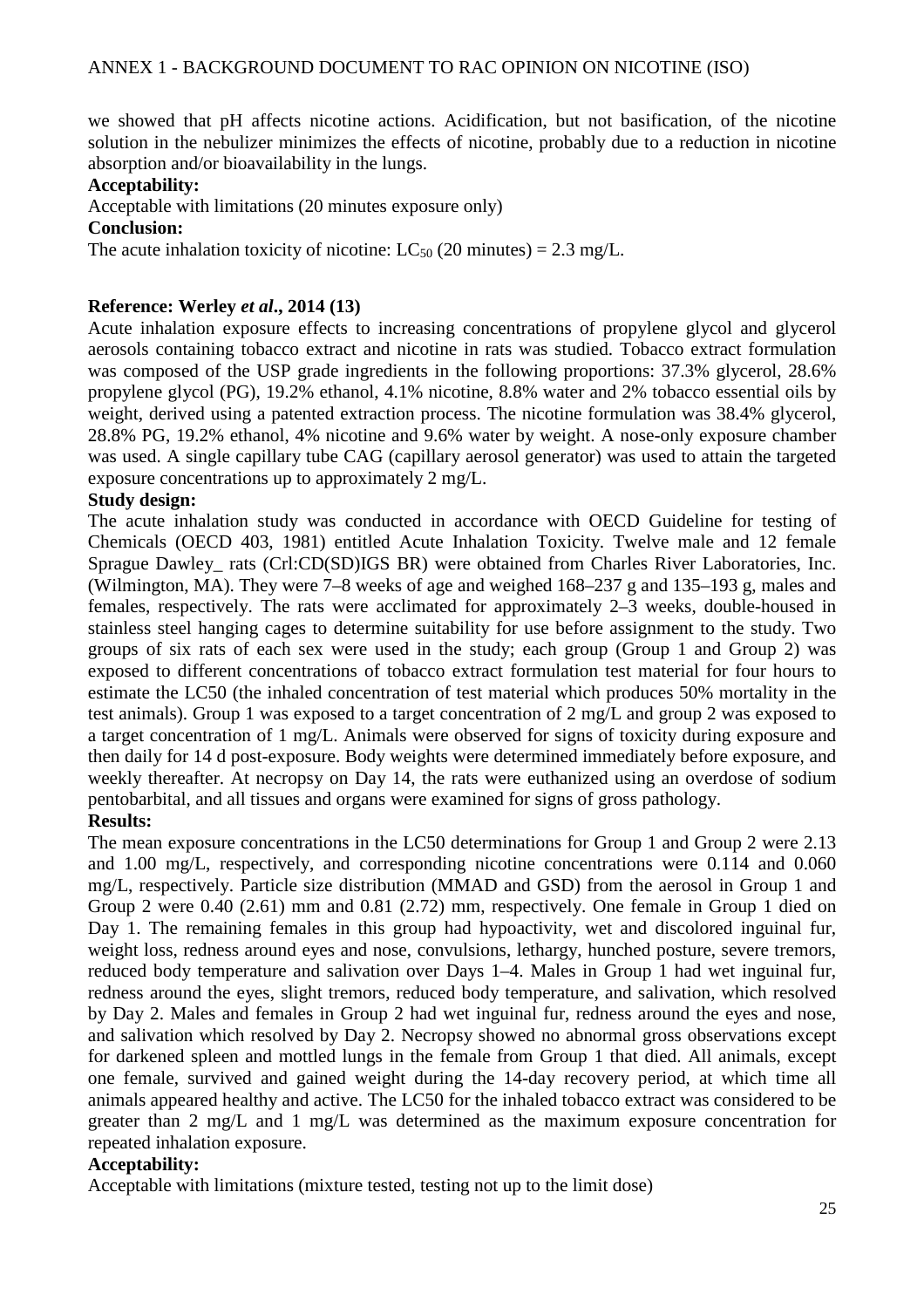#### **Conclusions:**

The rat  $LC_{50}$  for inhaled tobacco extract (containing 4.1% nicotine) is considered to be  $> 2mg/L$ corresponding to  $> 0.114$  mg/L for nicotine.

#### **4.2.1.3 Acute toxicity: dermal**

| <b>Method</b>                          | <b>Dilution</b>                                                    | $LD_{50}$<br>(mg/kg)<br>bw)       | <b>Animal</b>   | <b>Remarks</b>                                                                                                                                                                          | <b>Acceptability</b> | <b>Reference</b>                  |
|----------------------------------------|--------------------------------------------------------------------|-----------------------------------|-----------------|-----------------------------------------------------------------------------------------------------------------------------------------------------------------------------------------|----------------------|-----------------------------------|
| Single dose<br>application             | Suspension in<br>water-lead<br>arsenate and<br>calcium<br>arsenate | 285                               | Rat             | Sherman, 70 females,<br>nicotine sulfate                                                                                                                                                | Acceptable           | Gaines,<br>1960                   |
| Single dose<br>application             | Not described                                                      | 140                               | Rat             | Strain, sex and number<br>not specified                                                                                                                                                 | Not acceptable       | Ben-Dyke<br>et al.,<br>1970       |
| Not specified                          |                                                                    | 140                               | Rat             | Strain, sex and number<br>not specified                                                                                                                                                 | Not acceptable       | Trochimo<br>wicz et al.,<br>1994* |
| <b>OECD 402</b>                        |                                                                    | $>360$ (no<br>deaths<br>were seen | Rat             | Sprague-Dawley, 5<br>male, 5 female. A<br>mixture of 18%<br>nicotine and 82% of an<br>ion-exchange resin<br>applied at 2 g/kg to the<br>covered skin, followed<br>by rinsing with water | Not acceptable       | Guerriero<br>et al.,<br>2001*     |
| Not described,<br>repeated<br>exposure | $0.15 - 0.3\%$<br>aqueous<br>solutions                             | $\overline{a}$                    | Rabbit &<br>Rat | Not described, 6 of<br>each, nicotine sulfate                                                                                                                                           | Not acceptable       | Lazutka et<br>al., 1969           |
| Single dose<br>application             | Not described                                                      | 50                                | Rabbit          | Strain, sex and number<br>not specified                                                                                                                                                 | Not acceptable       | FDA,<br>1952                      |
| Not described                          |                                                                    | 50                                | Rabbit          | Strain, sex and number<br>not specified                                                                                                                                                 | Not acceptable       | Trochimo<br>wicz et al.,<br>1994* |
| Not described                          |                                                                    | 140                               | Rabbit          | Strain, sex and number<br>not specified                                                                                                                                                 | Not acceptable       | UK PSD,<br>2008*                  |
| Single dose<br>application             | 40% aqueous<br>solution                                            | 66-100                            | Cat             | 21 cat received nicotine<br>base, and 21 cats<br>received nicotine<br>sulfate.                                                                                                          | Acceptable           | Travell,<br>1960                  |

**Table 22: Summary table of relevant acute dermal toxicity studies** 

\*These studies could not be retrieved. The above description was derived from the Bibra proposal, 2014. They will not be further described below.

# **Reference: Gaines, 1960 (11)**

#### **Study design:**

Seventy female rats, at least 90 days old, were used. They were not fasted prior to dosage. The survivors were held for daily observation until they appeared to have recovered completely or for a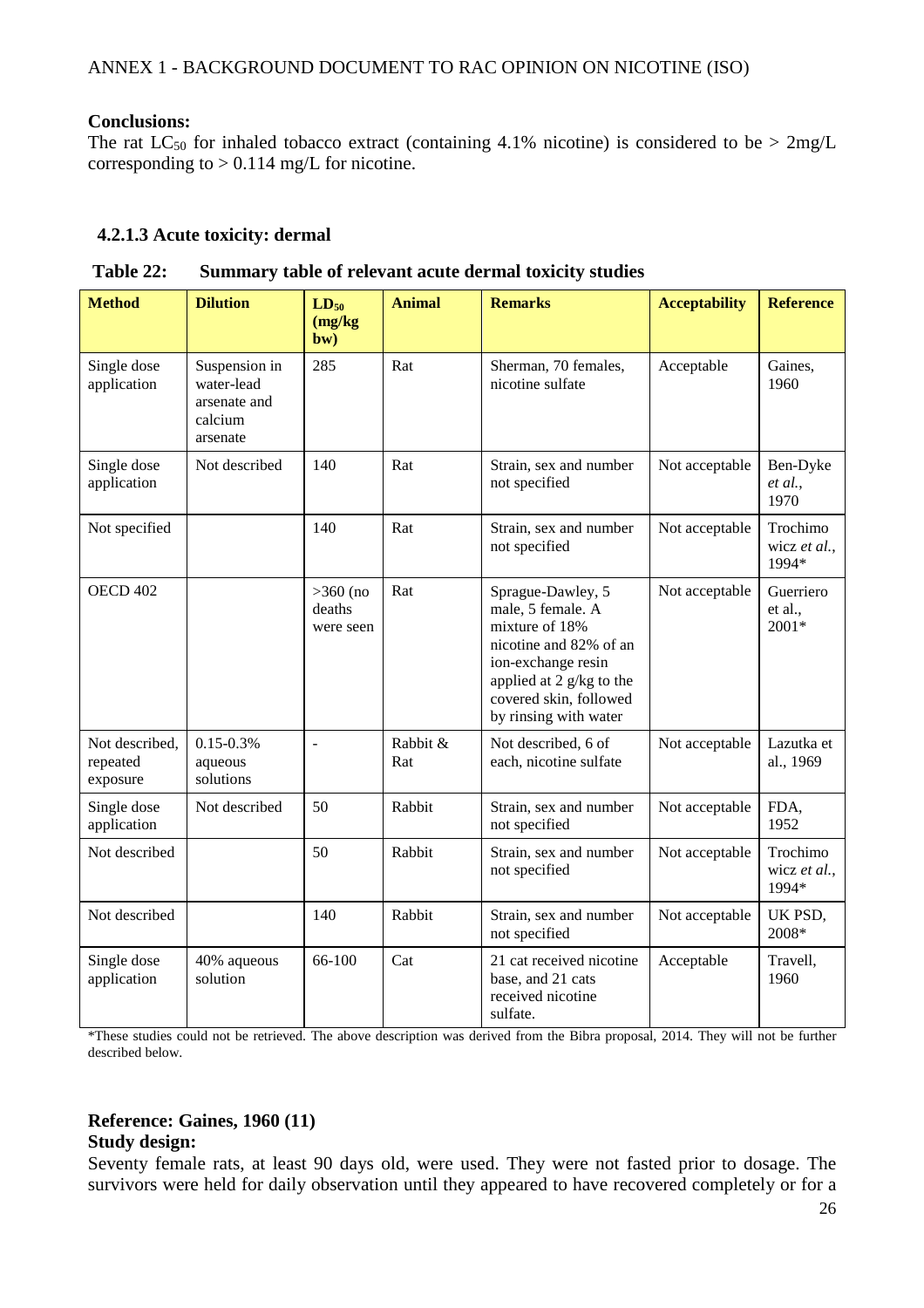minimum of 14 days. The poisoned rats were observed at least once each hour during the first day after dosage, and twice a day thereafter, for symptoms of poisoning and time of death. Nicotine was dissolved in water-lead arsenate and calcium arsenate at dosage rates as high as 0.00096 ml/g. It is unclear how the presence of arsenate affected the study but it could only reduce the  $LD_{50}$  value.

#### **Table 23 Results:**

| <b>Acute dermal toxicity, female rats</b> |                                         |            |               |  |
|-------------------------------------------|-----------------------------------------|------------|---------------|--|
| <b>Compound</b>                           | <b>Survival time</b><br>$LD_{50}$ mg/kg |            |               |  |
| Nicotine sulphate                         | Min. (hr)                               | b <b>w</b> |               |  |
|                                           |                                         |            | 285 (228-356) |  |

#### **Acceptability:**

Limited description but acceptable given the period in which it was performed.

#### **Conclusion:**

Dermal  $LD_{50}$  rat 285 mg/kg bw for nicotine sulfate.

#### **Reference: Lazutka et al., 1969 (4)**

#### **Study design:**

The general effect of absorption of nicotine sulphate was studied by application of  $1/5$  LD<sub>50</sub> to the skin of 6 rabbits and 6 rats. The experiment lasted 2 months. Further details are not described. Results:

The experimental animals' behaviour did not differ from that of the controls after the application of nicotine sulphate. There were no local reactions or clinical manifestations of poisoning, with the exception of a lag in weight-growth. The reflex to bell was completely inhibited and was not recovered by the experimental rats throughout the poisoning period. Cutaneous application of nicotine sulphate increased the amount of potassium ions in blood serum by 41% and diminished that in the erythrocytes by 30%; ATP decreased by 80%.

#### **Acceptability:**

Unacceptable as no dose levels in mg/kg bw are stated.

#### **Reference: Ben-Dyke et al., 1970 (5)**

This paper lists acute toxicity data for a number of pesticides, including nicotine. This data has been prepared from experimental results of the Toxicology Laboratory, Chesterford Park Research Station, or from published literature and manufacturer's bulletins. However, there are no actual references, the study design is not described, nor the number of animals used; only the dermal  $LD_{50}$ of 140 mg/kg bw is mentioned.

#### **Acceptability:**

Not acceptable

## **Reference: FDA, 1952 (14)**

No access to the original study.  $LD_{50}$  rabbit, dermal: 50 mg/kg bw **Acceptability:**  Not acceptable

**Reference: Trochimowicz** *et al.***, 1994 (15)**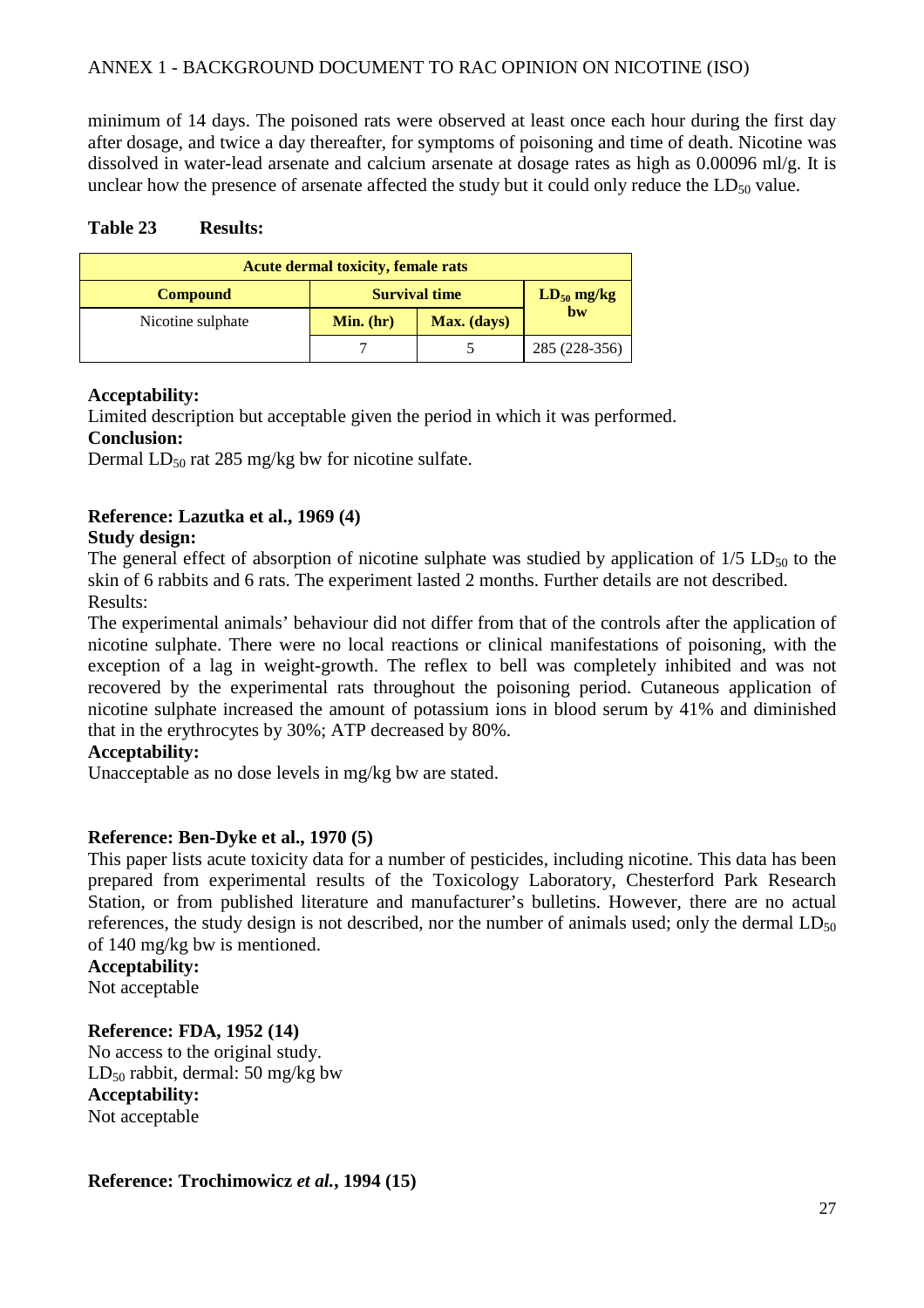No access to the original study (but mentioned in the bibra report and the report of the Health Council of the Netherlands, 2004 (17)).

LD<sub>50</sub> rat, dermal: 140 mg/kg bw.

**Acceptability:**  Not acceptable

# **Reference: Travell, 1960 (16)**

#### **Study design:**

21 cats received a single dose (200 mg) dermal application of nicotine base, and 21 cats received nicotine sulfate; the concentration of nicotine in each instance was 40% with respect to the base. Solutions were prepared by rapidly weighing the fluid nicotine oil and diluting it to volume with either distilled water or a solution of sulphuric acid to provide a slight excess of acid above the theoretical neutralization equivalent. Application of 0.5 cc. was done after fur was clipped from about a 5x6 cm. area of skin over the groin. Weights of the cats were about 2 to 3 kg, and the percutaneous dose of nicotine was thus about 66 – 100 mg/kg.

#### **Results:**

When nicotine base was used, 81% of the animals died between 21 to 195 minutes. When nicotine sulfate was used, none of the animals died. The dermal LD50 of nicotine is probably below 80 mg/kg bw in cats.

| Acute dermal toxicity, female & male cats |             |                                                     |     |  |  |  |
|-------------------------------------------|-------------|-----------------------------------------------------|-----|--|--|--|
| <b>Compound</b>                           | $#$ of cats | Incidence of                                        |     |  |  |  |
|                                           |             | Vomiting $(\% )$<br>Death $(\% )$<br>Nausea $(\% )$ |     |  |  |  |
| Nicotine base                             |             | 100                                                 | 100 |  |  |  |
| Nicotine sulfate                          |             | 52                                                  |     |  |  |  |

| Table 24 | Results |
|----------|---------|
|----------|---------|

#### **Acceptability:**

Limited description but acceptable given the period in which it was performed.

#### **4.2.1.4 Acute toxicity: other routes**

#### **4.2.2 Human information**

Nicotine poisoning produces nausea, vomiting, abdominal pain, diarrhea, headaches, sweating, and pallor. More severe poisoning results in dizziness, weakness, and confusion, progressing to convulsions, hypotension, and coma. Death is usually due to paralysis of respiratory muscles and/or central respiratory failure (Health council of the Netherlands (17), Karaconji, (18)).

Dermal exposure can also lead to poisoning. Such exposure has been reported after spilling or applying nicotine-containing insecticides on the skin or clothes and as a consequence of occupational contact with tobacco leaves (Health council of the Netherlands (17), Benowitz, 1987 (19)). Acute intoxication of children has been reported after ingestion of tobacco materials. Ingestions of tobacco are rather common, but deaths as a result are extremely rare, due to early vomiting and first pass metabolism of the nicotine that is absorbed (18 and ref therein).

Reviews of nicotine contain estimates of the lethal dose in human mostly in the range of 30-60 mg/person indicating a dose in the range of 1 mg/kg bw. However, most reviews refer to secondary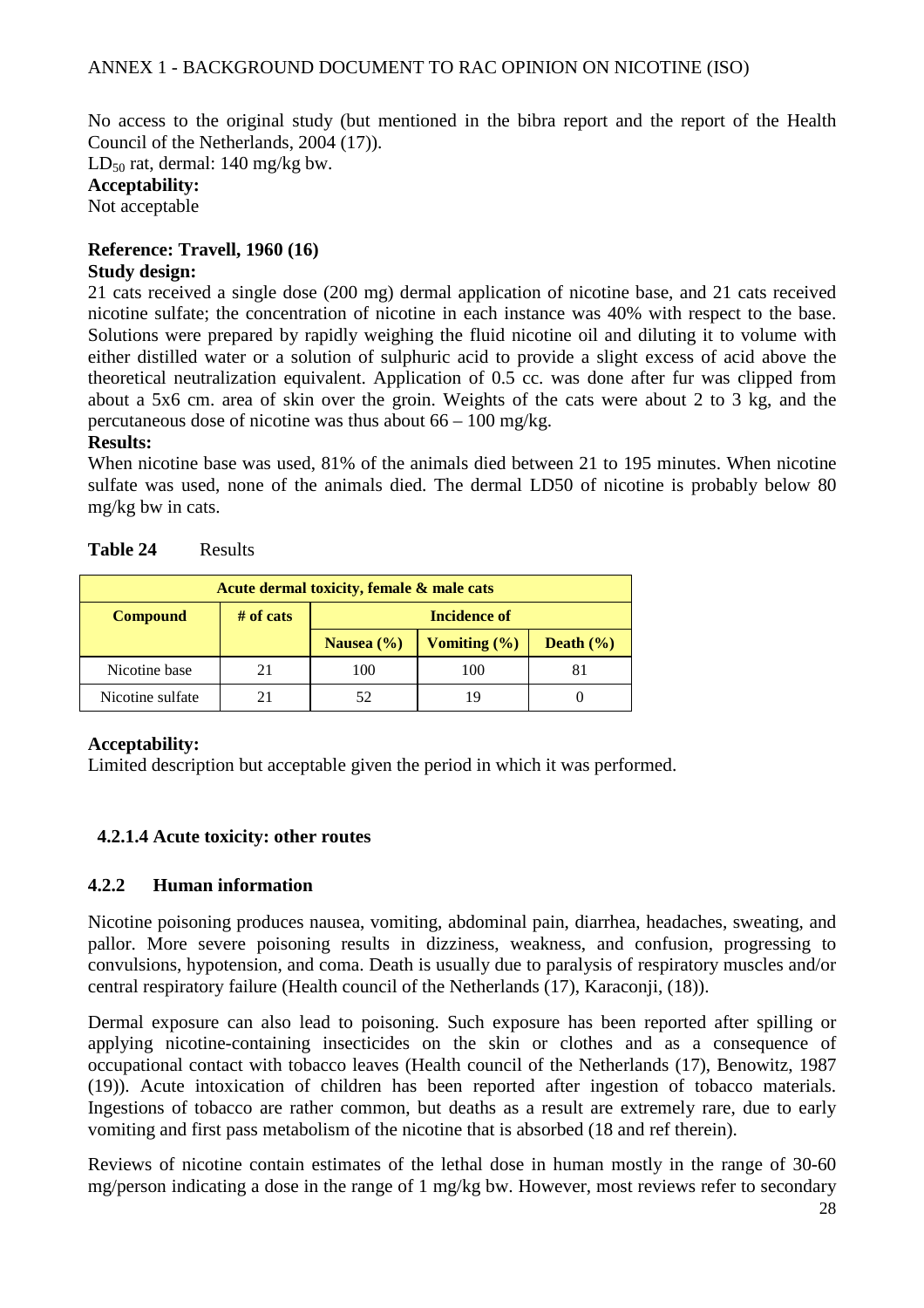literature which does not contain actual case descriptions. A review of the available human data and a search to the origin of the value of 60 mg/person as performed by Mayer (20) shows that this value cannot be scientifically justified. Mayer estimates a lower limit value for fatal outcomes of 6.5 – 13 mg/kg bw. The often stated value of 1 mg/kg bw in humans is not reliable and cannot be used without additional justification.

In 1991, a report was published of a fatal nicotine ingestion. A 17-year-old male smoker had ingested an unknown amount of liquid nicotine base. The container was later assayed to contain 870 mg/ml of nicotine. Serum nicotine levels were shown to be 13,600 ng/ml, and he died 64 hours post ingestion. As such, this person was estimated to have ingested in excess of 5000 mg (or 71 mg/kg bw). (21). A more recent report describes a non-fatal nicotine poisoning of a 27-year-old man after ingestion of potentially 420 mg (i.e. 6 mg/kg bw) (22). Finally, another paper reports that nicotine exposure through e-cigarettes is increasing. They report 35 cases – 4 in 2010, 12 in 2011 and 19 in 2012. Age range 8 months to 60 years. Reported symptoms were mild and transient. Product concentrations ranged from 4 to 30 mg of nicotine per ml (23).

#### As summarised by EFSA (2):

A report (Woolf et al., 1997) on a postmarketing surveillance study over a 24-month period, involving 34 United States poison centres, was published in 1997. Patients were represented by 36 children aged 0 to 15 years (mean: 3 years) exposed to a Transdermal Nicotine Patch (TNP). Eighteen exposures were dermal; 18 additional children had bitten, chewed, or swallowed part of a patch. Exposures were unintentional and transient (<20 minutes duration). Twenty-two children (64%) suffered no toxic effects from the TNP exposure: 13 of the 18 children (72%) with oral exposures and 9 of the 18 (50%) with dermal exposures remained asymptomatic. The 5 children who became symptomatic after an oral exposure to a TNP had only transient and local signs of toxicity; children with dermal exposures more often had systemic complaints. Seven of the nine children who were symptomatic after a dermal TNP exposure had nausea and/or vomiting. Five of the nine children were triaged to the emergency department and two were admitted. Fourteen children (39%) developed symptoms, including gastrointestinal distress (nausea, vomiting, diarrhea, abdominal pain), weakness, dizziness, or localized rashes. Occurrence of symptoms after a dermal exposure of children to a TNP was associated with an estimated nicotine dose of 100 µg (10 µg/kg b.w.). All children recovered fully (Woolf et al, 1997).

Lindgren et al. (1999) investigated the dose-response relationship for electroencephalographic parameters (EEG) and heart rate frequency over a wide range of intravenously infused nicotine doses in human volunteers. Fourteen regular smokers who had abstained from nicotine for at least 12 h were given intravenous infusions of 0, 3.5, 7, 14 and 28 µg/kg b.w. nicotine over 10 min in a single-blind randomised cross-over design and they were monitored for 120 minutes. Findings showed linear dose-related changes in EEG measures indicative of arousal, i.e., decrease in EEG delta and theta power, and increase in the alpha2 power, at all doses tested, markedly at 14 and 28 µg/kg b.w. Nicotine infusion caused heart rate acceleration (ranging from 8% to 20% of the baseline), with a highly significant linear trend contrast. The nicotine X time interaction was significant, with pronounced heart rate acceleration after infusion of the  $14$  and  $28 \mu g/kg$  nicotine dose. Heart rate frequency returned back to a level comparable to the baseline within 2 hours from the end of the intravenous infusion. It is noted that changes in the heart rate frequency in the order of up to 50% of the baseline heart frequency are considered in a light physical exercise. In a semi-blinded, within-subject, crossover study with inhaled nicotine, Benowitz et al. (2006a) examined plasma nicotine and cardiovascular responses in 12 healthy smokers receiving cigarettes with 5 graded nicotine contents (between 0.6 and 10.1 mg/cigarette). Non-abstinent smokers were asked to smoke on five subsequent occasions a research cigarette, each with a different nicotine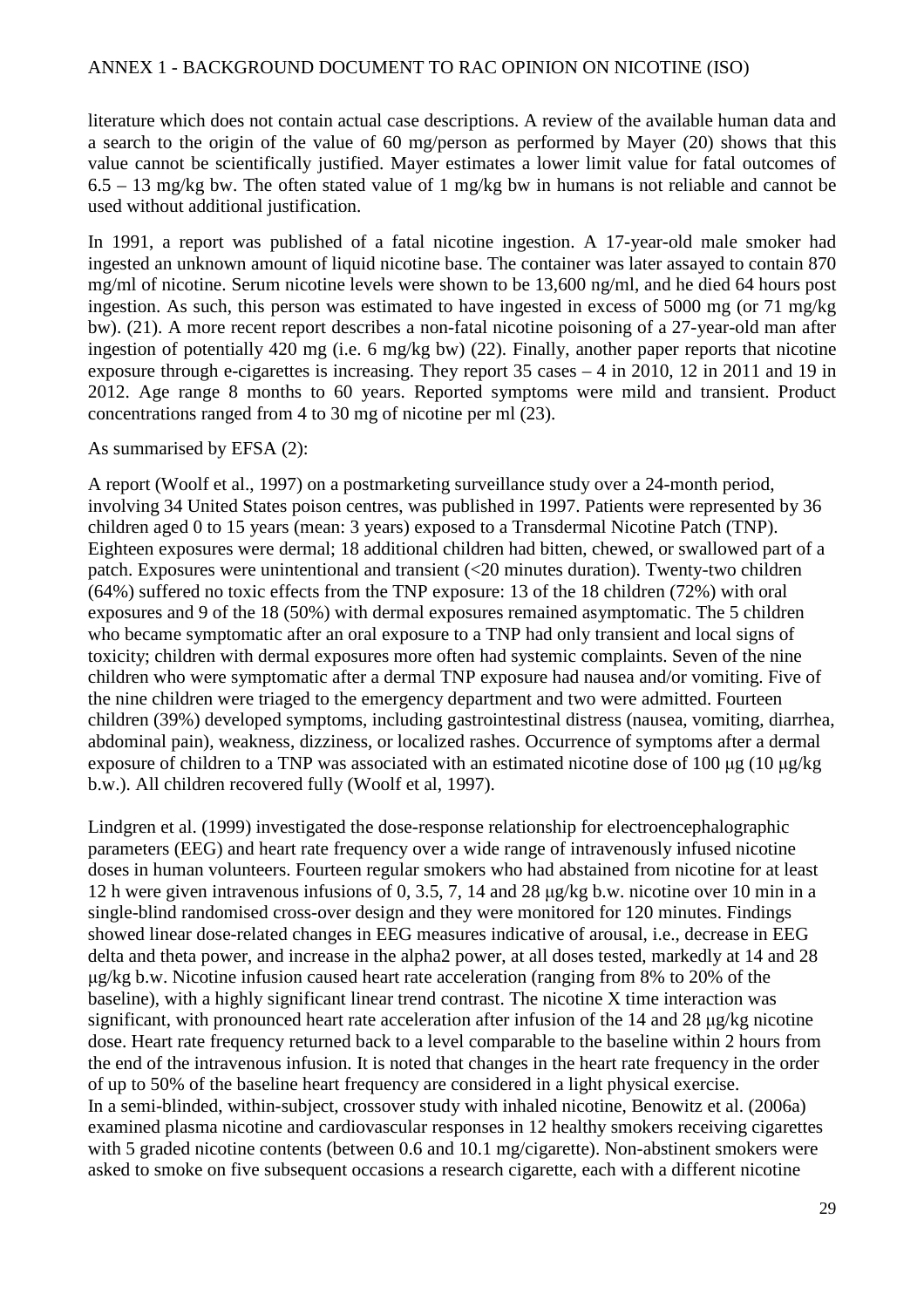content. Systemic nicotine exposure (0.26-1.47 mg per cigarette) varied linearly with the nicotine content of the cigarette (average intake of 13- 43% of the cigarette's nicotine content). Cigarette smoking increased heart rate and decreased skin temperature, but the nicotine dose-response curve showed a flattening at higher doses, with a maximal response being observed from 8 mg of nicotine per cigarette. An increase in the heart rate was observed after a systemic dose of approximately 0.004 mg/kg b.w. equal to 0.26 mg in a 60 kg b.w. person (BfR, 2009). The effects on the blood pressure were not significant. The flat nicotine dose–cardiovascular response curve may be consistent with the tolerance of smokers to the cardiovascular effects of nicotine. In non-smokers stronger effects would possibly be observed (Benowitz et al., 2006a).

#### **4.2.3 Summary and discussion of acute toxicity**

#### Overall, no reliable human data are available.

For acute oral toxicity, the quality of the available studies and their reports vary significantly. Of all the available oral studies only the rat studies by Van den Heuvel et al (1990) and Yam et al (1991) would probably fulfil the OECD TG requirements although the reporting is incomplete. All the acute oral rat studies show a comparable range of LD50 values between 50 and 70 mg/kg bw/day with one exception. However, the available acute oral data for mouse and dog show a much lower LD50 value for nicotine. This is specifically shown in the study by Lazutka (1969) which used both rats and mice within the same experimental conditions. Although the quality of the reporting of these studies is limited some studies are considered acceptable seen the period (pre OECD and GLP) in which they were performed and seen the absence of more recent data from the same species. For these species the LD50 values are dog: 9.2 mg/kg and mouse: 3.34 and 24 mg/kg, respectively. The species differences may be due to toxicokinetic and or toxicodynamic differences. Limited information is available on toxicodynamic differences but some information is available for species differences in toxicokinetics. The metabolism of nicotine is complex and differs between species. The available information indicates that the rat may be less relevant to humans due to differences in the main type of P450 responsible for metabolism between rats and humans. The differences between the different tests in different species may also be caused by the method of oral administration. The gavage studies in the rat resulting in uptake via the gastro-intestinal tract resulted in lethalities after at least 50 minutes (Lazutka, 1969) whereas the studies by Franke and Thomas in dogs (1932) using drops into the mouth resulted in lethalities within a few minutes. This is probably caused by direct uptake via the gums. This route is not possible when animals are exposed via gavage treatment. However, this route is considered relevant for human exposure to nicotine. Also, an estimate of the minimal lethal dose in humans seems to be in the range of  $6.5 -$ 13 mg/kg bw/day (Mayer, 2014). Therefore, the oral LD50 values in the rat using gavage exposure seem to be less relevant to humans and may underestimate the human toxicity. The acceptable studies in other species than the rat are limited to mouse and dogs. As it is unknown which of these two species is more relevant to humans, it is suggested to take the lowest value in the most sensitive species in line with the CLP guidance. Therefore, it is proposed to use the acute oral LD50 in the mouse of 3.3 mg/kg bw as determined by Lazutka et al (1969) as the key study. Although this is also a gavage study, the LD50 after uptake via the gums is expected to be even lower. The value of this study is increased by the fact that in the same study rats were tested and showed an LD50 value in line with most other LD50 values in the rat. It is also proposed to assign this value of 3.3 mg/kg bw as the best ATE for calculation of the ATE of mixtures containing nicotine.

For acute dermal toxicity, also most studies are old and the reports are limited. The only acceptable study was in rats and performed using nicotine sulfate and in cats using both nicotine and nicotine sulfate. It shows a higher LD50 than the study in rabbits. For dermal toxicity, the study with nicotine sulphate is considered less relevant because dermal transport over the skin strongly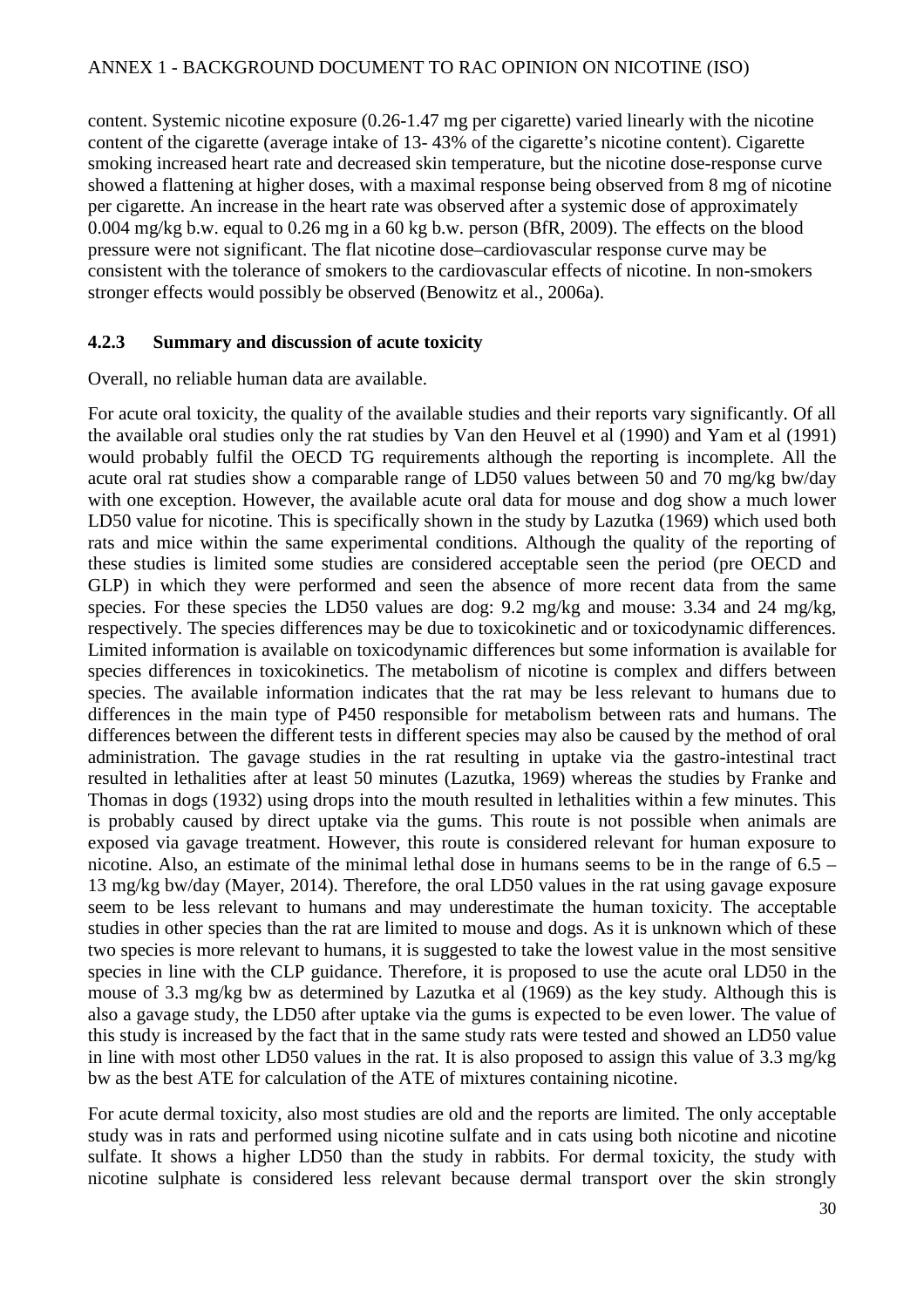depends on the presence of nicotine as a neutral molecule as in nicotine or as an ion as in nicotine sulphate. The transport of neutral molecules over the skin is much better than for ions. This is confirmed in the cat study which at equal dose of approximately 80 mg/kg bw showed no mortalities for the sulfate and 81% mortalities for the base. The currently applied classification as Acute dermal 1; H310 was based on the acute dermal LD50 of 50 mg/kg bw in rabbits (FDA, 1952). However, this study is not acceptable according to the current requirements. However, the current classification is supported by the results of the cat study with nicotine which showed a dermal LD50 below approximately 80 mg/kg bw.

There are two acceptable acute inhalation studies available in which nicotine was tested as an aerosol. However, both have limitations. In the first study using the up and down method, the exposure duration was limited to 20 minutes and the post exposure observation period to 24 hours. The observed LC50 (20 minutes) was approximately 2.3 mg/L. In the second study a specified mixture was tested for four hours up to a limited concentration corresponding to 0.114 mg nicotine/L. A single lethality was observed and severe transient clinical effects. Overall this indicates that the tested concentration was close to the LC50 of nicotine.

#### **4.2.4 Comparison with criteria**

*oral* 

Lazutka et al (1969) is selected as the key study, this study determined an acute oral LD50 in the mouse of 3.3 mg/kg bw. An acute oral LD50 of 3.34 mg/kg bw fulfils the requirement for classification in category 1 (LD50 below 5 mg/kg bw). An LD50 value of 3.3 mg/kg bw is suggested as ATE.

#### *dermal*

The current harmonised classification with Acute Tox. 1 is based on a dermal study in rabbits with an LD50 value of 50 mg/kg bw which is only available to us as a reference. As such this study would not be acceptable to propose a new harmonised classification. However, there are no acceptable acute dermal studies in rabbits or rats using nicotine and the only available acceptable study in cats indicates also that the dermal LD50 is in the range of 50 mg/kg bw as 81% mortality was observed at a dose of approximately 80 mg/kg bw. An dermal LD50 value of 50 mg/kg bw or lower warrants classification in category 1. Therefore, it is considered justified to keep the current classification as Acute Tox. 1 H310. The proposed ATE value is 50 mg/kg bw.

#### *inhalation*

The available acute inhalation data do not allow determination of an LC50 value. Based on the available data it can be estimated that the 4-hour LC50 is between 0.1 and 2.3 mg/L as an aerosol. According to the CLP criteria (footnote C to table 3.1.1), conversion of a one hour exposure to dusts and mists to a four hour exposure should be done by dividing with a factor of 4. At least this factor should be applied when extrapolating from 20 minutes to 4 hours. The use of a factor of 4 results in a LC50 value of 0.58 mg/L but probably even lower. Also the effects observed at 0.1 mg/L indicate that this exposure level is close to the LC50. Therefore, classification in category 2 (LC50 between 0.05 and 0.5 mg/L) seems justified. An LC50 value of 0.25 mg/L is suggested as ATE as this is in the middle between 0.1 and 0.5 mg/L.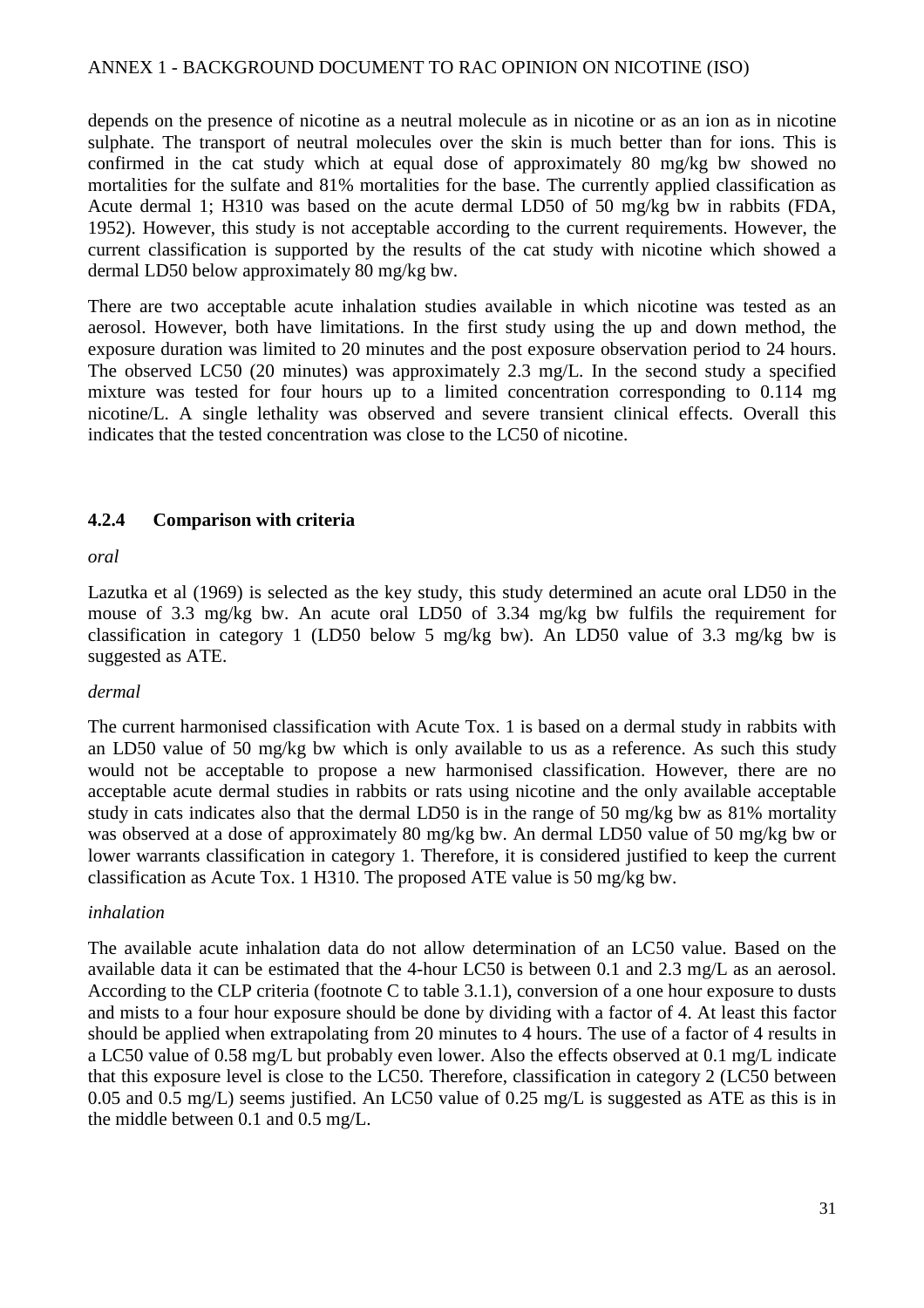#### **4.2.5 Conclusions on classification and labelling**

According to Regulation (EC) No. 1272/2008 on Classification, Labelling and Packaging, nicotine should be classified as Acute Tox. 1, H300, thereby replacing the current classification of Acute Tox. 3, H301. It is proposed to assign an ATE of 3.3 mg/kg bw for acute oral toxicity.

The available data do not warrant a change in the current classification for acute dermal toxicity (Acute Tox. 1, H310). It is proposed to assign an ATE of 50 mg/kg bw for acute dermal toxicity.

According to Regulation (EC) No. 1272/2008 on Classification, Labelling and Packaging, nicotine should be classified as Acute Tox. 2, H330. It is proposed to assign an ATE of 0.25 mg/L for acute inhalation toxicity.

# **RAC evaluation of acute toxicity**

#### **Summary of the Dossier Submitter's proposal**

#### *Acute Oral Toxicity*

In the original CLH report, the Dossier Submitter (DS) proposed to classify nicotine as Acute Tox. 1; H300 by selecting the lowest LD50 of 3.34 mg/kg (Lazutka *et al*., 1969) out of various available LD<sub>50</sub> values from different species and strains. The lowest LD<sub>50</sub> of 3.34 mg/kg is below the limit value of  $\leq$  5mg/kg bw (oral) for classifying a substance in category 1 for acute toxicity by the oral route. However, preliminary results from an ongoing acute oral toxicity study in mice were submitted during the public consultation. As a consequence, the DS revised his proposal in the response to comment document (see Annex 2) in category 2 (Acute Tox. 2; H300).

#### *Acute Inhalation Toxicity*

The DS summarised two acute toxicity inhalation studies but both had deficiencies in the study design, levels of concentrations tested or duration of exposure. However, the data from these two studies combined indicated an  $LC_{50}$  in the range of doses between 0.1 and 0.5 mg/L (aerosol). According to the DS, the  $LC_{50}$  is thus within the limits of 0.05 mg/L -  $\leq$  0.5mg/L (inhalation) justifying classification in category 2 for acute inhalation toxicity (Acute Tox. 2; H330).

#### *Acute Dermal Toxicity*

The current harmonised classification of nicotine by the dermal route as Acute Tox. 1 is based on a dermal study in rabbits with an  $LD_{50}$  value of 50 mg/kg bw, but only a reference to this study (and not the study report) in secondary literature was available to the DS. The DS recognised that there were no reliable acute dermal toxicity studies in rabbits or rats with nicotine available at the time of CLH report submission. The only available acceptable study was performed in cats and indicated a dermal  $LD_{50}$  in the range of 50 mg/kg bw. This value is deducted from a mortality of 81% at a dose of approximately 80 mg/kg bw. A LD $_{50}$  of 50 mg/kg bw or lower warrants classification in category 1 for acute dermal toxicity. Therefore, the DS considered to retain the current classification as Acute Tox. 1; H310. However, preliminary results from an ongoing acute oral toxicity study in rabbits were submitted during the public consultation of the CLH proposal for nicotine. As a consequence, the DS revised their classification in the response to comments document (see Annex 2) to category 2 (Acute Tox. 2; H310).

#### **Comments received during public consultation**

Twenty seven comments were provided during the public consultations from six MSCAs, nine industrial organisations, including the lead registrant for nicotine, four nongovernmental organizations, one university and seven individuals.

The classification of acute toxicity proposed by the DS was commented on by six MSCAs.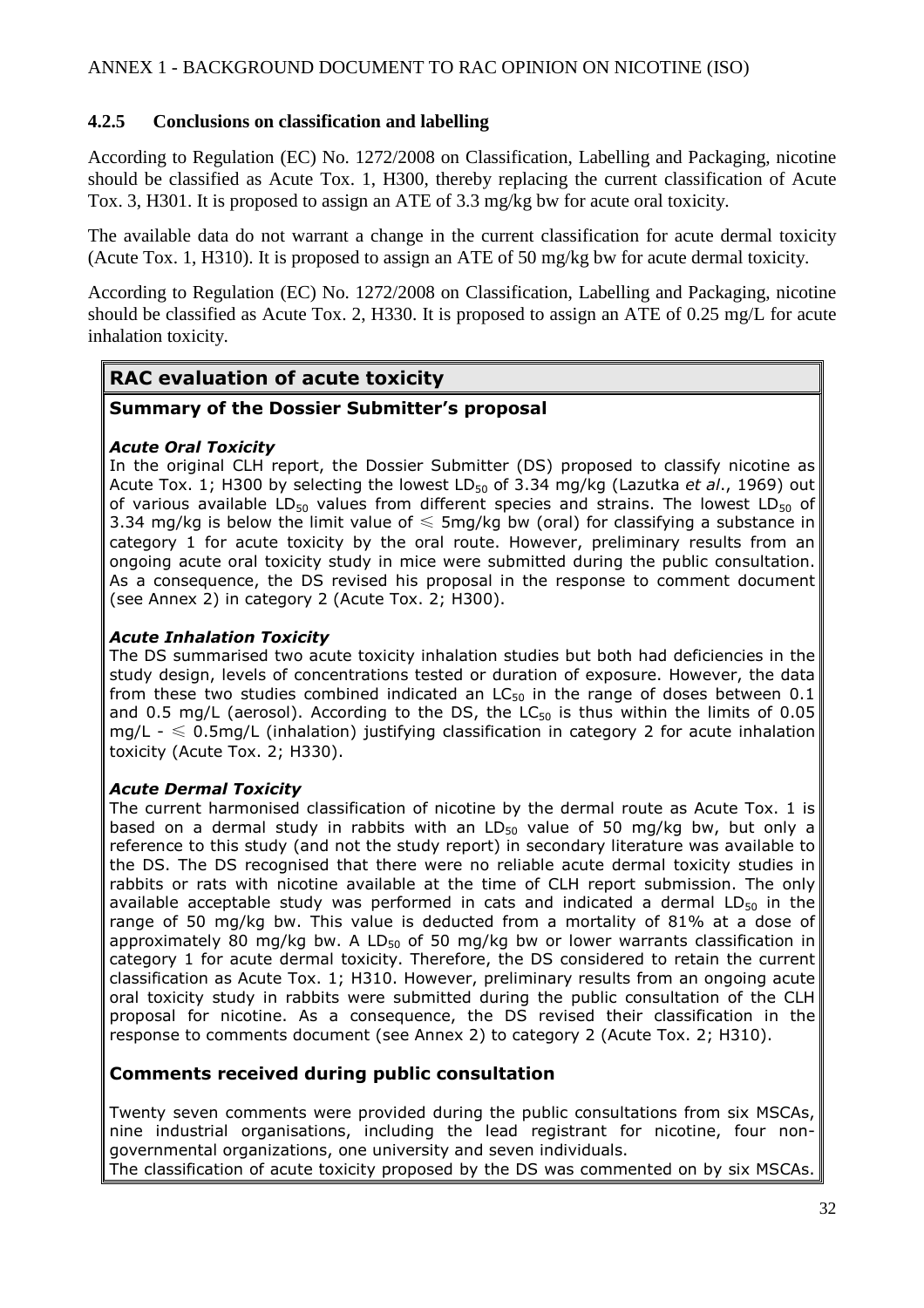Some of them noted that the studies and data presented in the CLH report were not sufficiently detailed and that the justifications of the proposed classifications should be improved.

The proposed classification for acute oral toxicity was supported by four MSCAs. The other two MSCAs urged making a careful analysis of the data used for classification.

The proposed classification for acute inhalation toxicity was supported by four MSCAs. One MSCA proposed to use an extrapolation factor 12 when calculating  $LC_{50}$  of nicotine. Two MSCAs questioned the proposed classification of acute inhalation toxicity due to the limitations in the design of the studies used for the classification proposal.

The proposed classification for acute dermal toxicity was supported by three MSCAs. One MSCA did not support the proposal.

Industrial organisations provided thorough literature data on metabolism and toxicokinetics of nicotine and preferred to retain the current classification for nicotine. They questioned the proposed classifications for acute toxicity of nicotine based on:

- the lack of sufficient justificationfor action at Community level,
- disagreement with the choice of the most relevant species for classification of acute oral toxicity,
- questioned the use of the oral  $LD_{50}$  of 3.34mg/kg for mice as the basis for classification,
- disagreement with the classification for acute inhalation toxicity due to the lack of validity of extrapolations for exposure periods of less than 30 minutes, and
- uncertainty concerning acute dermal toxicity classification.

Industry also announced the initiation of two new tests for acute oral and dermal toxicity in mice and rabbit respectively. The motivation for conducting the new studies was that the quality of the information used by RIVM to prepare its CLH proposal was regarded as insufficient to justify the proposed harmonised classification.

Other comments received during the public consultation mainly concerned misunderstandings of the difference between hazard and risk assessment and the fact that CLP relies on hazard alone.

#### **Assessment and comparison with the classification criteria**

#### *Acute Oral Toxicity*

The DS provided a number of different oral  $LD_{50}$  values or estimates of the oral  $LD_{50}$  for rats, mice or dogs based on data from studies or from other reference sources (see tables 11 and 12 of the Backgound Document, Annex 2). In some of these studies an aqueous solution of nicotine was used while in others an aqueous solution of nicotine sulfate was applied. Practically all studies have limitations, mainly in reporting. Other studies were not retrieved (Trochimowicz *et al*., 1994 and DECOS, 2004) but cited and reviewed by others (Bibra, 2014). A detailed analysis of the available studies and  $LD_{50}$  values is provided below per experimental species.

#### *Studies conducted in rats*

 $LD_{50}$  values of nicotine for rats were derived from eight studies and ranged from 52.5 mg/kg to 188 mg/kg.

Three of these studies were considered as acceptable and yielded the following  $LD_{50}$ values for nicotine: 52.5 mg/kg (Lazutka *et al*., 1969); 70 mg/kg (Yam *et al.*, 1991); 70 mg/kg: (Van den *Heuvel et al*., 1990). Only one study (Van den Heuvel *et al*., 1990) followed OECD Test Guidelines (TG) 401 (1981).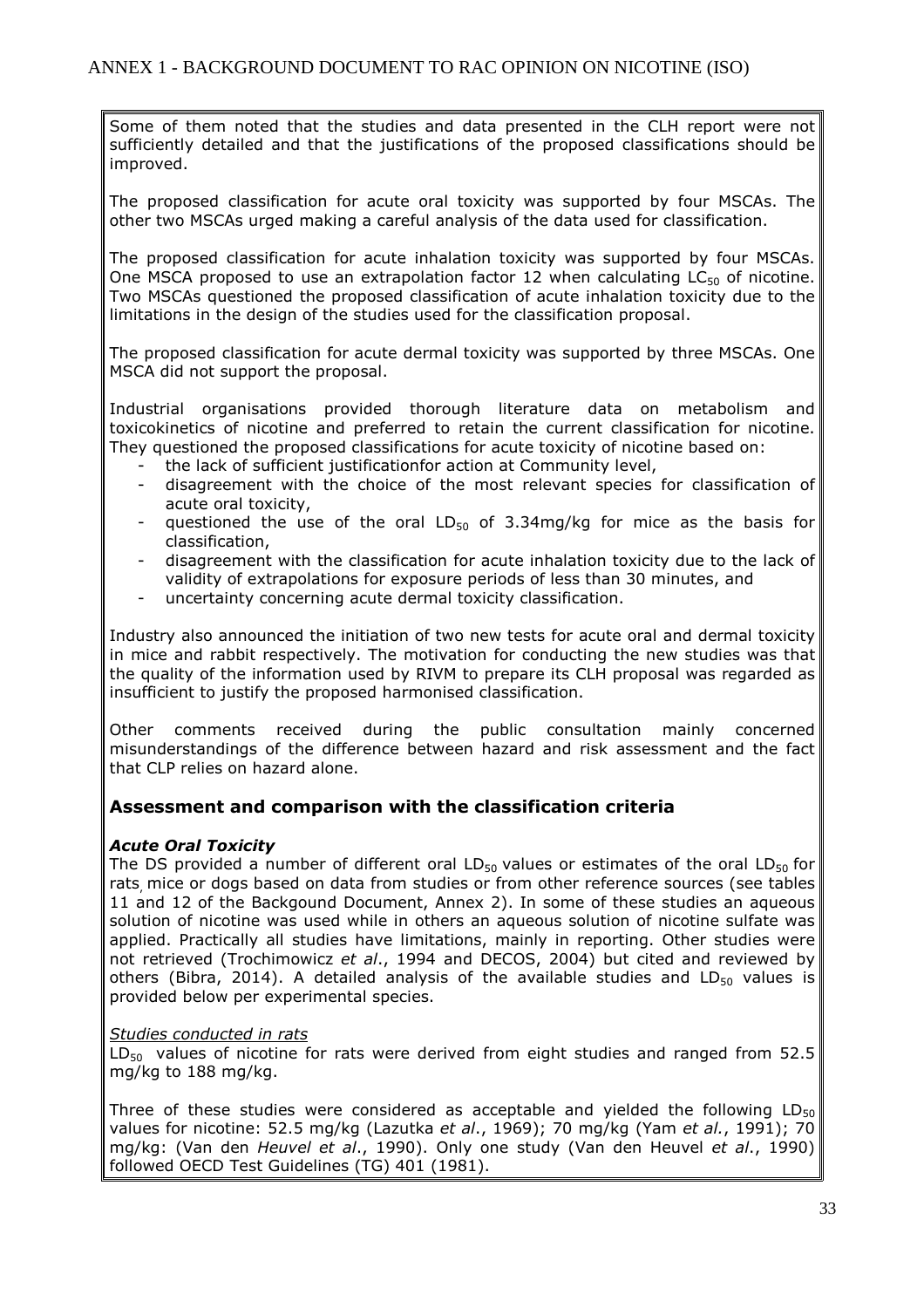Three studies in rats, deemed to be not acceptable due to deficiencies in study design including the number of animals used, provided the following  $LD_{50}$  values: 70 mg/kg (Ben-Dyke *et al.*, 1970); 50-60 mg/kg (Farm Chemicals Handbook, 1991) and 188 mg/kg (Ambrose and DeEds, 1946). The studies of Trochimowicz *et al.* (1994) and of DECOS (2004) could not be retrieved. The  $LD_{50}$  values (respectively 50-60 and 188 mg/kg) were derived from a report prepared by Bibra, (2014).

 $LD_{50}$  values of nicotine sulfate in rats were derived from the following three studies: 56.7 mg/kg (Lazutka *et al.*, 1969); 75 mg/kg (Vernot *et al.*, 1977); 83 mg/kg (Gaines, 1960).

Based on all these data, RAC is of the opinion that the oral  $LD_{50}$  of nicotine in rats ranges from 52.5 to 70 mg/kg, while the LD $_{50}$  for nicotine sulphate in rats ranges from 56.7 to 83 mg/kg bw. RAC assumes that nicotine and nicotine sulphate have similar mechanisms of action and toxicity. However no comparison of these two substances is provided in the CLH report.

#### *Studies conducted in mice*

 $LD_{50}$  values of nicotine in mice from available studies reviewed by the DS ranged from 3.34 mg/kg (Lazutka *et al.*, 1969) to 24 mg/kg (Heubner and Papierkowski, 1937). These studies are individually summarised and assessed below.

1. In the Lazutka *et al.* (1969) oral acute toxicity study, a single dose of nicotine or nicotine sulfate dissolved in an aqueous solution was given by gavage to mice or rats. Mice were given the test substance in a dose range of  $0.25 - 16$  mg/kg, and rats in a dose range of  $1 - 90$  mg/kg bw. 25 groups of animals were used in this oral acute toxicity study. Although the number of animals per group was not specified, it was reported that in total 332 animals were used in the various experiments described in this paper. RAC assumes that in the acute oral toxicity testing the number of animals was probably at least 5 per group, i.e. 125 animals. The other animals (of the reported total 332 animals) were used for testing dermal absorption (6 rats and 6 rabbits), for short– term oral toxicity testing (8 weeks) on four groups of rats and for a sub-chronic inhalation toxicity study (4-months) on three groups of animals.

RAC notes that the relatively scant description of the studies in Lazutka *et al*. (1969) is typical for this journal at the time the study was published. Bearing in mind that the aim of the study was to derive the occupational exposure limit for nicotine sulphate, used as a pesticide, these investigations were likely carried out in accordance with relevant national recommendations and cannot be dismissed. Oral  $LD_{50}$  values of nicotine in mice obtained in this study was 3.34 mg/kg and oral  $LD_{50}$  values of nicotine in rats was 52.5 mg/kg (Lazutka *et al.*, 1969). A LD<sub>50</sub> of nicotine for rabbits was not determined in this study. The oral LD<sub>50</sub> value of nicotine sulphate in mice was 8.55mg/kg and 56.7 mg/kg in rats (Lazutka *et al*., 1969).

2. The study Contraft-Nicotex-Tabacco (2015a) evaluated the acute oral toxicity of nicotine in mice. As written above, the study was announced by the lead registrant for nicotine during the public consultation. Preliminary results were submitted but the full study report was made available in July 2015. The study has been performed in May – June 2015 according to the Up-and-Down-Procedure in line with OECD TG 425 (3rd October 2008), under GLP.

Altogether, 9 mice were treated with nicotine. Four animals died shortly after nicotine administration. Five animals survived until the end of the 14 days observation period. The stepwise oral dosing of nicotine with a dose progression factor of 3.2 and the lethality within 48 hours after dosing are given in the Table below: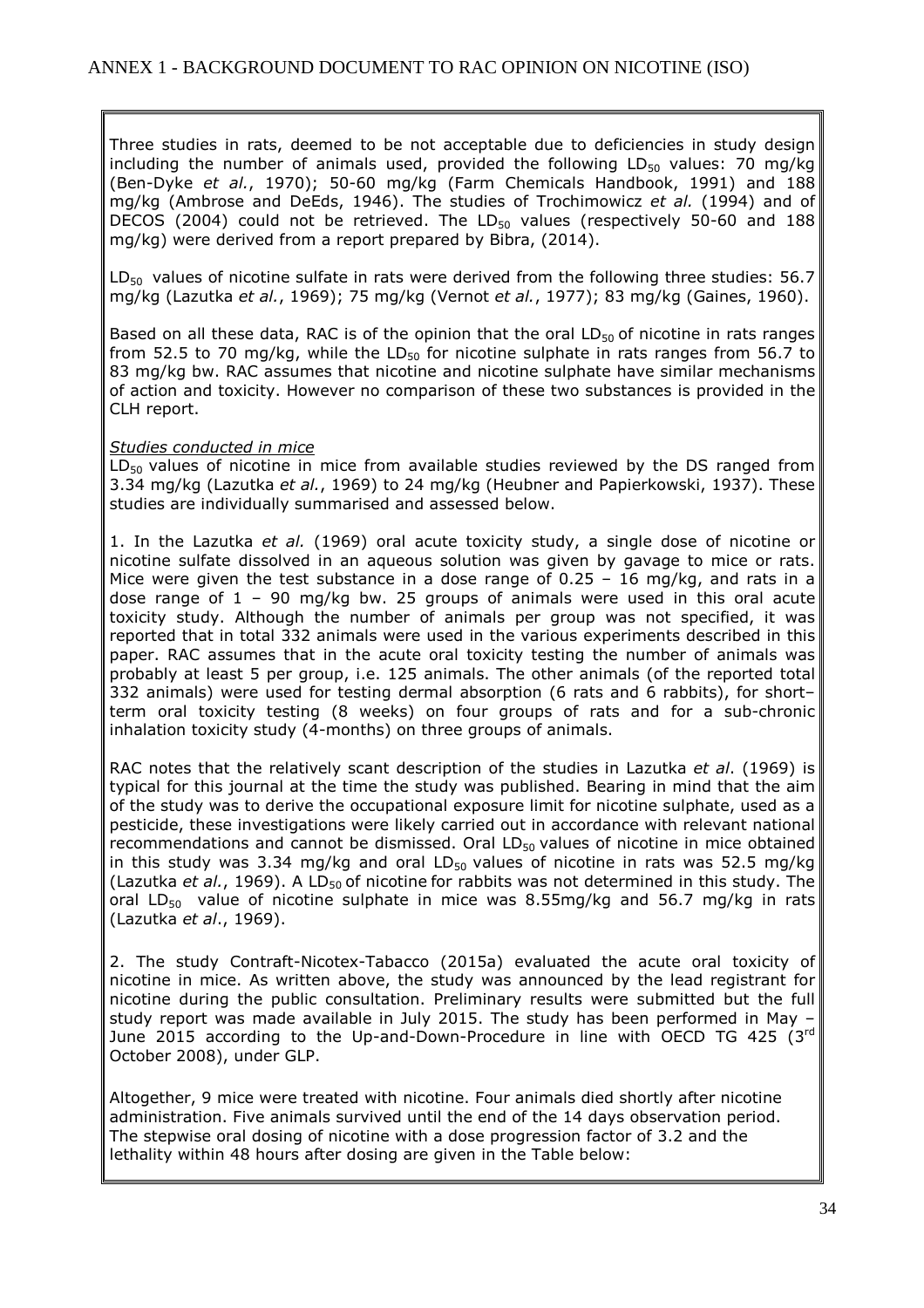| <b>Sequential number of</b><br>animal                                               | Dose (mg/kg bw) | Lethality/Survival 48 hrs<br>after dosing |  |  |
|-------------------------------------------------------------------------------------|-----------------|-------------------------------------------|--|--|
| $\mathbf{1}$                                                                        | 17.5            | survived                                  |  |  |
| $\overline{2}$                                                                      | 55              | survived                                  |  |  |
| 3                                                                                   | 175             | survived                                  |  |  |
| 4                                                                                   | 550             | died                                      |  |  |
| 5 (first reversal of dose)                                                          | 175             | died                                      |  |  |
| 6                                                                                   | 55              | died                                      |  |  |
| $\overline{7}$                                                                      | 17.5            | survived                                  |  |  |
| 8 (second reversal of dose)                                                         | 55              | died                                      |  |  |
| 9 (third reversal of dose)                                                          | 17.5            | survived                                  |  |  |
| Dosing was stopped because according to the study report the likelihood-ratios (LR) |                 |                                           |  |  |

calculated exceeded the critical likelihood-ratio, the LR stopping criterion was satisfied.

In the Table below the survival time of female mice treated with different doses is summarised. All remaining animals survived until the end of the 14 days observation period:

| <b>Dose</b><br>(mg/kg bw) | Number of<br>female mice | Number of<br>dead animals<br>and survival<br>time after<br>treament                  | <b>Clinical observations</b>                                                                                                                                                                                                                     |
|---------------------------|--------------------------|--------------------------------------------------------------------------------------|--------------------------------------------------------------------------------------------------------------------------------------------------------------------------------------------------------------------------------------------------|
| 550                       | 1                        | 1 mouse died 10<br>seconds after<br>treatment                                        | 10 sec post treatment: tonic<br>and clonic convulsion.                                                                                                                                                                                           |
| 175                       | $\overline{2}$           | 1 mouse died 10<br>seconds after<br>treatment                                        | 10 sec. post treatment: clonic<br>convulsion.<br>30 min. to 4 hours post<br>treatment: decreased activity,<br>tremor, closed eyes, clonic<br>convulsion, disturbance of<br>autonomic functions<br>(decreased respiration rate,<br>dyspnoea)      |
| 55                        | 3                        | 1 death 20<br>seconds after<br>treatment<br>1 death 30<br>minutes after<br>treatment | Directly post treatment: clonic<br>convulsion (in all mice)<br>30 min. to 4 hours post<br>treatment: decreased activity,<br>tremor, tonic convulsion,<br>clonic convulsion, closed eyes,<br>disturbance of the autonomic<br>functions (dyspnoea) |
| 17.5 mg/kg                | 3                        | none                                                                                 | 30 min to 3 hours post                                                                                                                                                                                                                           |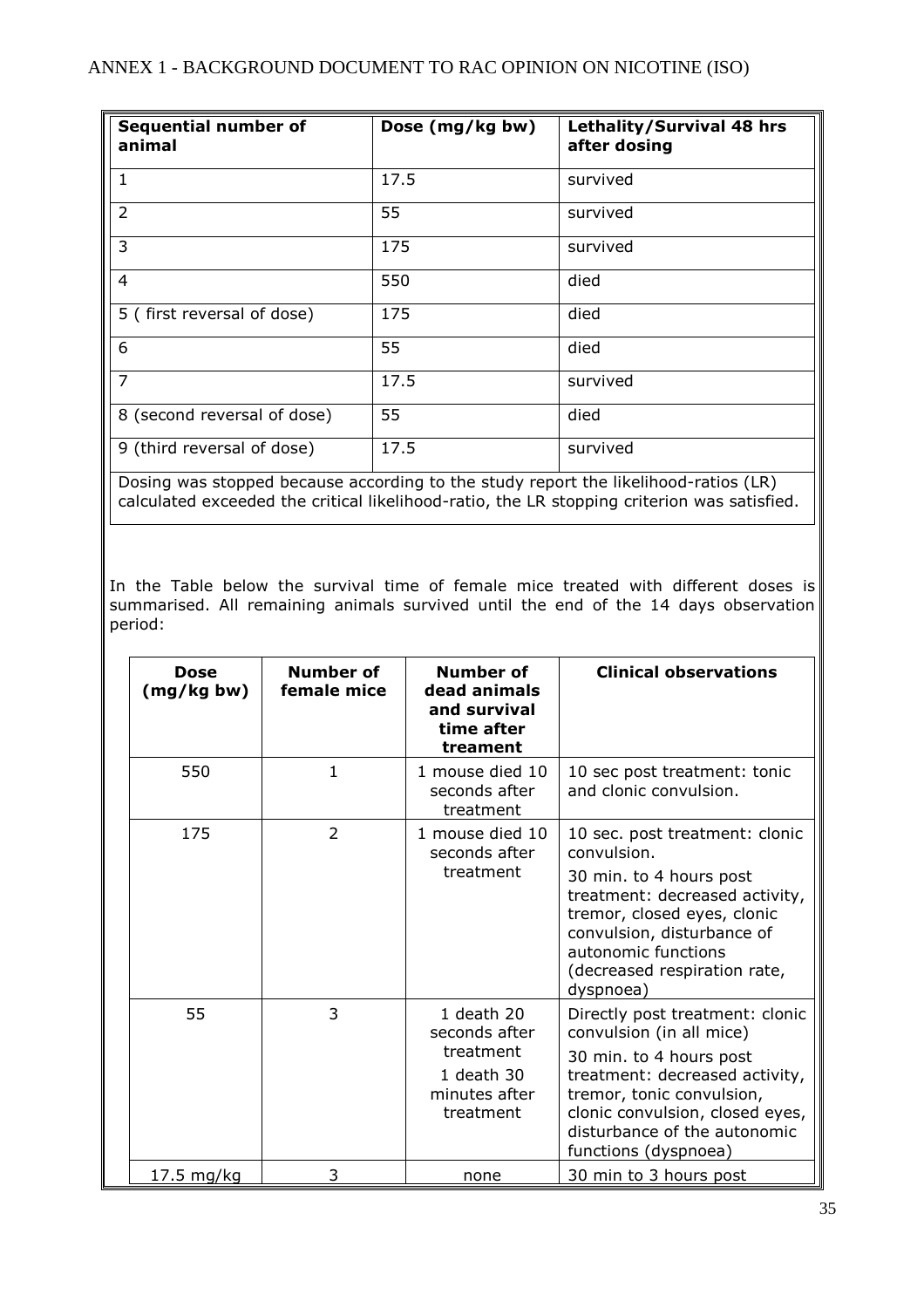|  | treatment: 1 animal with<br>decreased activity, tremor,<br>clonic convulsion, disturbance<br>of coordination (abnormal<br>gait) and autonomic functions<br>(dyspnoea) |
|--|-----------------------------------------------------------------------------------------------------------------------------------------------------------------------|
|--|-----------------------------------------------------------------------------------------------------------------------------------------------------------------------|

The LD<sub>50</sub> calculated with Probit analysis by 'SPSS+' software results in 77.83 mg/kg bw. The approximate 95 % confidence limits were not calculated because their range was too wide. The second  $LD_{50}$  calculated based on results of this study with the statistical program recommended in OECD TG 425 using maximum likelihood (AOT425StatPGM), is equal also to 77.83 mg/kg bw with a 95% confidence interval ranging from 0 mg/kg bw to 20 000mg/kg bw.

The study was claimed by the authors in compliance with OECD TG 425 in a laboratory having GLP certification. RAC notes however that only 9 animals were used and dosing of further animals was stopped *"because the stopping criteria according to the Guideline was met: LR criterion (if the likelihood-ratios calculated exceed the critical likelihoodratio, the LR stopping criterion is satisfied and testing stops)."* 

However, as noted in the OECD TG 425: "*A combination of stopping criteria should used to keep the number of animals low while adjusting the dosing pattern to reduce the effect of a poor starting value or low slope (see paragraphs 33 and 34).* "*Dosing continues depending on the fixed-time interval (e.g., 48-hour) outcomes of all the animals up to that time. The testing stops when one of the following stopping criteria first is met*":

*(a) 3 consecutive animals survive at the upper bound;* 

*(b) 5 reversals occur in any 6 consecutive animals tested;* 

*(c) at least 4 animals have followed the first reversal and the specified likelihoodratios exceed the critical value. (See paragraph 44 and Annex 3. Calculations are made at each dosing, following the fourth animal after the first reversal).* 

*"For a wide variety of combinations of LD50 and slopes, stopping rule (c) will be satisfied with 4 to 6 animals after the test reversal. In some cases for chemicals with shallow slope dose-response curves, additional animals (up to a total of fifteen tested) may be needed."* 

*"Dosing is stopped when one of these criteria is satisfied, at which time an estimate of the LD50 and a confidence interval are calculated for the test based on the status of all the animals at termination."* 

After a careful comparison of the study report with OECD TG 425, RAC considers that these criteria have not been properly analysed and confirmed even though it was evident that the 95% confidence limits for  $LD_{50}$  could not be calculated by Probit analysis using the SPSS+software.

In this context it is important to note that according to paragraph 45 of OECD TG 425 "*A wide confidence interval indicates that there is more uncertainty associated with the estimated LD50. The reliability of the estimated LD<sup>50</sup> is low and the usefulness of the estimated LD50 may be marginal*." Therefore, RAC does not consider the calculated LD<sup>50</sup> in that study as reliable.

3. In the study of Heubner and Papierkowski (1938), between 36 and 55 white mice (animal weight: 17-26 grams; strain not specified) were used to assess the acute oral toxicity of nicotine. Nicotine was administered in aqueous solution by gavage to 5 animals per group. The doses follow a geometric progression, with a range of 20 %, but the actual doses administred were not described. Mortality occurred within 25 minutes. The estimated oral LD<sub>50</sub> of nicotine in mice is 24 mg/kg bw using the Spearman-Kärber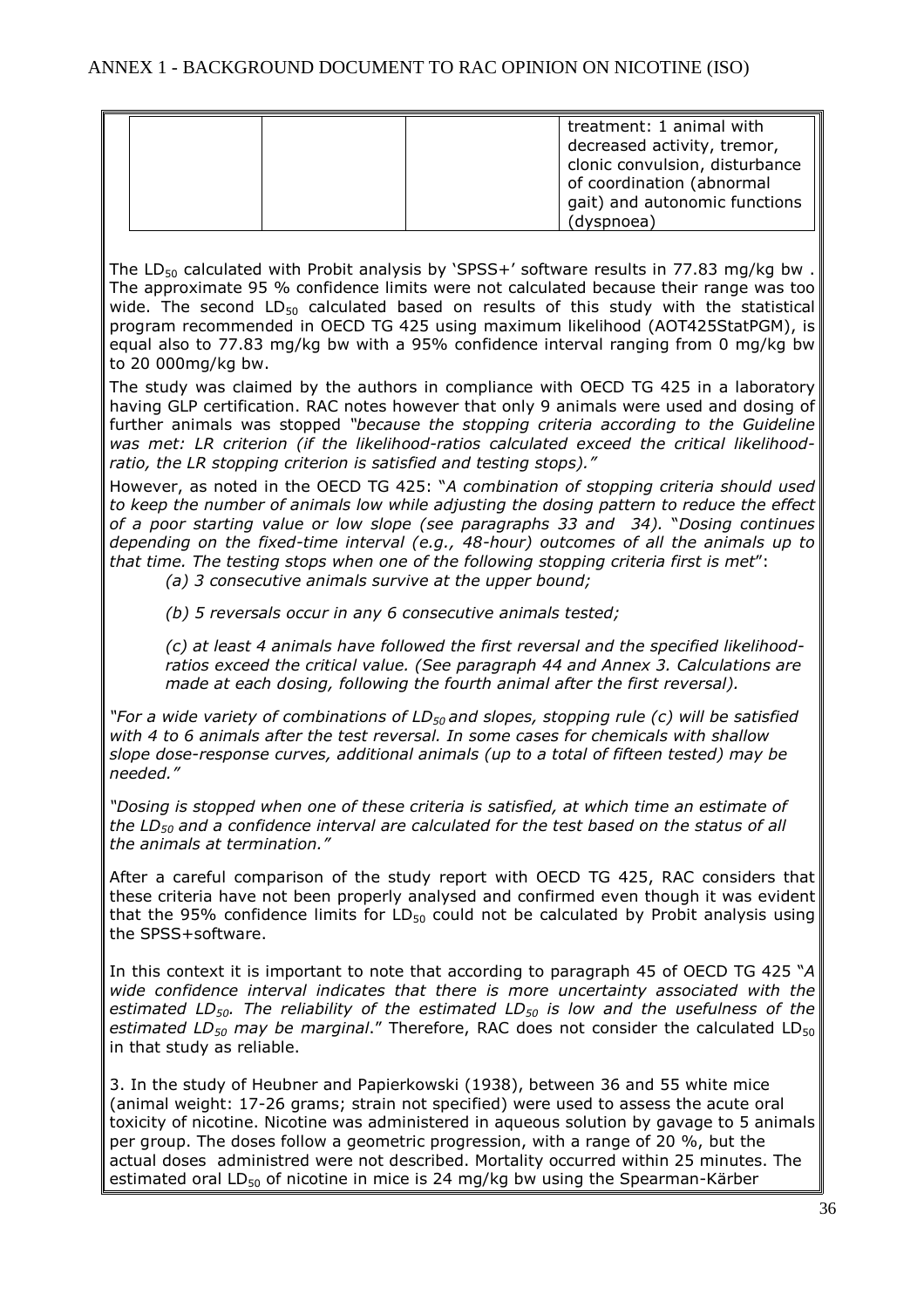method (Kärber, 1931).

The study was performed decades before OECD test guidelines and principles of GLP were established. However, RAC notes that the overall study design is similar to the OECD test guideline for acute oral toxicity and the number of animals per group allowed for a reliable calculation of the  $LD_{50}$ .

The two additional references providing oral  $LD_{50}$  values in mice, which were cited in Bibra (2014), provided the following  $LD_{50}$  values: 24 mg/kg (DECOS, 2004; Trochimowicz et al., 1994) and 50-60 mg/kg (Trochimowicz et al., 1994). The  $LD_{50}$  values of nicotine sulphate in mice ranged from 8.55 mg/kg (Lazutka et al., 1969) to 16 mg/kg (Vernot et al., 1977), while the LD<sub>50</sub> of nicotine tartrate for mice amounted to 87 mg/kg (Heubner and Papierkowski, 1937).

Based on all these data, RAC is of the opinion that the oral  $LD_{50}$  of nicotine in mice is within a range of 3.34 - 24 mg/kg bw and for nicotine sulphate it is 8.55 mg/kg bw. RAC assumes that nicotine and nicotine sulphate have similar mechanisms of action and toxicity.

#### *Study conducted in dogs*

In the oral toxicity study of Franke and Thomas (1932) nicotine was dropped undiluted on the tongue or between the lips and gums of a total of 19 dogs.

| <b>Dose</b><br>(mg/kg)<br>bw | No. of<br>dogs | <b>Number of</b><br>deaths | <b>Number of</b><br>surviving<br>dogs | % mortality | Average time<br>till death<br>(minutes) |
|------------------------------|----------------|----------------------------|---------------------------------------|-------------|-----------------------------------------|
| 20                           |                |                            |                                       | 100         | 2.5                                     |
| 12                           |                |                            |                                       | 100         | 3.5                                     |
| $9.2 - 10.3$                 | 14             |                            |                                       | 57.1        | 3.77                                    |
| $4.6 - 5.0$                  |                |                            |                                       |             |                                         |

The results of this study are presented in the Table below.

After a single oral administration of undiluted nicotine alkaloid in the mouth, the LD $_{50}$  in dogs was 9.2 mg/kg (Franke and Thomas, 1932).

RAC recognises that the study was performed before OECD test guidelines and principles of GLP were available. However, while the study design is not in line with the OECD guidelines, the number of animals is sufficient, the dosing method seems relevant and the data and allows for an estimation of the LD50..

#### *Discussion and conclusion on acute oral toxicity*

Overall, RAC concludes from all relevant and acceptable studies that the  $LD_{50}$ 's for nicotine are 9.2 mg/kg in dogs and in the range of 3.34 mg/kg to 24 mg/kg in mice. Both species seem to be more sensitive to nicotine than rats, which show an  $LD_{50}$  in the range of 52.5 mg/kg to 70 mg/kg.

Differences in  $LD_{50}$  between species can be explained by metabolic and toxicokinetics differences. The metabolism of nicotine is mostly mediated through the hepatic cytochrome P450 CYP2A6 with the C-oxidation of nicotine to cotinine as the major detoxication reaction. As outlined in the CLH report, the metabolism of nicotine is complex and differs between species. The available information indicates that the rat may be less relevant for extrapolation to humans due to hepatic cytochrome P450 differences. As commented by industry during the public consultation, there is a high similarity in human and mouse cytochrome P450 enzymes, which are the main enzymes in nicotine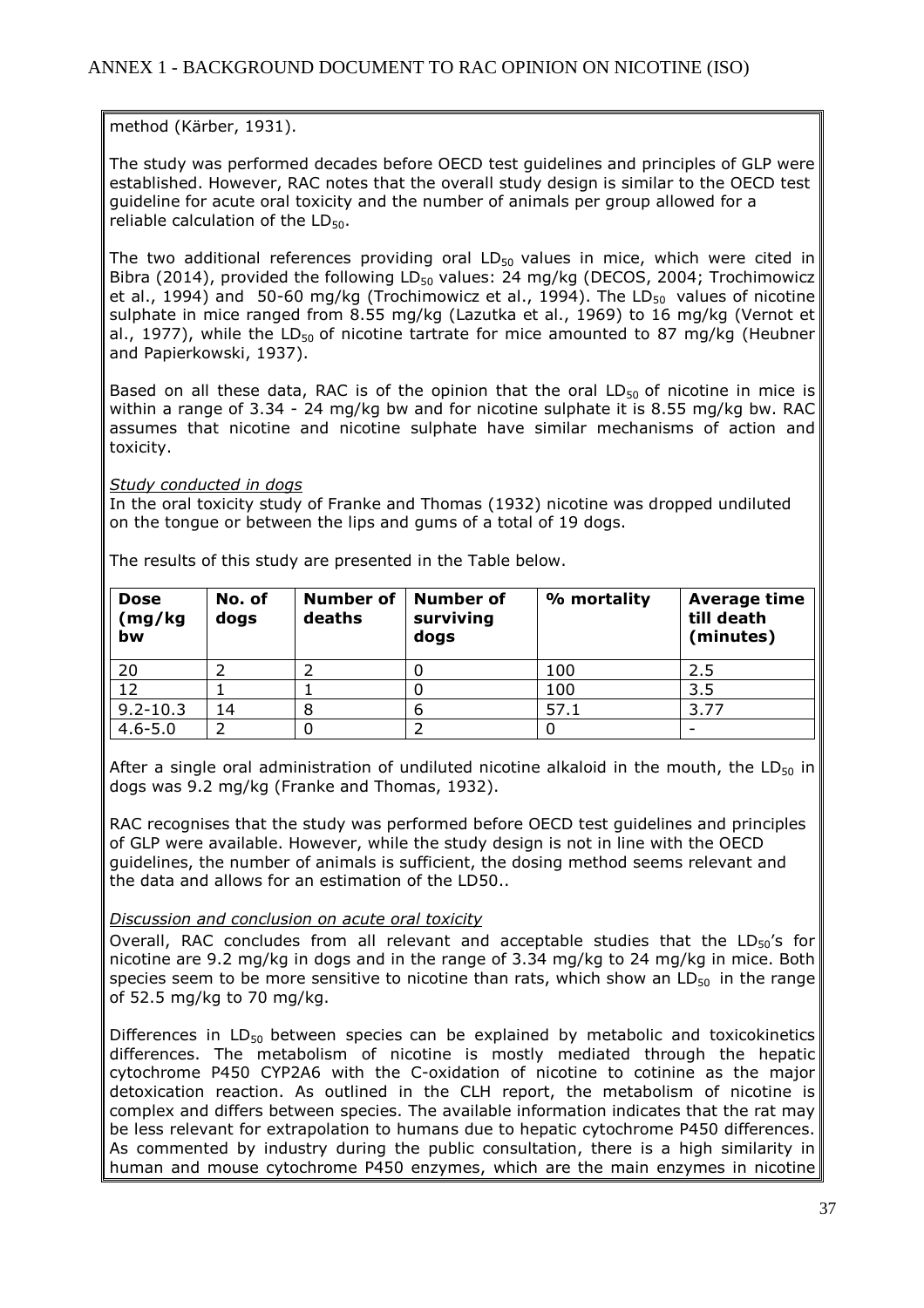metabolism (CYP2A6 in human and CYP2A5 in mouse). In contrast, the enzyme metabolising nicotine in rats is a member of the CYP2B family (Mwenifumbo and Tyndele, 2009). However, the plasma half-life of nicotine in each species is more important than the type of P450 enzyme(s) responsible for the metabolism. The nicotine half-life in rats is within the range of 45 to 66 min (Kyerematen *et al*., 1988) and closer to the half-life time in humans (120 min) (Benowitz et al., 1982, 2009) than the very short half-life of 6 to 9 minutes in mice (Peterson *et al.*, 1984; Siu and Tyndale, 2007).

Other factors such as nicotine uptake and distribution in the body are also important, contributing to the toxicity profile. Additionally, differences between the different tests in different species may also be attributed to the method of administration. Gavage studies in the rat (resulting in uptake via the gastro-intestinal tract) caused lethality after a minimum of 50 minutes (Lazutka, 1969), whereas the studies by Franke and Thomas in dogs (1932) using drops into the mouth resulted in lethality already after a few minutes. This is probably due to the rapid absorption of nicotine via the gums. Absorption via the gums is considered as relevant exposure route of nicotine in humans. An estimate of the lethal dose in humans seems to be in the range of 6.5 to 13 mg/kg bw (Mayer, 2014), which is comparable to the value found in dogs.

RAC concludes that oral  $LD_{50}$  values from rat studies using gavage exposure probably underestimate the human toxicity. Taking into account different variables which can influence acute toxicity in mammals, it is not possible to demonstrate that toxicity data generated in mice, dogs or rats are more relevant for human hazard assessment.

RAC also notes that the individual sensitivity of mice to acute oral toxicity of nicotine is highly variable, which is reflected by the wide range of estimated  $LD_{50}$  (3.34 mg/kg and 24 mg/kg). High variability in individual sensitivity of mice to acute toxicity of nicotine is also confirmed in the recent study CONTRAFT-NICOTEX-TABACCO (2015) in which, one out of 2 treated mice died after single administration of nicotine at a dose of 175 mg/kg, while only 2 out of 3 mice treated died after a dose of 55 mg/kg.

The rat is considered being the least sensitive species to acute oral toxicity of nicotine among all species tested, with the lowest reported  $LD_{50}$  of 52.5 mg/kg. For the reasons noted above, this was not taken forward for determining the LD50 of nicotine.

Overall, since the estimated oral  $LD_{50}$  of nicotine in mice (3.34 mg/kg and 24 mg/kg) and  $LD_{50}$  of nicotine in dogs (9.2 mg/kg) as the most sensitive speciesboth fit best within the range of > 5 mg/kg and  $\leq$  50 mg/kg, RAC is of the opinion that nicotine warrants a classification as **Acute Tox. 2 (oral) with the hazard statement H300:** *Fatal if swallowed*.

#### *Acute toxicity Estimate (ATE; oral)*

RAC proposes an ATE of 5 mg/kg bw for the classification of mixtures containing nicotine. The oral ATE for nicotine is converted from the acute toxicity point estimate of acute toxicity hazard category 2 (see Table 3.1.2 in the CLP Regulation). However, RAC considers that the default ATE value of 5 mg/kg is justified because the the classification for acute oral toxicity of nicotine is based by RAC on a weight of evidence analysis of all existing acute oral toxicity data instead of selecting an  $LD_{50}$  value from one particular study.

#### *Acute Inhalation Toxicity*

The results of two acute inhalation toxicity studies conducted in rats were presented by the DS. One acute inhalation toxicity study was conducted to assess the toxicity of nicotine (Shao *et al.*, 2012) whereas another study was performed to evaluate the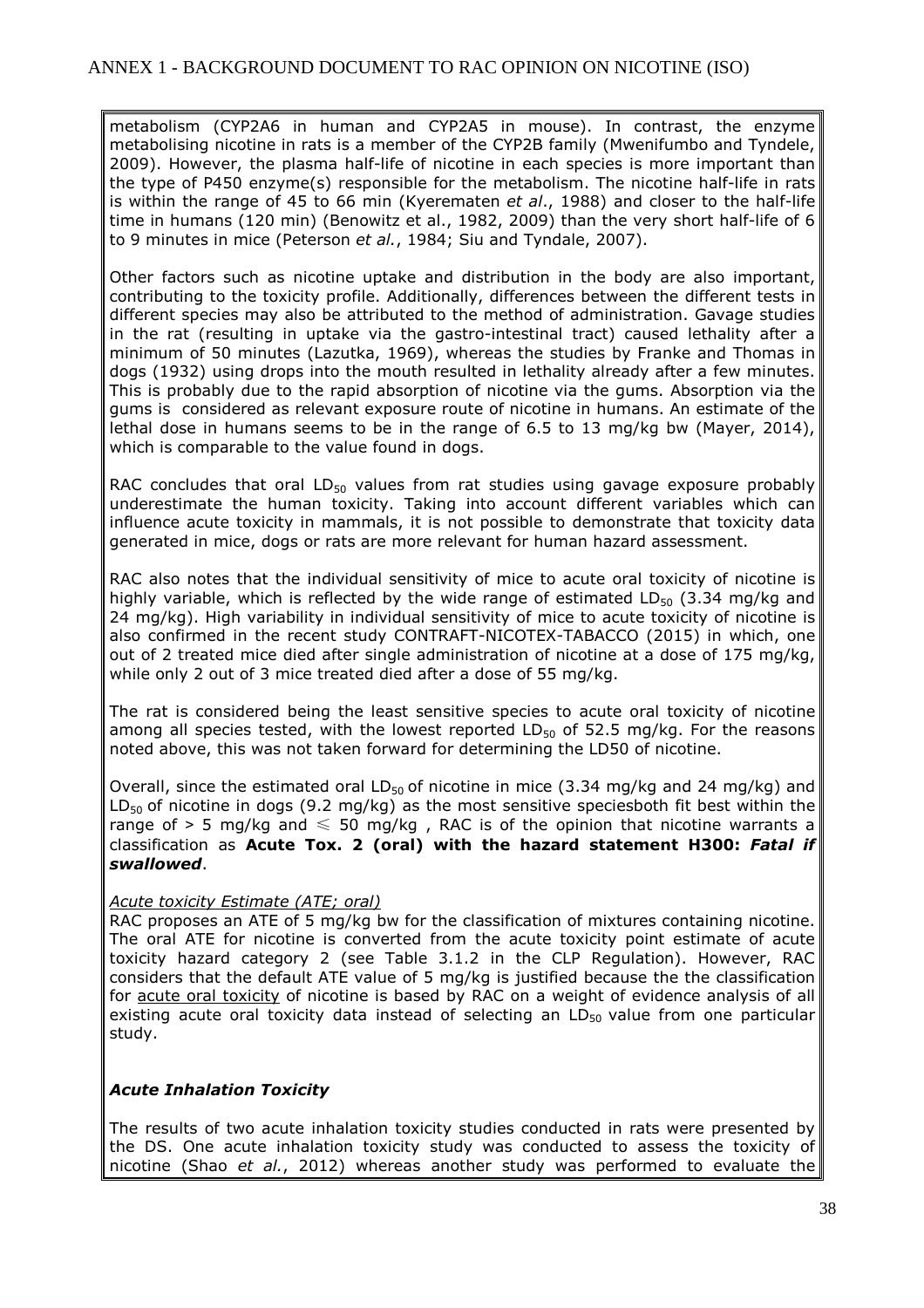toxicity of a tobacco extract formulation (Werley *et al.*, 2014). Since the latter study was done on a mixture, RAC considers that it is not acceptable for the purpose of classification of acute inhalation toxicity of nicotine. However, the results are briefly presented below.

The study of Werley *et al.* (2014) evaluated the acute toxicity of a tobacco extract formulation containing 37.3% glycerol, 28.6% propylene glycol (PG), 19.2% ethanol, 4.1% nicotine, 8.8% water and 2% tobacco essential oils by weight. The extract was derived using a patented extraction process. The study was conducted in accordance with OECD TG 403. Two groups of six rats of each sex were used. Animals were exposed to the tobacco extract formulation for 4 hours at concentrations of 2.13 mg/L (Group 1) or 1.0mg/L (Group 2). The corresponding nicotine concentrations were 0.114 and 0.060 mg/L respectively. All animals, except one female exposed at 2.13 mg/L, survived and gained weight during the 14-day recovery period. At the end of the study, all animals appeared healthy and active. The  $LC_{50}$  for the inhaled tobacco extract was considered to be greater than 2 mg/L. The study results suggest that the  $LC_{50}$  of nicotine itself is above 0.114 mg/L.

In the acute inhalation toxicity study of Shao *et al.* (2012), the LC<sub>50</sub> of nicotine (water solution of nicotine at pH 6.8, 7.4 and 8.0) has been established using the up and down procedure (UDP) recommended by the US EPA Health Effects Test Guidelines (EPA, 2002). The MMAD of droplets produced in the nicotine mist was between 1.69 and 3.55 µm with a geometric standard deviation (GSD) of 1.8 to 2.48 depending on the nicotine concentration. Nicotine was dissolved in water or NaCl solution to achieve an osmolality of ~300 mOsm/kg (Shao *et al.*, 2012).

The results of Shao *et al*. (2012) revealed that the pH of an aqueous solution of nicotine affects the LC<sub>50</sub> value, which was the highest at pH 6.8 ( $>$  4.1 mg/L, 20 min). At pH values of 7.4 and 8.0, a lower  $LC_{50}$  (20 min) of 2.3 mg/L was determined.

According to point 3.1.2.1. (c) of the CLP Regulation, the conversion of existing inhalation toxicity data which was generated using a 1-hour exposure can be carried out by dividing by a factor of 4 for dusts and mists. In Shao *et al*. (2012), the duration of exposure to nicotine mist (20 minutes) was 12-fold shorter than 4 hours (240 minutes). Using the Haber's law formula  $(C^n.t = k)$  that allows a direct comparison with the criteria for classification (Guidance on Information Requirements and Chemical Safety Assessment, Chapter R.7a: Endpoint specific quidance Version 3.0, August 2014), the converted  $LC_{50}$ (4 hours) of nicotine from Shao *et al*. (2012) is 0.19 mg/L as follows:

> $C^n$  x t = constant  $Cx$  240 min. = 2.3 mg/L x 20 min.  $\label{eq:10} \mathsf{C} = \frac{2.3\,\frac{\text{mg}}{\text{L}} \times \text{g33 mg/}}{240\,\text{min.}} = 0.19\,\text{mg/L}$

RAC considers that 20 minutes exposure is not substantially different from 30 minutes exposure and conversion can be made to 4 hour  $LC_{50}$  value.

*Discussion and conclusion on acute inhalation toxicity* 

Overall, taking into account that the  $LC_{50}$  (4 hours) of nicotine in rats is 0.19 mg/L which is within the range 0.05 mg/L-  $\leq$  0.5mg/L, RAC is of the opinion that nicotine warrants a classification as **Acute Tox. 2 (inhalation) with the hazard statement H330:** *Fatal if inhaled***.**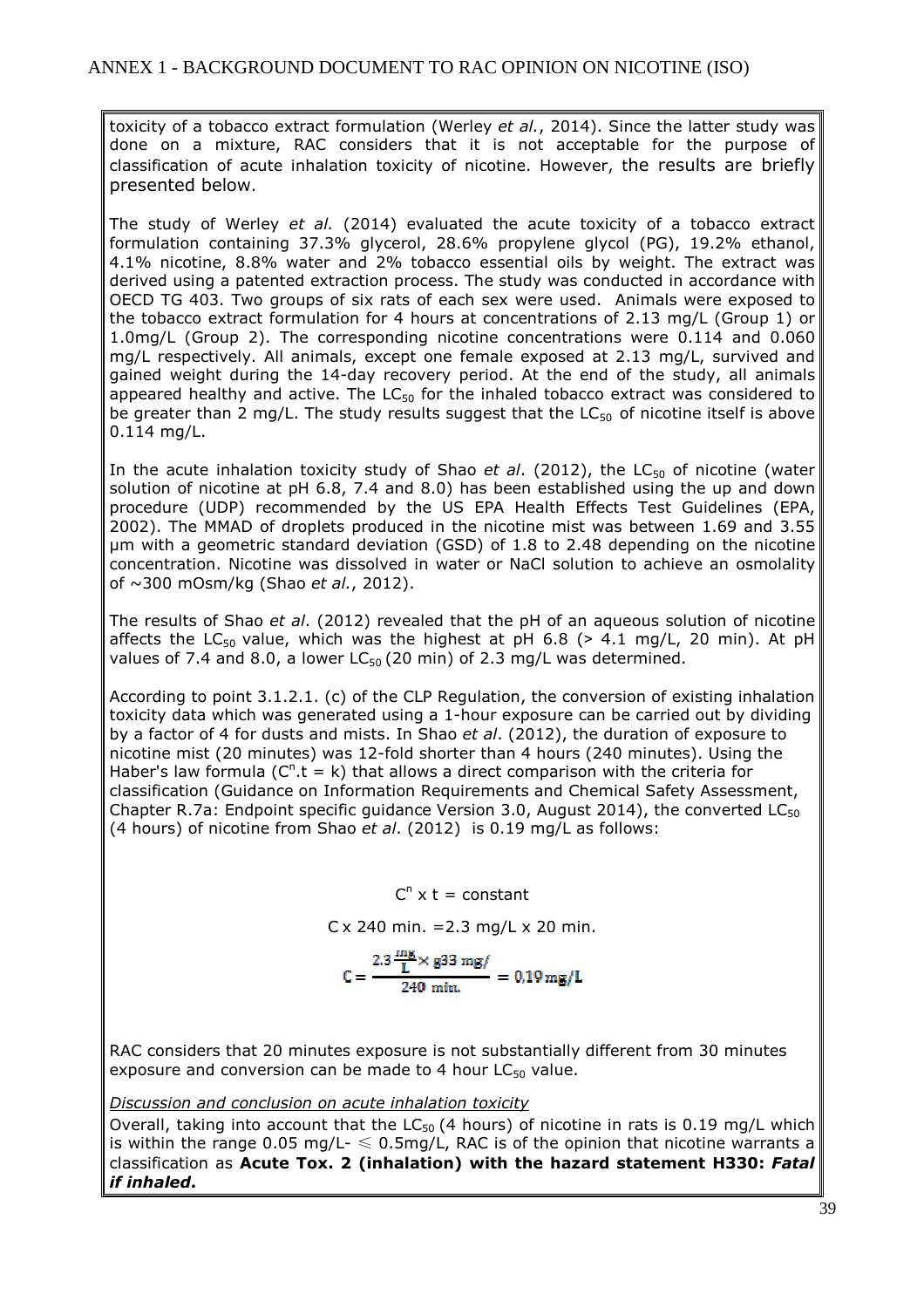#### *Acute inhalation toxicity estimate (ATE; inhalation)*

RAC proposes an ATE of 0.19 mg/L for the classification of mixtures containing nicotine (see Table 3.1.2 in the CLP Regulation). RAC considers that this is justified because the  $LD_{50}$  value is derived from a single reliable study.

#### **Acute Dermal Toxicity**

#### *Rats*

In the acute dermal toxicity study (Gaines1960); considered as acceptable by the DS), nicotine sulphate was dissolved in a water solution of lead arsenate and calcium arsenate. The solution was applied on the skin of rats at a dose as high as 0.96 mL/kg. The concentrations of lead and calcium arsenates are not known, but have probably been very low, since according to the FAO/WHO Monograph "Evaluations of Some Pesticide Residues in Food" (1968), these salts are practically insoluble in water. The presence of arsenate could rather reduce the  $LD_{50}$  value. The  $LD_{50}$  of nicotine sulphate established in this study amounted to 285 mg/kg bw.

#### *Rabbits*

The results of three acute dermal toxicity studies (FDA, 1952; Trochimowicz et al., 1994; UK PSD, 2008) were presented by the DS in the CLH report.  $LD_{50}$  values of nicotine in rabbits were in the range from 50 mg/kg to 140 mg/kg. However, none of these studies were considered as acceptable by the DS due to serious deficiencies in study design.

During the public consultation the preliminary results of an acute dermal rabbit toxicity study were submitted by the lead registrant. The study Contraft-Nicotex-Tabacco (2015a) has been performed in May – June 2015 according to Method B.3 described in Council Regulation (EC) No 440/2008 (equivalent to OECD TG 402), under GLP.

In the main study, mortality occurred only in female rabbits within the 14 day observational period as follows: at 50 mg/kg bw, 1/5 animals (20% mortality), at 100 mg/kg bw, 4/5 females (80% mortality) and at 200 mg/kg bw, 5/5 animals (100% mortality) died. None out of 5 male rabbits treated at 50 mg/kg died after 24 h dermal exposure to nicotine, indicating that the sensitivity to dermally applied nicotine in female and male rabbits is similar.

The test item caused dermal irritation symptoms on the treatment site in both sexes. In the Table below the survival time and systemic clinical observations of male and female rabbits treated with different doses are summarised:

| <b>Dose</b><br>(mg/kg<br>bw) | Number of<br>male/female<br>rabbits | Number of dead<br>animals and<br>survival time<br>after treament | <b>Clinical observations</b>                                                                                                                                                                                                                                                     |
|------------------------------|-------------------------------------|------------------------------------------------------------------|----------------------------------------------------------------------------------------------------------------------------------------------------------------------------------------------------------------------------------------------------------------------------------|
| 50                           | 5/5                                 | 1 female rabbit died<br>2 h after treatment                      | 1 hour post treatment: CNS<br>symptoms (decreased activity,<br>tremor), disturbances of<br>coordination (incoordination, lateral<br>position), disturbance of autonomic<br>functions (dyspnoea) in one female<br>which died on same day.<br>No systemic clinical signs in males. |
| 100                          | 0/5                                 | 4 female rabbits<br>died within one day                          | 30 min. to 5 hours post treatment:<br>CNS symptoms (decreased activity,                                                                                                                                                                                                          |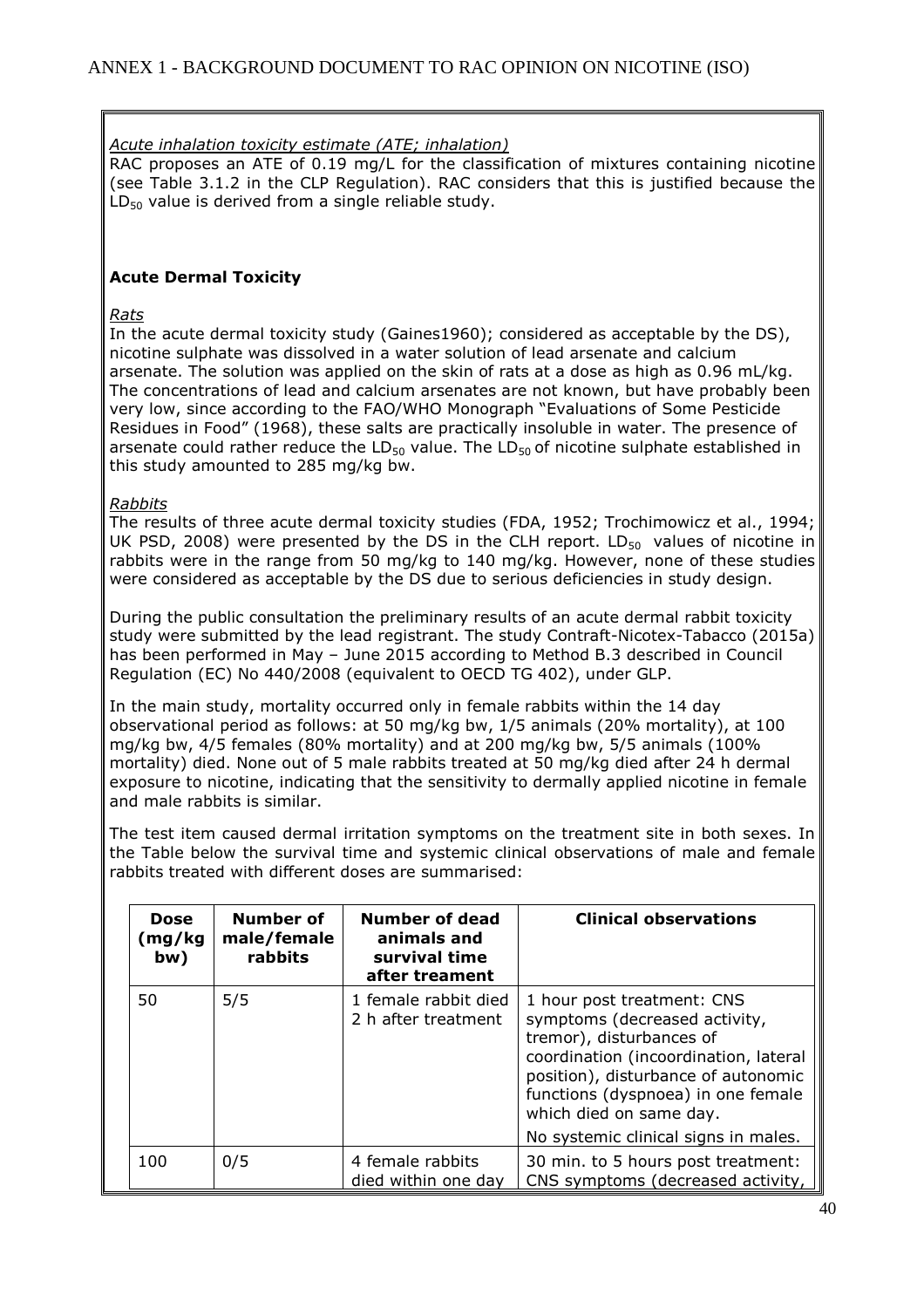|     |     | after treatment                                        | tremor, closed eyes, clonic<br>convulsion), disturbance of<br>coordination (abnormal gait),<br>disturbances of the autonomic<br>functions (increased respiration<br>rate, dyspnoea)                                             |
|-----|-----|--------------------------------------------------------|---------------------------------------------------------------------------------------------------------------------------------------------------------------------------------------------------------------------------------|
| 200 | 0/5 | All females died<br>within 1 to 2 h after<br>treatment | 30 min. to 1 hour post treatment:<br>CNS symptoms (decreased activity,<br>tremor, closed eyes, clonic<br>convulsion), disturbance of<br>coordination (abnormal gait),<br>disturbance of the autonomic<br>functions (salivation) |

The dermal  $LD_{50}$  for female rabbits calculated by probit analysis (SPSS+software) amounted to 70.4 mg/kg bw, with 95% confidence limits of 28.3 mg/kg bw to 131.2 mg/kg bw.

*Cats* 

In the study of Travell (1960), 21 cats each received a single dermal dose (200 mg) nicotine or nicotine sulphate. The substances were applied on the skin after fur was clipped as a 40% aqueous solution with respect to the nicotine. The weight of the cats included in the study varied between 2 and 3 kg. The dermal doses of nicotine are estimated to range between 66 and 100 mg/kg. The frequency of symptoms and mortality is presented in the table below.

| Acute dermal toxicity, female and male cats |               |              |                                 |              |
|---------------------------------------------|---------------|--------------|---------------------------------|--------------|
| Compound                                    | <b>Number</b> | Incidence of |                                 |              |
|                                             | of cats       |              | Nausea $(% )$   Vomiting $(% )$ | Death $(% )$ |
| Nicotine                                    | 21            | 100          | 100                             | 81           |
| Nicotine sulfate                            | 21            | 52           | 19                              |              |

When nicotine base was used, 81% of the animals died between 21 to 195 minutes after dermal application. When nicotine sulfate was used, none of the animals died.

Based on the results of this study, the dermal  $LD_{50}$  of nicotine was in the range of 66 – 80 mg/kg, while the dermal  $LD_{50}$  of nicotine sulfate is higher than 100mg/kg. By the dermal route, nicotine appears more toxic than nicotine sulphate. This study in cats may be considered as supportive for the assessment of acute dermal toxicity of nicotine, although due to specific experimental design deficiencies the calculation of an exact  $LD_{50}$ value is not possible. The dose of 66 mg/kg is taken as  $LD_{50}$  of nicotine for cats, because this dose is at the lower end of the range of doses (66 – 100 mg/kg) at which  $81\%$ mortality was observed.

*Discussion and conclusion on acute dermal toxicity* 

RAC is of the opinion that there are no acceptable acute dermal toxicity studies for nicotine in rats;the cat study can be considered as supportive. Only the acute dermal toxicity study in rabbits recently submitted by the lead registrant is acceptable to be used for classification purposes.

Taking into account that dermal LD $_{50}$  of nicotine for rabbits in this study equals 70.4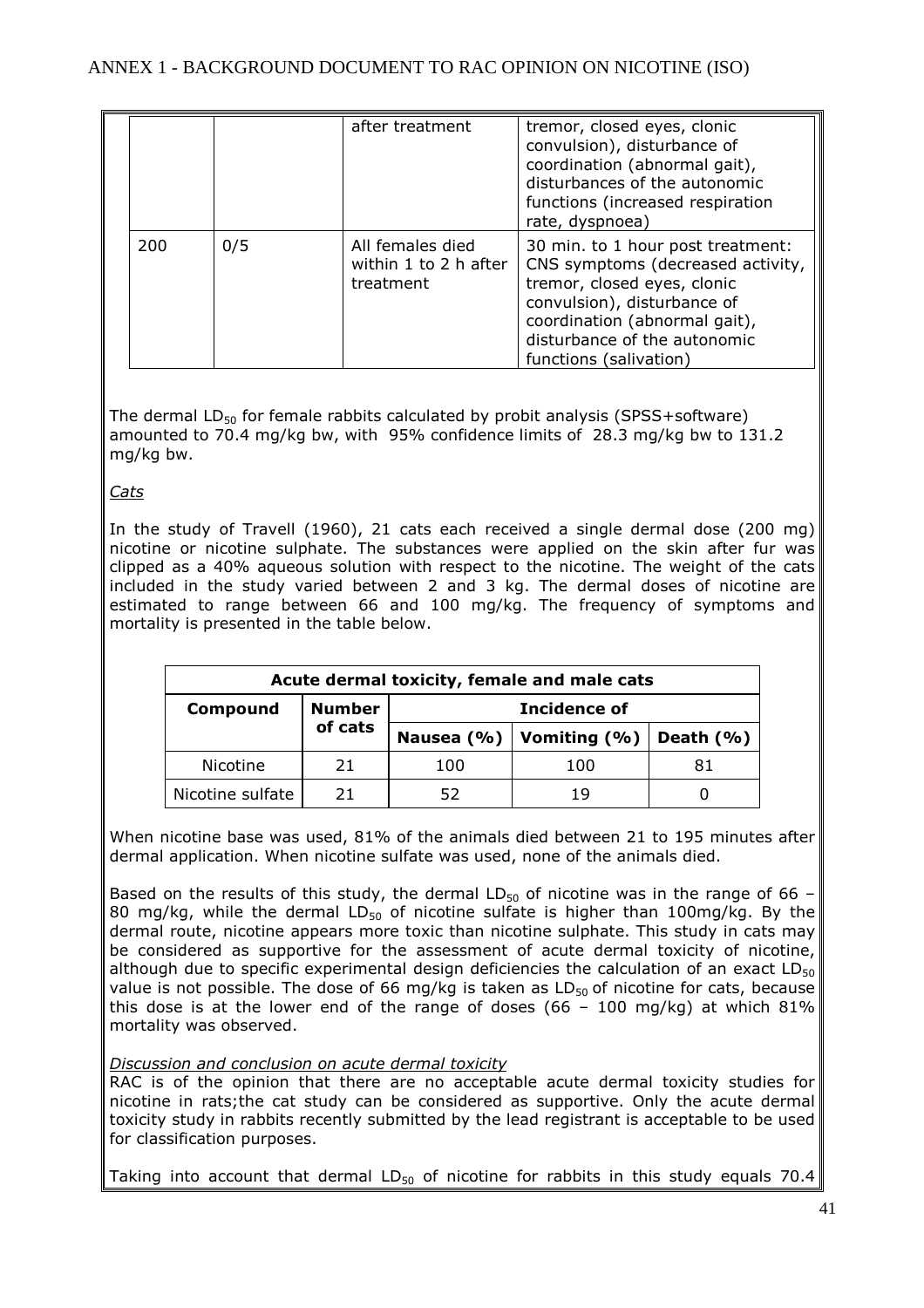mg/kg bw, which is within the range of 50 mg/kg  $- \le 200$  mg/kg, RAC is of the opinion that nicotine warrants a classification as **Acute Tox. 2 (dermal) with the hazard statement H310:** *Fatal in contact with skin*.

#### *Acute dermal toxicity estimate (ATE, dermal)*

RAC proposes an ATE of 70.4 mk/kg for the classification of mixtures containing nicotine (see Table 3.1.2 in the CLP Regulation). RAC considers that the **ATE of 70 mg/kg** (rounded down from 70.4) is justified because the  $LD_{50}$  by the dermal route is derived from a single reliable study.

#### **4.3 Specific target organ toxicity – single exposure (STOT SE)**

Not assessed in this dossier.

#### **4.4 Irritation**

Not assessed in this dossier.

#### **4.5 Corrosivity**

Not assessed in this dossier.

#### **4.6 Sensitisation**

Not ass**essed in this dossier.** 

#### **4.7 Repeated dose toxicity**

Not assessed in this dossier.

#### **4.8 Specific target organ toxicity (CLP Regulation) – repeated exposure (STOT RE)**

Not assessed in this dossier.

#### **4.9 Germ cell mutagenicity (Mutagenicity)**

Not assessed in this dossier.

#### **4.10 Carcinogenicity**

Not assessed in this dossier.

#### **4.11 Toxicity for reproduction**

Not assessed in this dossier.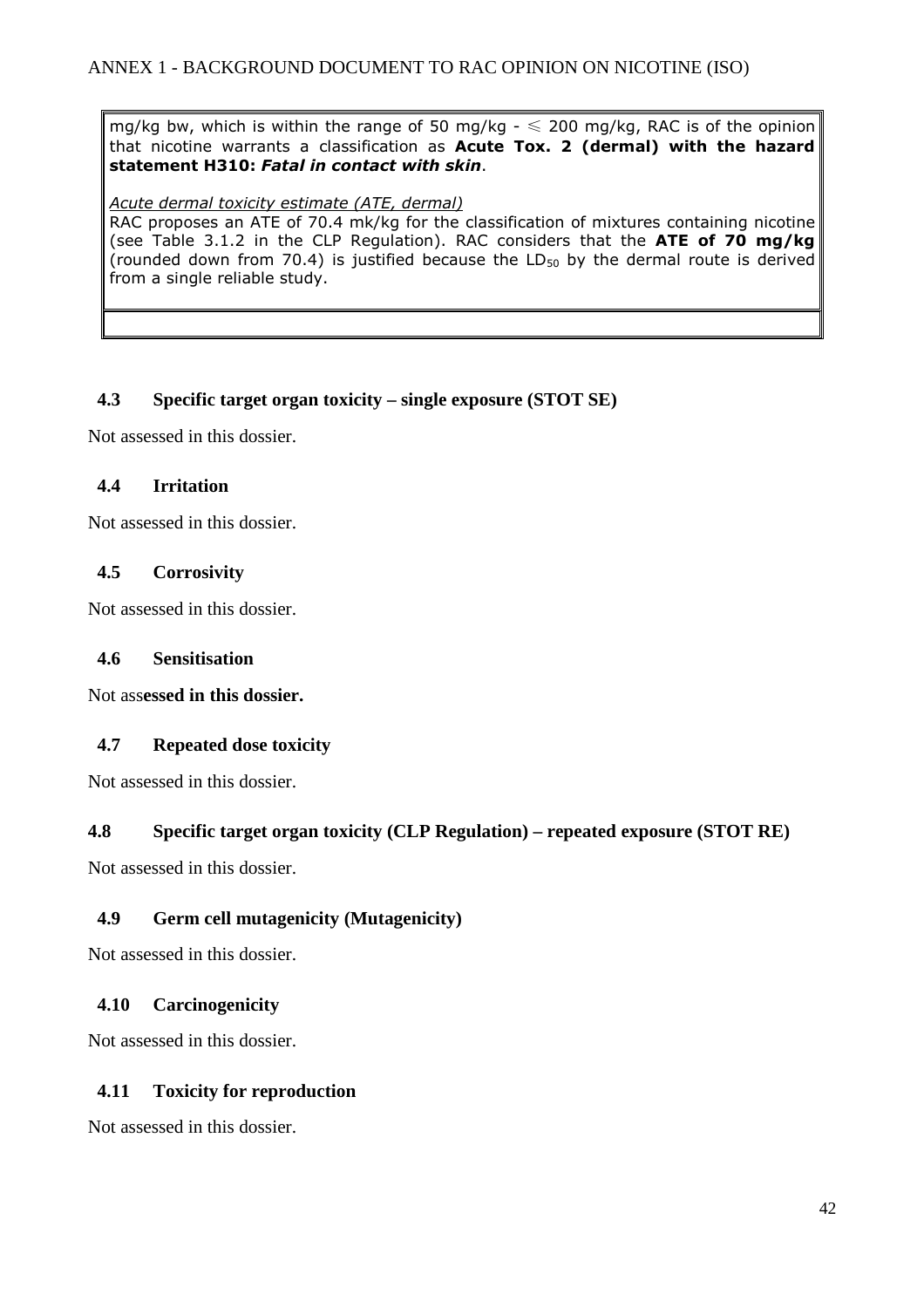#### **4.12 Other effects**

Not assessed in this dossier.

#### **5 ENVIRONMENTAL HAZARD ASSESSMENT**

Not assessed in this dossier.

#### **6 OTHER INFORMATION**

#### **7 REFERENCES**

- 1. DAR Nicotine, UK, 2008
- 2. EFSA, 2009, Potential risks for public health due to the presence of nicotine in wild mushrooms. The EFSA Journal RN-286, 1-47
- 3. Bibra proposal, EU classification of nicotine mixtures under CLP regulation 1272/2008 (as amended and corrected), 2014.
- 4. Lazutka FA, Vasilyauskene AD, Gefen SG (1969). Toxicological evaluation of the insecticide nicotine sulfate. Gig. Sanit., 34 (5), 30-33.
- 5. Ben-Dyke R, Sanderson DM, Noakes DN (1970). Acute toxicity data for pesticides.
- 6. Nicotine. In; Farm chemicals handbook, 1993.
- 7. Franke FE, Thomas JE (1932). A note on the minimal fatal dose of nicotin for unanesthetized dogs. Proc Soc Exp Biol Med *29*:1177-1179.
- 8. Yam J, Reer PJ, Bruce RD (1991). Comparison of the up-and-down method and the fixed-dose procedure for acute oral toxicity testing. Fd. Chem. Toxic. 29 (4), 259- 263.
- 9. Van den Heuvel MJ, Clark DG, Fielder RJ, Koundakjian PP, Oliver GJA, Pelling D, Tomlinson NJ, Walker AP (1990). The international validation of a fixed-dose procedure as an alternative to the classical LD50 test Fd. Chem. Toxic. 28 (7), 469- 482.
- 10. Vernot EH, MacEwen JD, Haun CC, Kinkead ER (1977). Acute toxicity and skin corrosion data fors ome organic and inorganic compounds and aqueous solutions. Tox and Applied Pharm 42, 417-423.
- 11. Gaines TB (1960). The acute toxicity of pesticides to rats. Tox and applied Pharm 2, 88-99.
- 12. Shao XM, Xu B, Liang J, Xie XS, Zhu Y, Feldman JL (2013). Nicotine delivery to rats via lung alveolar region-targeted aerosol technology produces blood pharmacokinetics resembling human smoking. Nic & Tob Res 15 (7), 1248-1258.
- 13. Werley MS, Jerome AM, Oldham MJ (2014). Toxicological evaluation of aerosols of a tobacco extract formulation in acute and short-term inhalation studies. INhal Toicol 26 (4), 207-221.